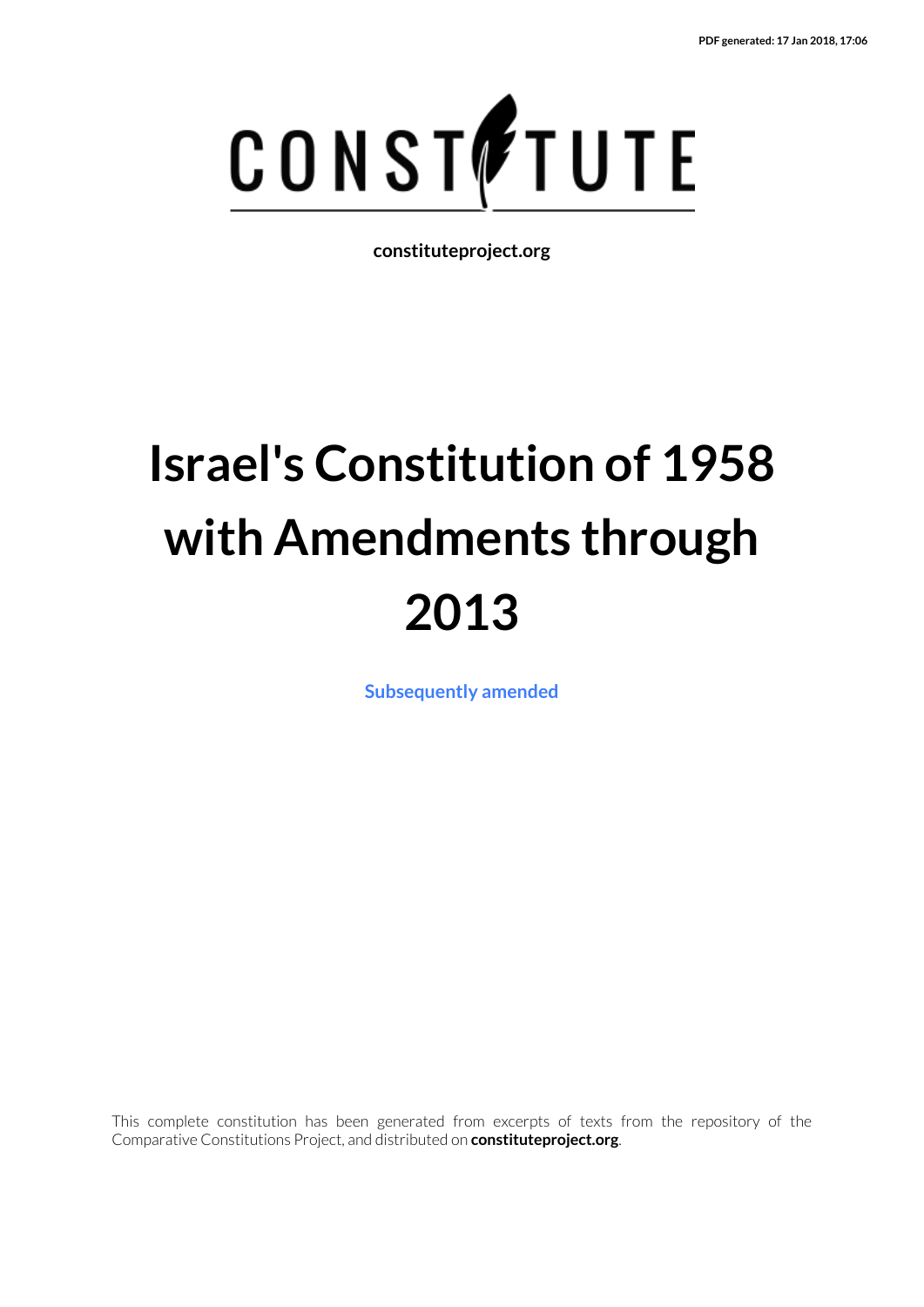### **Table of contents**

| 6. The right to be elected (Amendments 8, 10, 22, and 26) $\ldots \ldots \ldots \ldots \ldots \ldots \ldots \ldots \ldots$ |
|----------------------------------------------------------------------------------------------------------------------------|
| 6A. Restriction on the candidacy of a Knesset member seceding from his faction (Amendments                                 |
|                                                                                                                            |
| 7A. Prevention of participation of candidates' list (Amendments 9, 35, and 39) 11                                          |
|                                                                                                                            |
|                                                                                                                            |
|                                                                                                                            |
|                                                                                                                            |
|                                                                                                                            |
|                                                                                                                            |
|                                                                                                                            |
|                                                                                                                            |
| 15. Declaration of allegiance by members of the Knesset (Amendment 23) 13                                                  |
|                                                                                                                            |
| 16A. Failure to make declaration due to dual citizenship (Amendment 22) 13                                                 |
|                                                                                                                            |
|                                                                                                                            |
|                                                                                                                            |
|                                                                                                                            |
| 20A. Acting Chairman and Interim Chairman of Knesset (Amendments 4, 24 and 27) 14                                          |
|                                                                                                                            |
|                                                                                                                            |
|                                                                                                                            |
|                                                                                                                            |
|                                                                                                                            |
|                                                                                                                            |
|                                                                                                                            |
|                                                                                                                            |
|                                                                                                                            |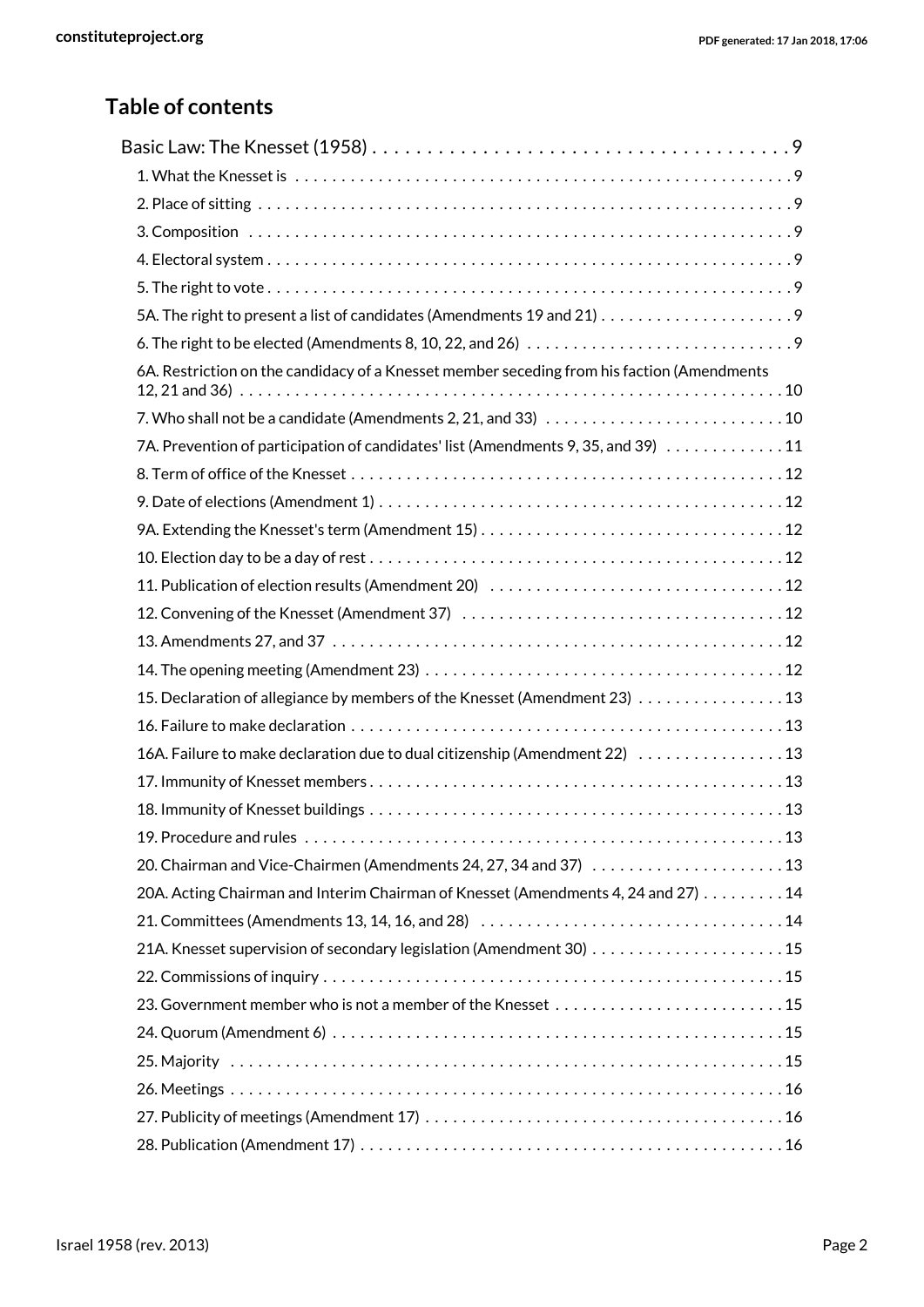| 31. Sessions (Amendments 5 and 29) $\dots\dots\dots\dots\dots\dots\dots\dots\dots\dots\dots\dots\dots\dots\dots\dots$ |  |
|-----------------------------------------------------------------------------------------------------------------------|--|
|                                                                                                                       |  |
|                                                                                                                       |  |
|                                                                                                                       |  |
| 35. Date of elections after dissolution of the Knesset (Amendment 30) 16                                              |  |
|                                                                                                                       |  |
|                                                                                                                       |  |
|                                                                                                                       |  |
|                                                                                                                       |  |
|                                                                                                                       |  |
|                                                                                                                       |  |
|                                                                                                                       |  |
|                                                                                                                       |  |
| 42A. Knesset member who has been convicted (Amendments 7, 18, 26, and 32) 18                                          |  |
|                                                                                                                       |  |
|                                                                                                                       |  |
|                                                                                                                       |  |
|                                                                                                                       |  |
|                                                                                                                       |  |
| 46. Special majority when required (Amendments 3, 11, and 15) 19                                                      |  |
|                                                                                                                       |  |
|                                                                                                                       |  |
|                                                                                                                       |  |
|                                                                                                                       |  |
| Basic Law: The President of the State (1964) 20                                                                       |  |
|                                                                                                                       |  |
|                                                                                                                       |  |
|                                                                                                                       |  |
|                                                                                                                       |  |
|                                                                                                                       |  |
|                                                                                                                       |  |
|                                                                                                                       |  |
|                                                                                                                       |  |
|                                                                                                                       |  |
| 10. Making of declaration and commencement of period of tenure (Amendment 4) 21                                       |  |
|                                                                                                                       |  |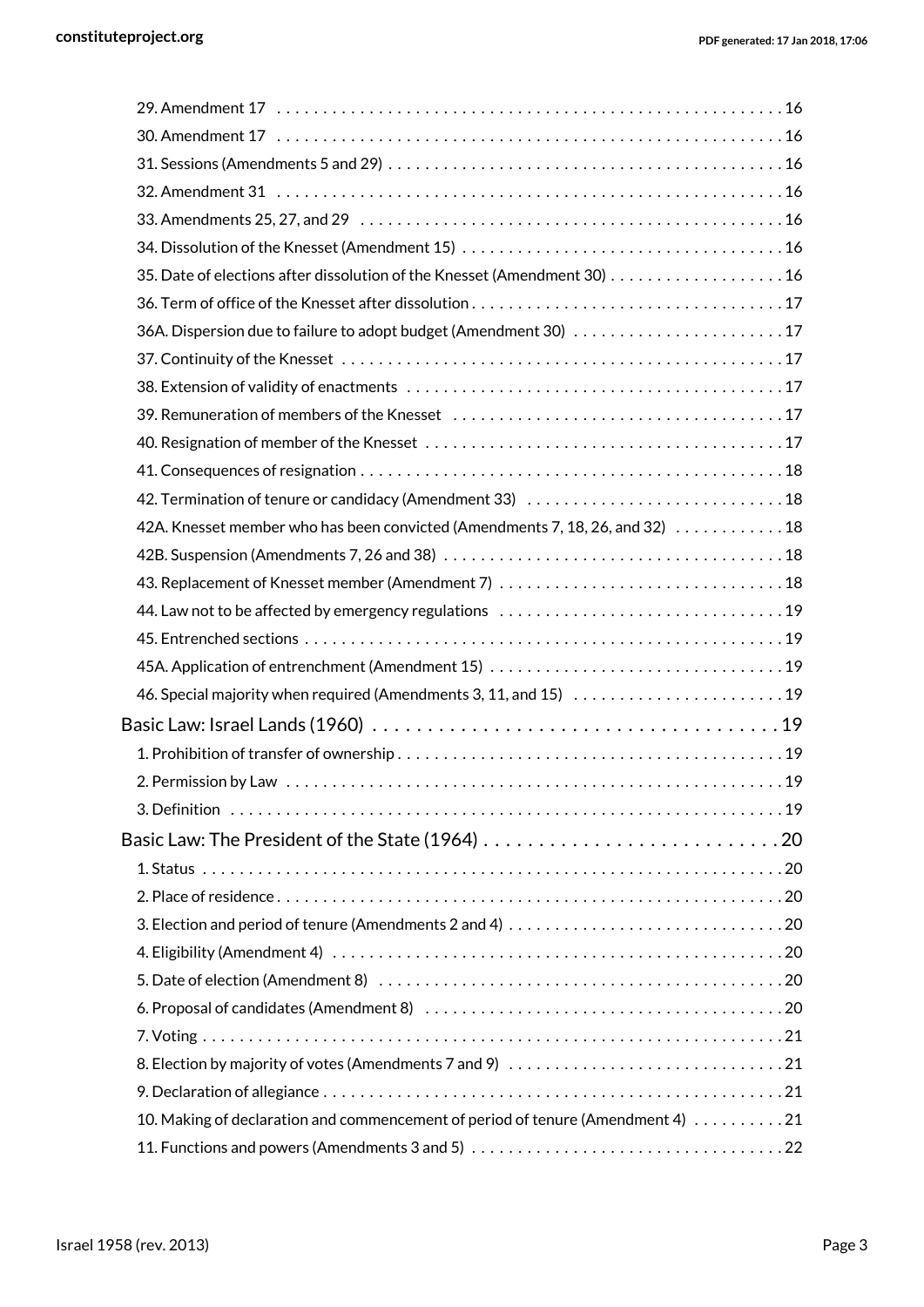| 3C. Legislation requiring a budget (Amendment 6, Announcements 1 and 2) 27     |  |
|--------------------------------------------------------------------------------|--|
|                                                                                |  |
|                                                                                |  |
|                                                                                |  |
|                                                                                |  |
|                                                                                |  |
|                                                                                |  |
|                                                                                |  |
|                                                                                |  |
|                                                                                |  |
| Basic Law: Jerusalem, Capital of Israel (1980) 29                              |  |
|                                                                                |  |
| 2. Seat of the President, the Knesset, the Government and the Supreme Court 29 |  |
|                                                                                |  |
|                                                                                |  |
|                                                                                |  |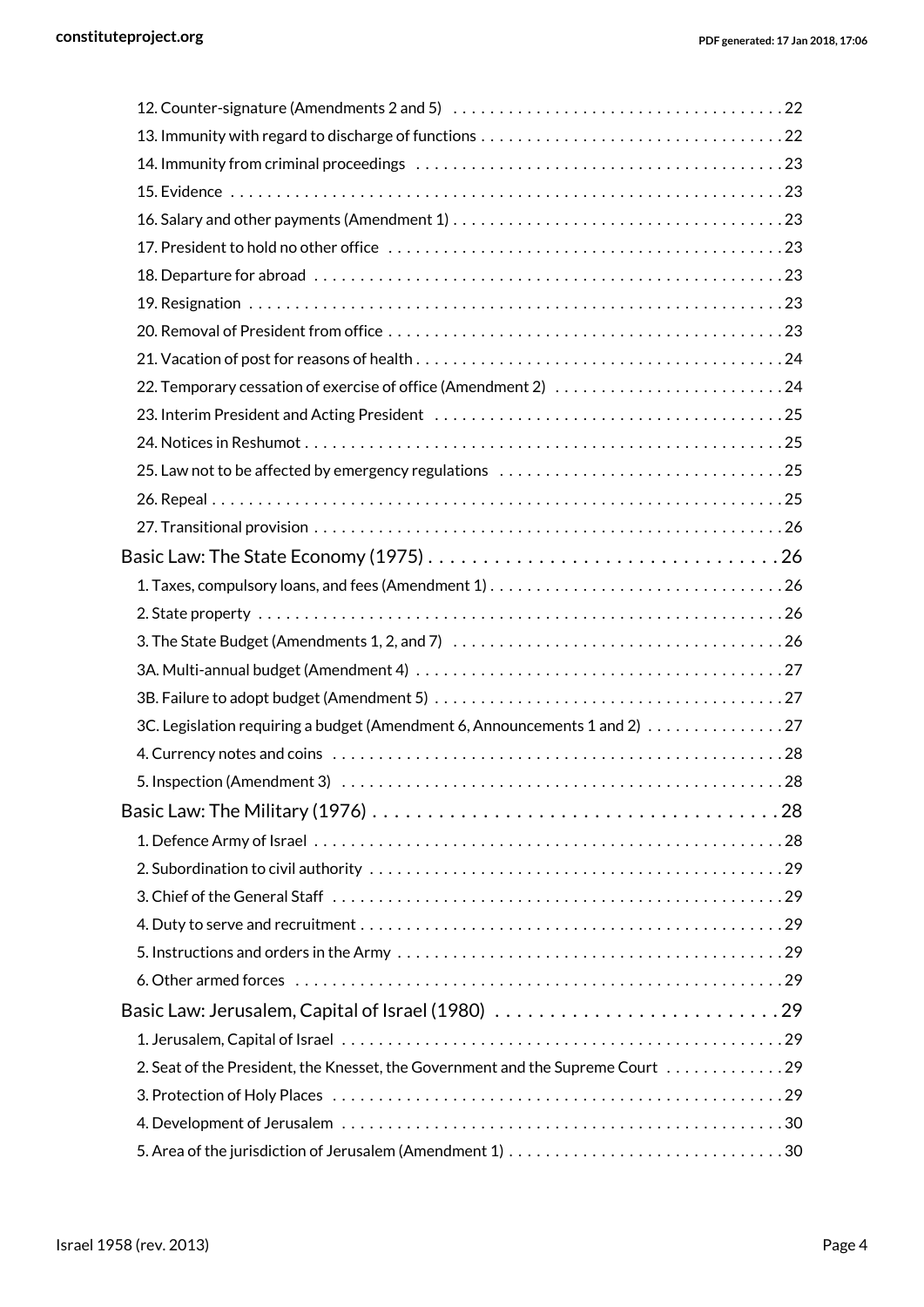| Basic Law: The Judiciary (1984) $\ldots \ldots \ldots \ldots \ldots \ldots \ldots \ldots \ldots \ldots \ldots \ldots \ldots$ |
|------------------------------------------------------------------------------------------------------------------------------|
|                                                                                                                              |
|                                                                                                                              |
|                                                                                                                              |
|                                                                                                                              |
|                                                                                                                              |
|                                                                                                                              |
|                                                                                                                              |
|                                                                                                                              |
|                                                                                                                              |
|                                                                                                                              |
|                                                                                                                              |
|                                                                                                                              |
| 11. Judge not to engage in additional occupation, etc32                                                                      |
|                                                                                                                              |
|                                                                                                                              |
|                                                                                                                              |
|                                                                                                                              |
|                                                                                                                              |
|                                                                                                                              |
|                                                                                                                              |
|                                                                                                                              |
|                                                                                                                              |
|                                                                                                                              |
|                                                                                                                              |
|                                                                                                                              |
|                                                                                                                              |
|                                                                                                                              |
|                                                                                                                              |
|                                                                                                                              |
|                                                                                                                              |
|                                                                                                                              |
|                                                                                                                              |
|                                                                                                                              |
|                                                                                                                              |
|                                                                                                                              |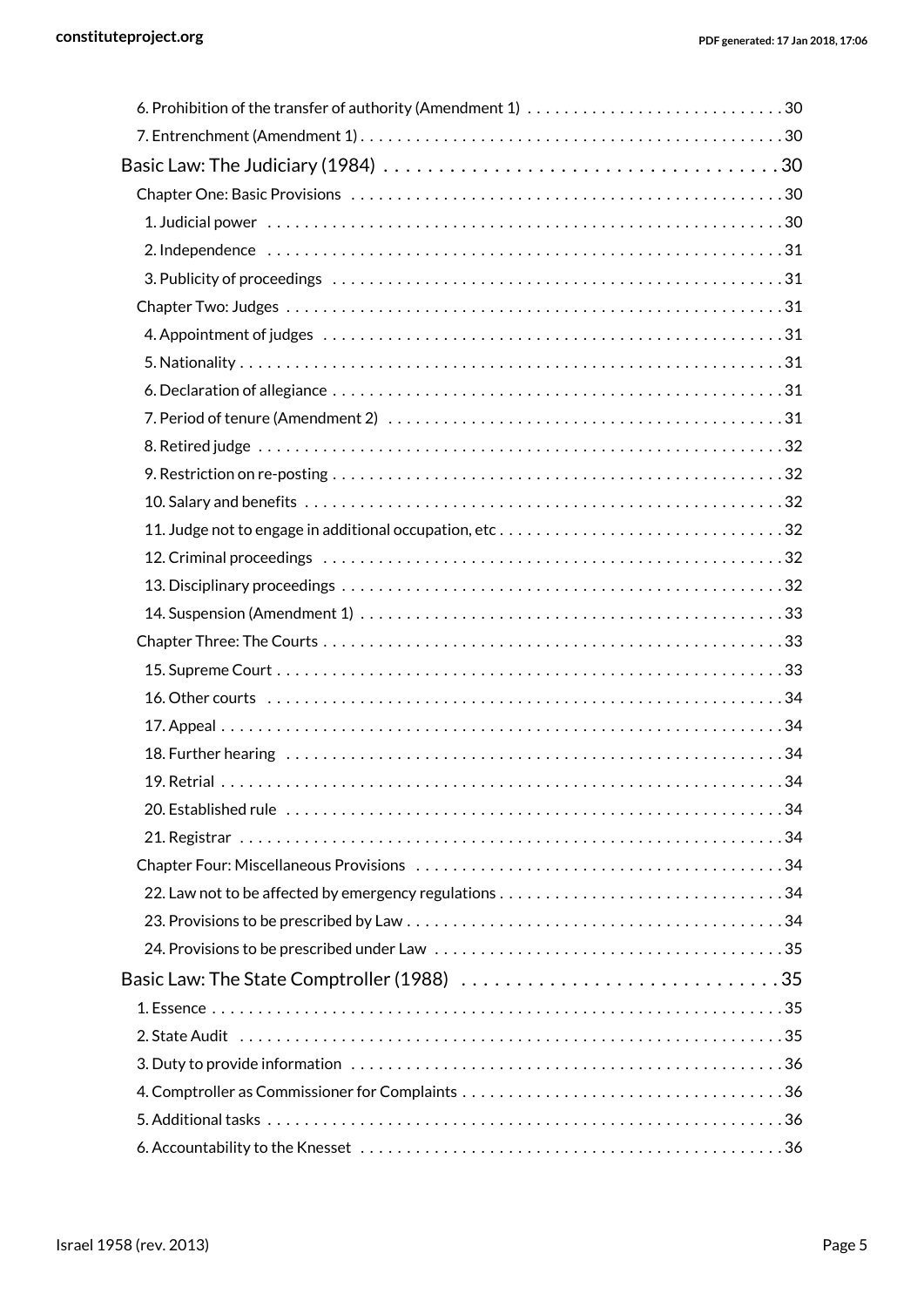| 14. Acting State Comptroller (all cases contracts contracts contracts contracts contracts contracts controller |  |
|----------------------------------------------------------------------------------------------------------------|--|
|                                                                                                                |  |
|                                                                                                                |  |
|                                                                                                                |  |
|                                                                                                                |  |
|                                                                                                                |  |
|                                                                                                                |  |
|                                                                                                                |  |
|                                                                                                                |  |
|                                                                                                                |  |
|                                                                                                                |  |
|                                                                                                                |  |
|                                                                                                                |  |
|                                                                                                                |  |
|                                                                                                                |  |
|                                                                                                                |  |
|                                                                                                                |  |
|                                                                                                                |  |
|                                                                                                                |  |
|                                                                                                                |  |
|                                                                                                                |  |
|                                                                                                                |  |
|                                                                                                                |  |
|                                                                                                                |  |
|                                                                                                                |  |
|                                                                                                                |  |
|                                                                                                                |  |
|                                                                                                                |  |
|                                                                                                                |  |
|                                                                                                                |  |
|                                                                                                                |  |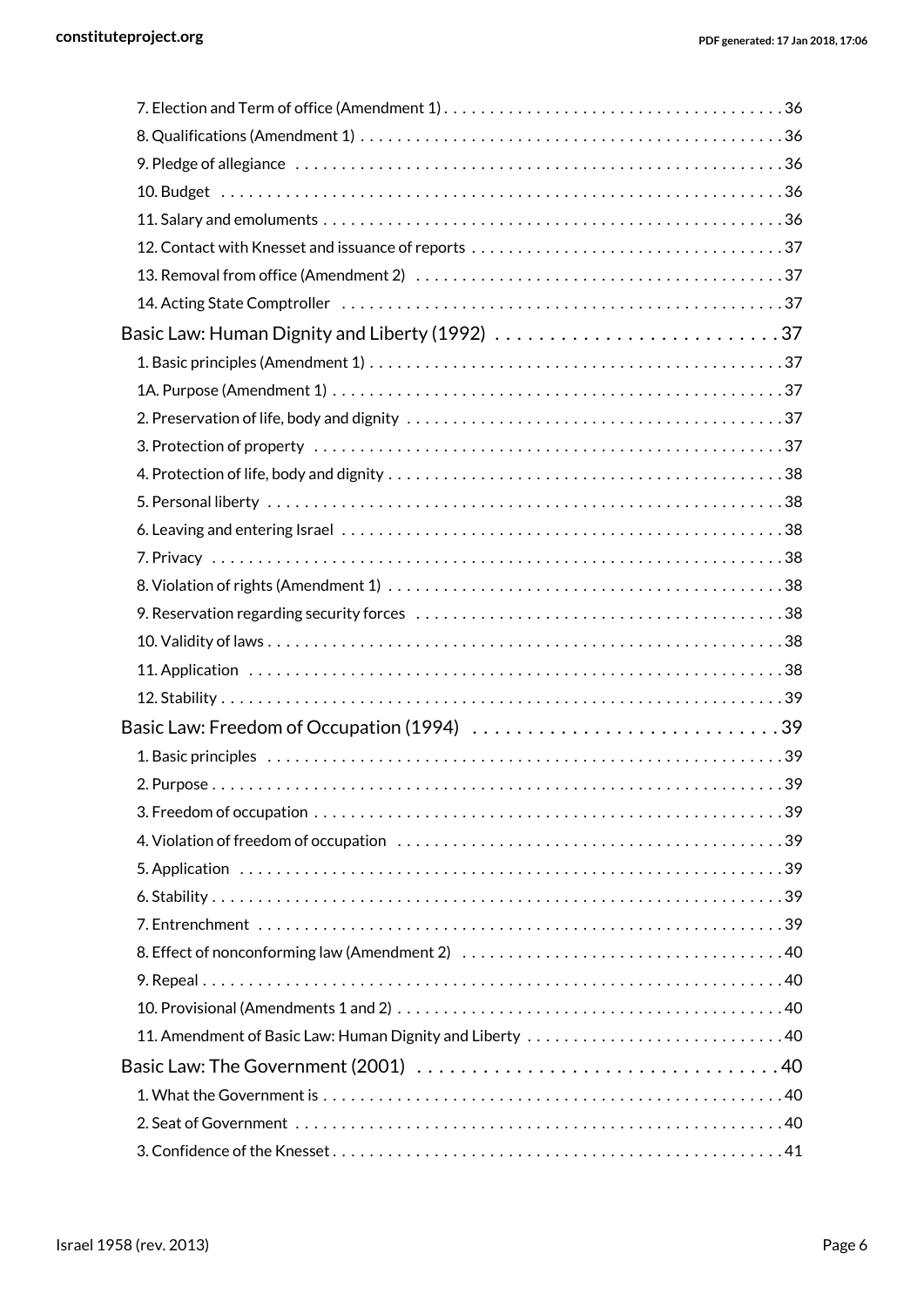| 21. Prime Minister or Acting Prime Minister ceasing to function as members of Knesset 45 |
|------------------------------------------------------------------------------------------|
|                                                                                          |
|                                                                                          |
|                                                                                          |
|                                                                                          |
|                                                                                          |
|                                                                                          |
|                                                                                          |
|                                                                                          |
|                                                                                          |
|                                                                                          |
|                                                                                          |
|                                                                                          |
|                                                                                          |
|                                                                                          |
|                                                                                          |
|                                                                                          |
|                                                                                          |
|                                                                                          |
|                                                                                          |
|                                                                                          |
|                                                                                          |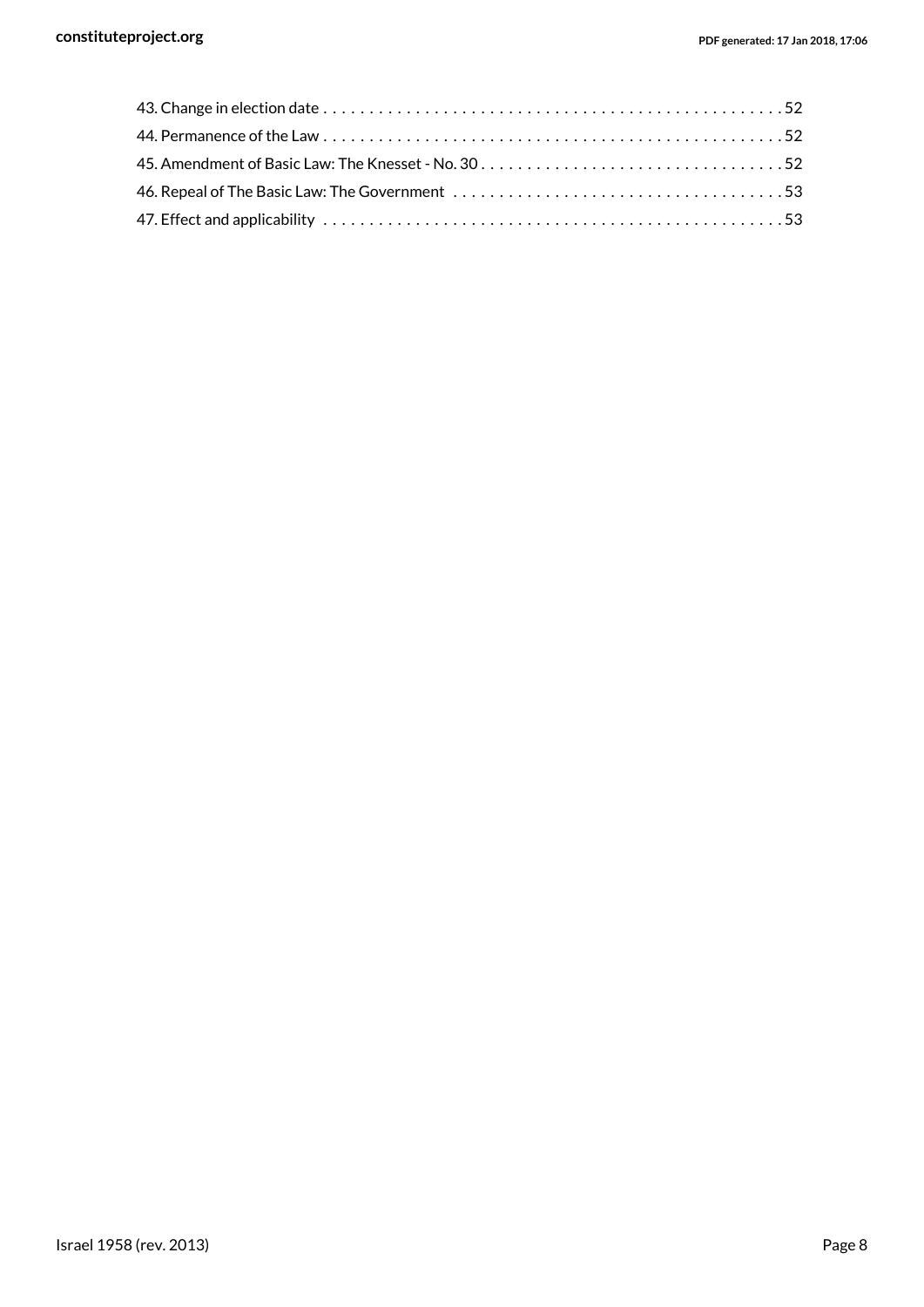# <span id="page-8-0"></span>**Basic Law: The Knesset (1958)**

| Structure of legislative chamber(s) |  |  |  |  |
|-------------------------------------|--|--|--|--|
|                                     |  |  |  |  |

• First chamber selection

• Minimum age for first chamber • Eligibility for first chamber

#### <span id="page-8-15"></span><span id="page-8-1"></span>**1. What the Knesset is**

The Knesset is the parliament of the State.

#### <span id="page-8-2"></span>**2. Place of sitting**

<span id="page-8-3"></span>The place of sitting of the Knesset is Jerusalem.

#### <span id="page-8-14"></span>• Size of first chamber **3. Composition**

<span id="page-8-4"></span>The Knesset shall, upon its election, consist of one hundred and twenty members.

### <span id="page-8-13"></span>• Secret ballot **4. Electoral system** • First chamber selection

The Knesset shall be elected by general, national, direct, equal, secret and proportional elections, in accordance with the Knesset Elections Law; this section shall not be varied save by a majority of the members of the Knesset.

#### • Claim of universal suffrage **5. The right to vote**

<span id="page-8-8"></span><span id="page-8-5"></span>Every Israel national of or over the age of eighteen years shall have the right to vote in elections to the Knesset, unless a court has deprived him of that right by virtue of any Law; the Elections Law shall determine the time at which a person shall be considered to be eighteen years of age for the purpose of the exercise of the right to vote in elections to the Knesset.

#### <span id="page-8-11"></span><span id="page-8-6"></span>**5A. The right to present a list of candidates (Amendments 19 and 21)**

A list of candidates for the Knesset shall be submitted only by a party; The means of association and registering of parties and the conditions for submitting a list of candidates shall be determined by law.

#### <span id="page-8-9"></span>• Electoral commission **6. The right to be elected (Amendments 8, 10, 22, and 26)**

- <span id="page-8-12"></span><span id="page-8-10"></span><span id="page-8-7"></span>**a.** Every Israel national who on the day of the admission of a candidates list containing his name is twenty-one years of age or over shall have the right to be elected to the Knesset, unless a court has deprived him of that right by virtue of Law, or he has been sentenced, by a final judgment, to a penalty of actual imprisonment for a term exceeding three months and on the day of submission of the list of candidates seven years have not yet passed since the day when he terminated his period of imprisonment, unless the chairman of the Central Elections Committee has determined that the offence of which he has been convicted, in accordance with the circumstances, does not bear moral turpitude.
- **b.** [Annulled]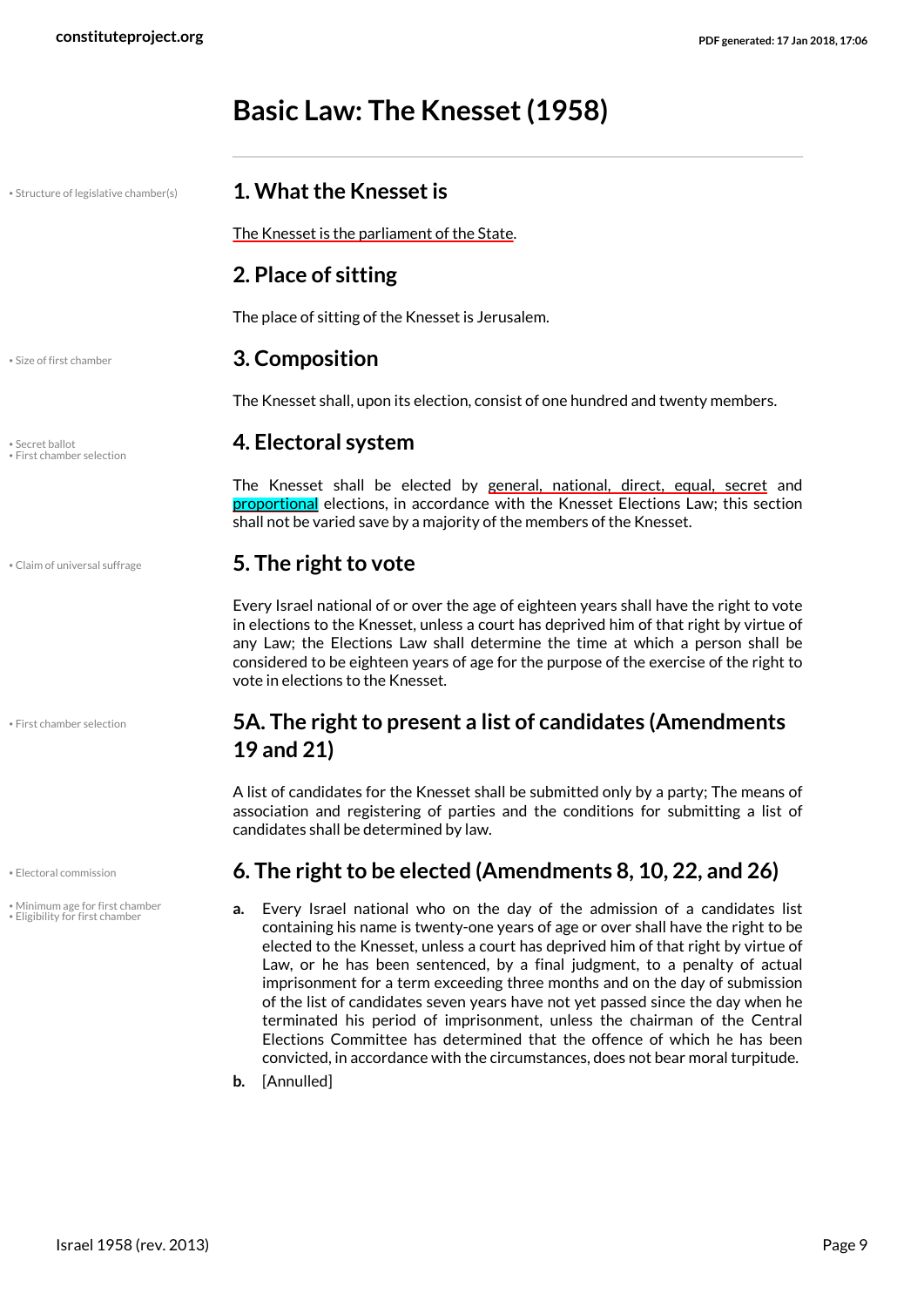- **c.** A candidate for the Knesset who has been sentenced as specified in subsection (a) and whose judgment has become final after the submission of the list of candidates and before he has assumed tenure as a Knesset member, will be deemed to have withdrawn from the list of candidates that includes his name, or from his tenure in the Knesset, as relevant, unless the chairman of the Central Elections Committee has determined that the offence of which he has been convicted, in accordance with the circumstances, does not bear moral turpitude.
- **d.** The determination of the chairman of the Central Elections Committee under subsections (a) and (c) is not required if the court has stated by law that the offence, in accordance with the circumstances, does bear moral turpitude.
- **e.** For the purpose of this section
	- **•** "Actual imprisonment" means the sum of all terms of actual imprisonment the convicted person must serve in a single continuous period, even if ordered in different sentences, including suspended sentences that have been activated;
	- **•** "Offence" means each of the offences for which a period of actual imprisonment has been ordered.

#### <span id="page-9-0"></span>**6A. Restriction on the candidacy of a Knesset member seceding from his faction (Amendments 12, 21 and 36)**

- **a.** A Knesset member seceding from his faction and failing to tender his resignation as a Knesset member in close proximity to his secession, shall not be included, in the election for the next Knesset, in the list of candidates submitted by a party that was represented by a faction of the outgoing Knesset; This provision does not apply to the splitting of a faction under the conditions prescribed by law.
- **b.** For the purposes of this section
	- **•** "Secession from a faction " including voting in the Knesset plenum not in accordance with the faction's position regarding the expression of confidence or no confidence in the government; however, such voting shall not be deemed as secession if the Knesset member has not received any consideration in exchange for his vote;
	- **•** "Consideration " means directly or indirectly, by a promise or future commitment, including the assurance of a place on a list of candidates for the Knesset, or the appointment of the Knesset member himself or someone else to a certain position.

#### <span id="page-9-3"></span><span id="page-9-2"></span><span id="page-9-1"></span>**7. Who shall not be a candidate (Amendments 2, 21, and 33)**

The following shall not be candidates for the Knesset:

- **1.** the President of the State;
- **2.** the two Chief Rabbis;
- **3.** a judge (shofet);

• Eligibility for first chamber

• Eligibility for first chamber • Outside professions of legislators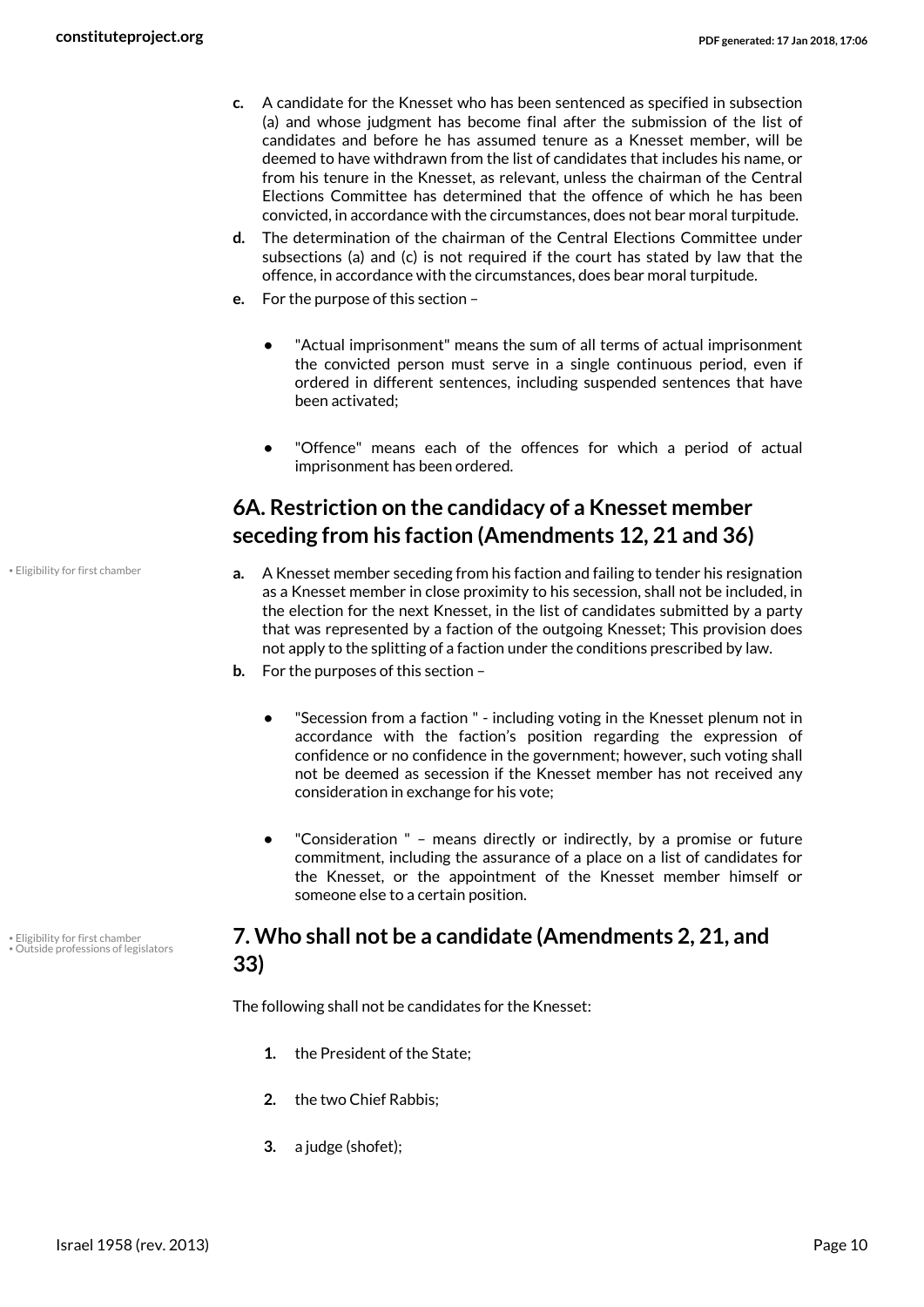- **4.** a judge (dayan) of a religious court;
- **5.** the State Comptroller;
- **6.** the Chief of the General Staff of the Defense Army of Israel;
- **7.** rabbis and ministers of other religions, while holding paid office;
- **8.** senior State employees and Army officers of such grades or ranks and in such functions as shall be determined by Law.
- **9.** policemen and prison warders of such ranks and positions as shall be determined by law;
- **10.** employees of corporations established by law of such ranks and positions as shall be determined by law.

Unless they have ceased to serve in the aforementioned position or office, prior to the date for submitting the lists of candidates for the Knesset, and if an earlier date has been set by law prior to the set date.

#### <span id="page-10-0"></span>**7A. Prevention of participation of candidates' list (Amendments 9, 35, and 39)**

- **a.** A candidates' list shall not participate in elections to the Knesset, and a person shall not be a candidate for election to the Knesset, if the objects or actions of the list or the actions of the person, expressly or by implication, include one of the following:
	- **1.** negation of the existence of the State of Israel as a Jewish and democratic state;
	- **2.** incitement to racism;
	- **3.** support of armed struggle, by a hostile state or a terrorist organization, against the State of Israel.
- <span id="page-10-2"></span>**a1.** For the purposes of this section, a candidate that was at a hostile state unlawfully within the seven years preceding the date for submitting the candidates' list, is deemed a person whose actions express support of armed struggle against the State of Israel, as long as he has not proven otherwise.
- <span id="page-10-3"></span>**b.** The decision of the Central Elections Committee that a candidate is prevented from participating in the elections requires the affirmation of the Supreme Court of Israel.
- **c.** A candidate will make a declaration for the purposes of this section.
- **d.** Particulars regarding the hearing at the Central Elections Committee and at the Supreme Court of Israel, as well as regarding a declaration under subsection (c) shall be prescribed by law.

• Eligibility for first chamber

<span id="page-10-4"></span>• Terrorism

• Eligibility for first chamber

<span id="page-10-1"></span>• Electoral commission • Supreme court powers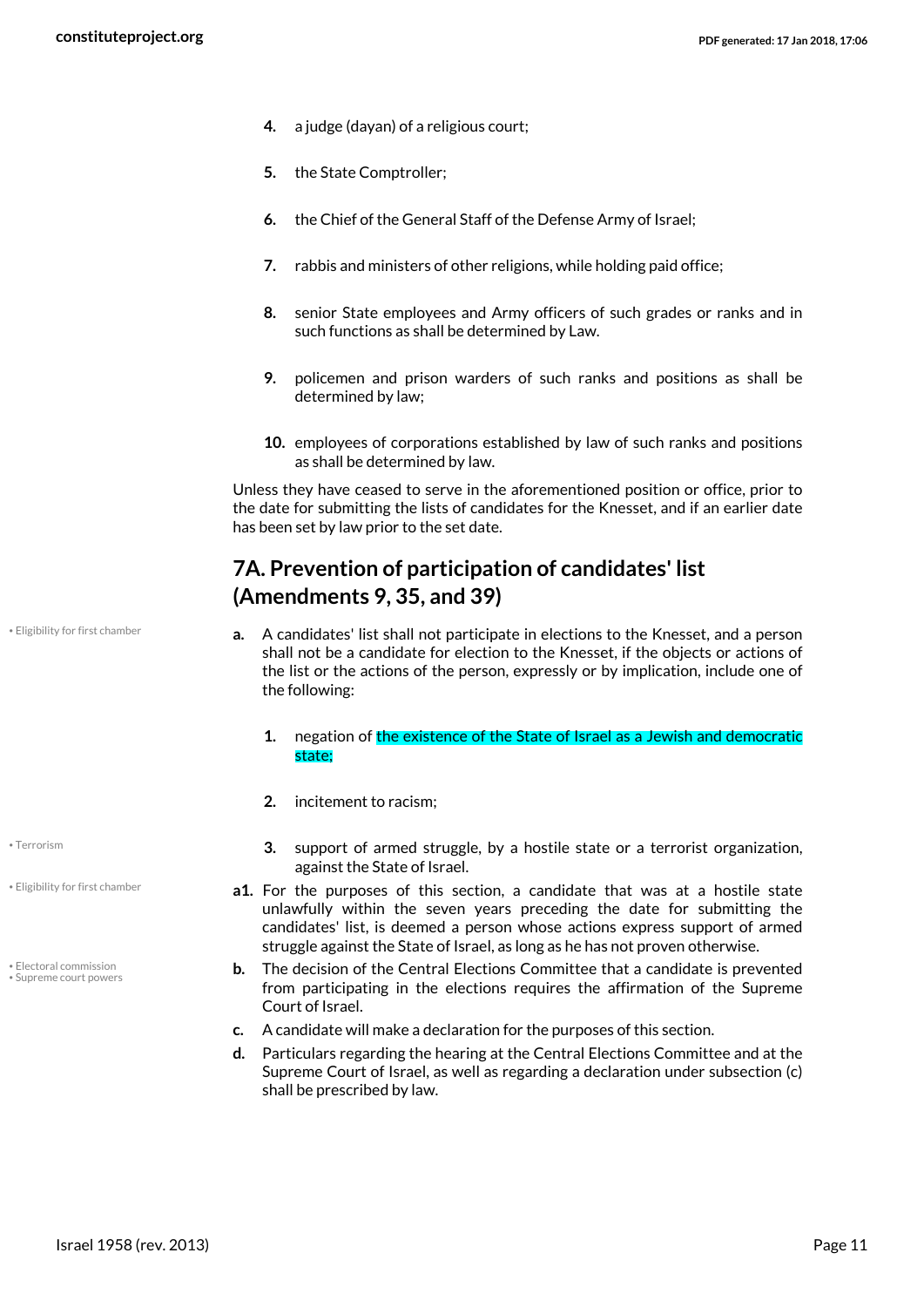#### • Term length for first chamber **8. Term of office of the Knesset**

<span id="page-11-9"></span><span id="page-11-1"></span><span id="page-11-0"></span>The term of office of the Knesset shall be four years from the day on which it is elected.

#### • Scheduling of elections **9. Date of elections (Amendment 1)**

<span id="page-11-8"></span>The elections to the Knesset shall take place on the third Tuesday of the month of Cheshvan in the year in which the tenure of the outgoing Knesset ends, But if the year which preceded that year was a leap year, the elections shall take place on the first Tuesday of that month.

#### <span id="page-11-2"></span>**9A. Extending the Knesset's term (Amendment 15)**

- **a.** The Knesset shall not extend its term except by law passed by a majority of eighty members of the Knesset and only if special circumstances exist that prevent holding the elections at their proper time; the period of extension shall not exceed the time necessary due to the aforementioned circumstances; the election date shall be fixed by the aforementioned law.
- **b.** Without prejudice to the provisions of section 34, the Knesset may, by a resolution passed by the majority of its members, advance the date of elections fixed under subsection (a), provided that the new date is no earlier than the date fixed for Knesset elections under section 9.

#### <span id="page-11-3"></span>**10. Election day to be a day of rest**

Election Day shall be a day of rest, but transport services and other public services shall function normally.

#### <span id="page-11-4"></span>**11. Publication of election results (Amendment 20)**

The results of the elections shall he published in "Reshumot" within eight days from Election Day.

#### <span id="page-11-5"></span>**12. Convening of the Knesset (Amendment 37)**

The Knesset shall convene for its first meeting, after the election results are published, within fourteen days of Election Day on the date fixed by law, unless an earlier date is prescribed by law due to a rest day, holiday, festival day, memorial day, or due to proximity to one of them, or due to the intermediate days of certain Jewish festivals.

#### <span id="page-11-6"></span>**13. Amendments 27, and 37**

[Annulled]

#### <span id="page-11-7"></span>**14. The opening meeting (Amendment 23)**

The procedures of the opening meeting shall be prescribed by law and shall express the character of the State of Israel and its heritage.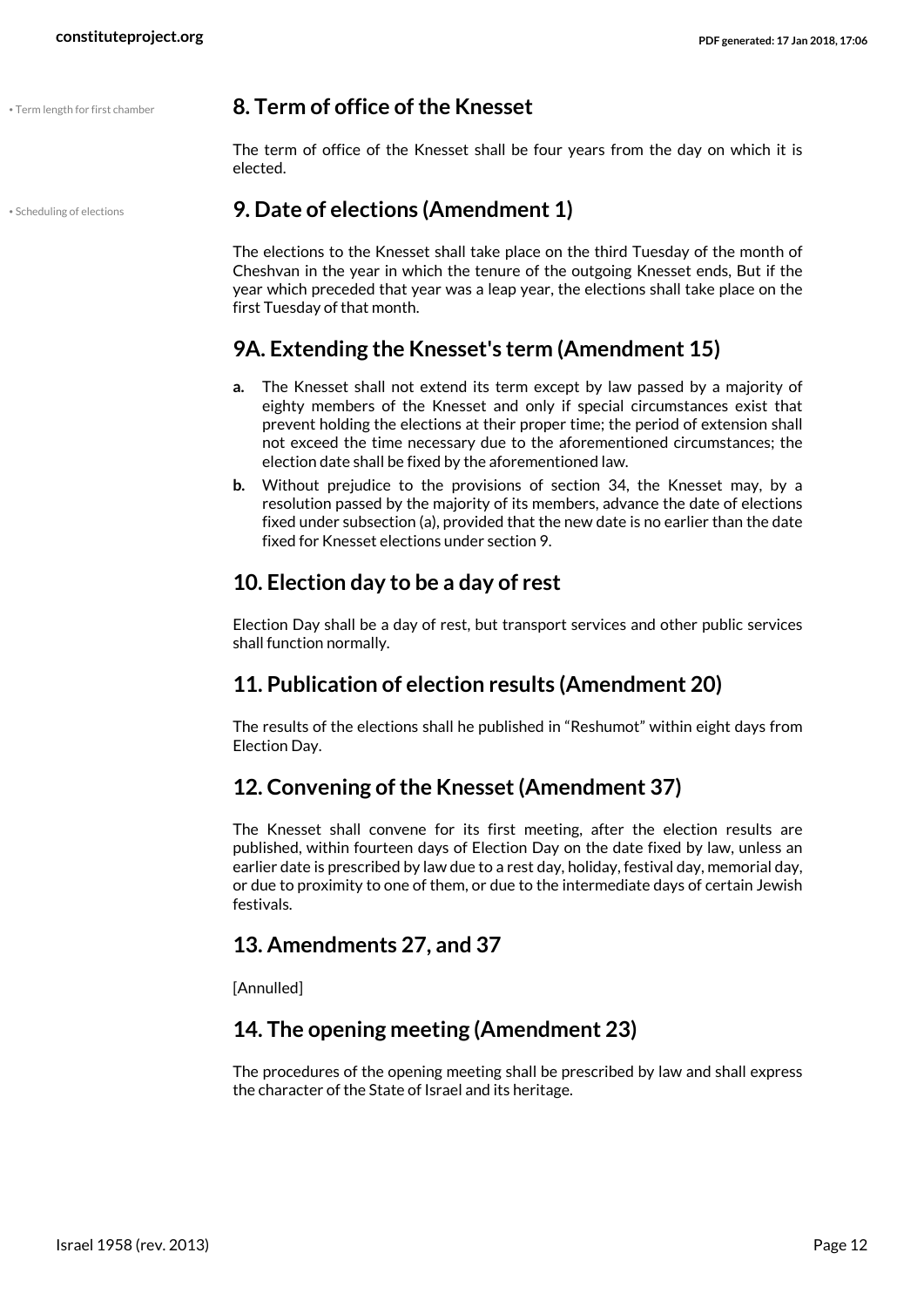#### **15. Declaration of allegiance by members of the Knesset (Amendment 23)**

**a.** A Knesset member shall make a declaration of allegiance; the declaration shall read as follows:

<span id="page-12-1"></span><span id="page-12-0"></span>"I pledge myself to bear allegiance to the State of Israel and faithfully to discharge my mandate in the Knesset."

**b.** Procedures for the declarations shall be prescribed by law.

#### **16. Failure to make declaration**

Where the Chairman of the Knesset has called upon a member of the Knesset to make his declaration of allegiance and the member has not done so, the member shall not enjoy the rights of a member of the Knesset so long as he has not made the declaration.

#### <span id="page-12-7"></span><span id="page-12-2"></span>**16A. Failure to make declaration due to dual citizenship (Amendment 22)**

Has the Knesset member been the holder of an additional non-Israeli citizenship, and the laws of the country whose citizenship he holds permit his release from such citizenship, he shall not declare allegiance until after he has done everything required on his part to be released from such citizenship, and he shall not enjoy the rights of a Knesset member until he makes his declaration.

#### <span id="page-12-8"></span>• Immunity of legislators **17. Immunity of Knesset members**

<span id="page-12-3"></span>The members of the Knesset shall have immunity; particulars shall be prescribed by Law.

#### <span id="page-12-4"></span>**18. Immunity of Knesset buildings**

The building of the Knesset shall have immunity; particulars shall be prescribed by Law.

#### <span id="page-12-5"></span>**19. Procedure and rules**

The Knesset shall itself prescribe its procedure; in so far as such procedure has not been prescribed by Law, the Knesset shall prescribe it by its Rules; so long as the procedure has not been prescribed as aforesaid, the Knesset shall follow its accepted practice and routine

• Leader of first chamber

• Eligibility for first chamber

#### <span id="page-12-9"></span><span id="page-12-6"></span>**20. Chairman and Vice-Chairmen (Amendments 24, 27, 34 and 37)**

- **a.** The Knesset shall elect from among its members a Chairman and Vice-Chairmen. Until the Chairman is elected, the most senior Knesset member who is not the Prime Minister, a Minister or Deputy Minister, shall serve as Interim Chairman. In this section, "senior" means the one whose term of office in the Knesset is the longest, consecutively or non-consecutively, and among those with equal seniority - the oldest.
- **b.** The Knesset may, in its Rules, set restrictions on the election of a Knesset member to serve as Chairman or Vice-Chairman.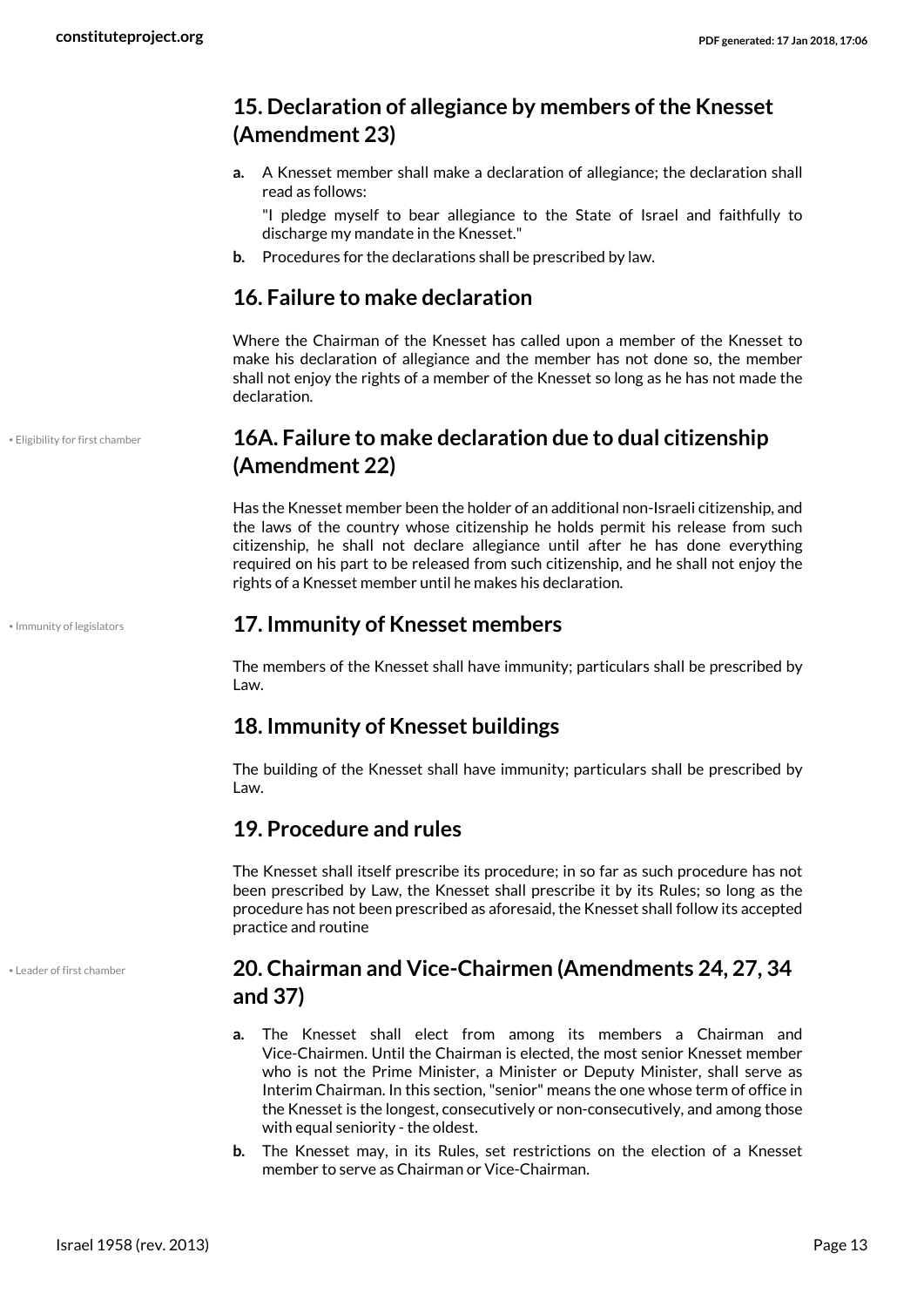- **c.** The Knesset may, by a resolution passed by a majority of its members, suspend the Chairman or a Vice-Chairman or set restrictions on their post; particulars to be set by law.
- **d.** The Knesset may, by a resolution passed by a majority of its members or by a larger majority as may be prescribed by law, to remove from post the Chairman or a Vice-Chairman; particulars to be set by law.

#### <span id="page-13-2"></span><span id="page-13-0"></span>**20A. Acting Chairman and Interim Chairman of Knesset (Amendments 4, 24 and 27)**

- **a.** Whenever the Chairman of the Knesset leaves the territory of the State, a Vice-Chairman shall serve as Acting Chairman until his return.
- **b.** Whenever the Chairman of the Knesset notifies the House Committee, or if the House Committee decides, that for reasons of health the Chairman of the Knesset is temporarily unable to carry out his functions, or the Chairman announces that he is temporarily unable to perform his duties and the House Committee acknowledges his announcement, a Vice-Chairman shall serve as Acting Chairman until the Chairman notifies the House Committee or until the House Committee decides that the Chairman is no longer unable to carry out his functions.
- **c.** When the post of Chairman of the Knesset has fallen vacant because the Chairman has resigned or has died or because the House Committee has decided that for reasons of health he is permanently unable to carry out his functions - a Vice-Chairman shall serve as Interim Chairman until the Knesset elects a new Chairman.
- **c1.**
- **1.** If the Chairman of the Knesset is suspended from his post by a decision under Section 20(c), a Vice-Chairman shall serve as Acting Chairman until the suspension is lifted or until the election of a new Chairman, as relevant.
- **2.** If the Chairman of the Knesset is removed from his post by a decision under Section 20(d), a Vice-Chairman shall serve as Acting Chairman until the election of a new Chairman.
- **d.** The Vice-Chairman who is to serve as Acting Chairman or Interim Chairman of the Knesset shall be elected in that behalf by the House Committee.
- **e.** During his tenure as Acting Chairman or Interim Chairman of the Knesset, the Vice-Chairman shall serve in every capacity assigned to the Chairman of the Knesset by law, shall carry out every function imposed upon the Chairman of the Knesset by law and shall exercise every power vested in the Chairman of the Knesset by law.
- **f.** The provisions of this section shall also apply, mutatis mutandis, if the circumstances envisaged in subsection (a), (b), (c) or (c1) with regard to the Chairman of the Knesset exist with regard to a Vice-Chairman who is serving as Acting Chairman or Interim Chairman.

#### • Legislative committees **21. Committees (Amendments 13, 14, 16, and 28)**

<span id="page-13-3"></span><span id="page-13-1"></span>**a.** The Knesset shall elect from among its members permanent committees, and it may elect from among its members committees for specific matters; the functions, powers and procedure of the committees shall, in so far as they are not prescribed by Law, be prescribed by the Rules.

• Leader of first chamber

• Legislative committees

Israel 1958 (rev. 2013) Page 14

<span id="page-13-4"></span>• Standing committees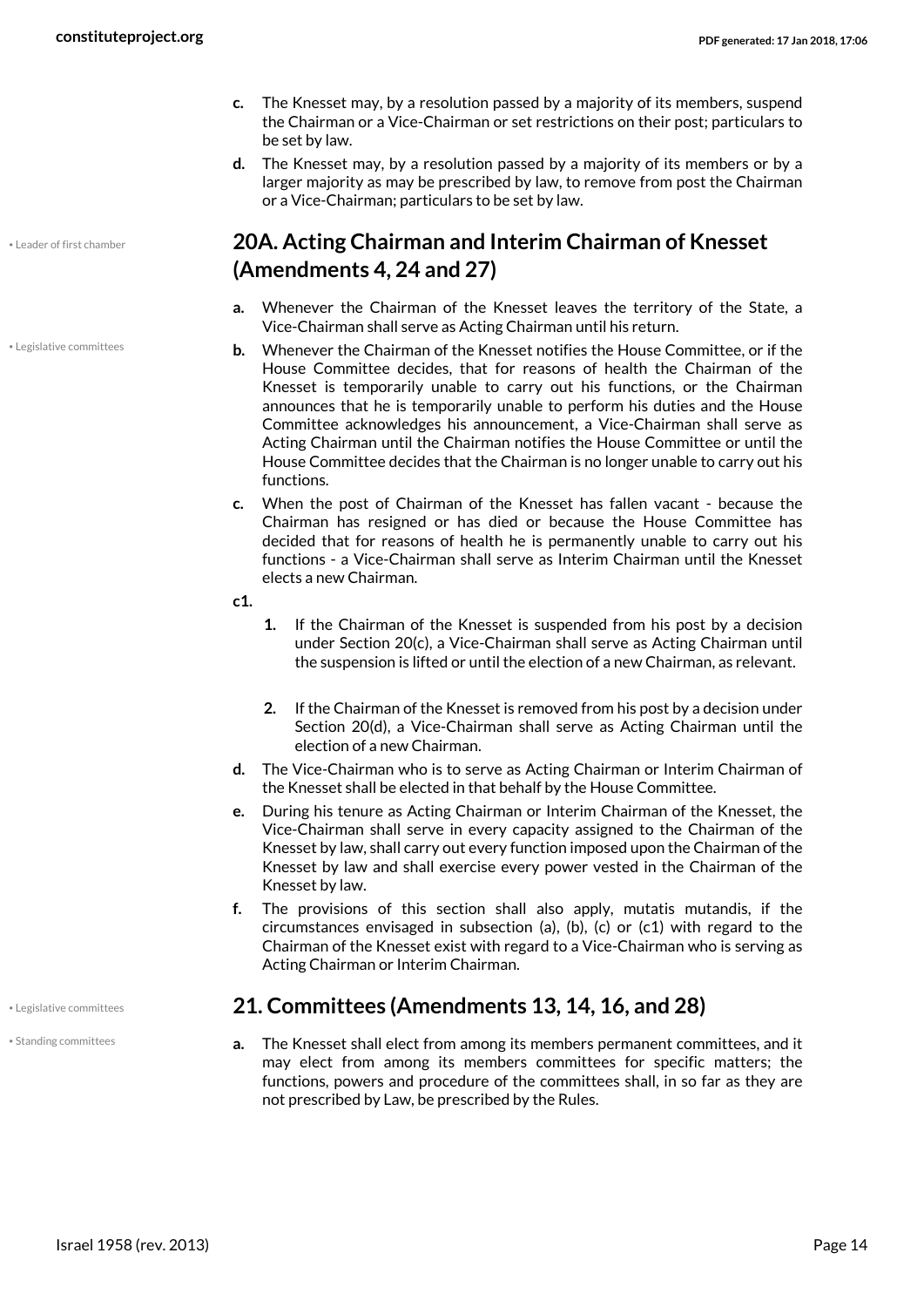- **b.** The Rules may prescribe provisions concerning the committees' authority to summon an office holder or a functionary of the Civil Service, municipal authority, religious council, corporation established by law or government corporation, and to oblige him to provide information on the activity of the body in which he serves, unless such disclosure entails a violation of a law, or of a professional duty or an obligation of trust to which he is bound by law, and he shall be assured the rights of a witness before a court; the summon shall be issued under the auspices of the relevant Minister or with his knowledge, and for someone who is not in the Civil Service under the auspices of the head of the body in which the invitee serves; However, the appointed Minister or the head of the body in which the invitee serves may inform the committee that he himself will appear in place of the invitee.
- **c.** [Annulled]

#### <span id="page-14-6"></span><span id="page-14-0"></span>**21A. Knesset supervision of secondary legislation (Amendment 30)**

- **a.** Regulations enacted by a Minister whose violation entails criminal punishment shall not enter into force, unless they have been approved prior to publication by a committees of the Knesset committees responsible for that matter; should the committee fail to approve or reject the regulations within 45 days of receiving the regulations, the regulations will be deemed approved.
- <span id="page-14-1"></span>**b.** The provisions of this subsection do not prejudice the provisions of any Basic Law or other law regarding regulations.

#### • Legislative oversight of the executive **22. Commissions of inquiry**

<span id="page-14-7"></span>The Knesset may appoint commissions of inquiry - either by empowering one of the permanent committees in that behalf or by electing a commission from among its members - to investigate matters designated by the Knesset; the powers and functions of a commission of inquiry shall be prescribed by the Knesset; every commission of inquiry shall include also representatives of factions which do not participate in the Government, in accordance with the relative strength of the factions in the Knesset.

• Establishment of cabinet/ministers

• Legislative committees

#### <span id="page-14-5"></span><span id="page-14-2"></span>**23. Government member who is not a member of the Knesset**

A member of the Government who is not a member of the Knesset shall, as to everything relating to the Knesset, have the same status as a member of the Government who is a member of the Knesset, except that he shall not have the right to vote.

#### • Quorum for legislative sessions **24. Quorum (Amendment 6)**

<span id="page-14-8"></span><span id="page-14-3"></span>The Knesset shall hold debates and pass decisions whatever the number of members present, save as otherwise provided by Law.

#### <span id="page-14-4"></span>**25. Majority**

Save as otherwise provided by Law, the Knesset shall pass its decisions by a majority of those participating in the voting - those abstaining not being reckoned as participating - and the voting procedure shall be prescribed by the Rules.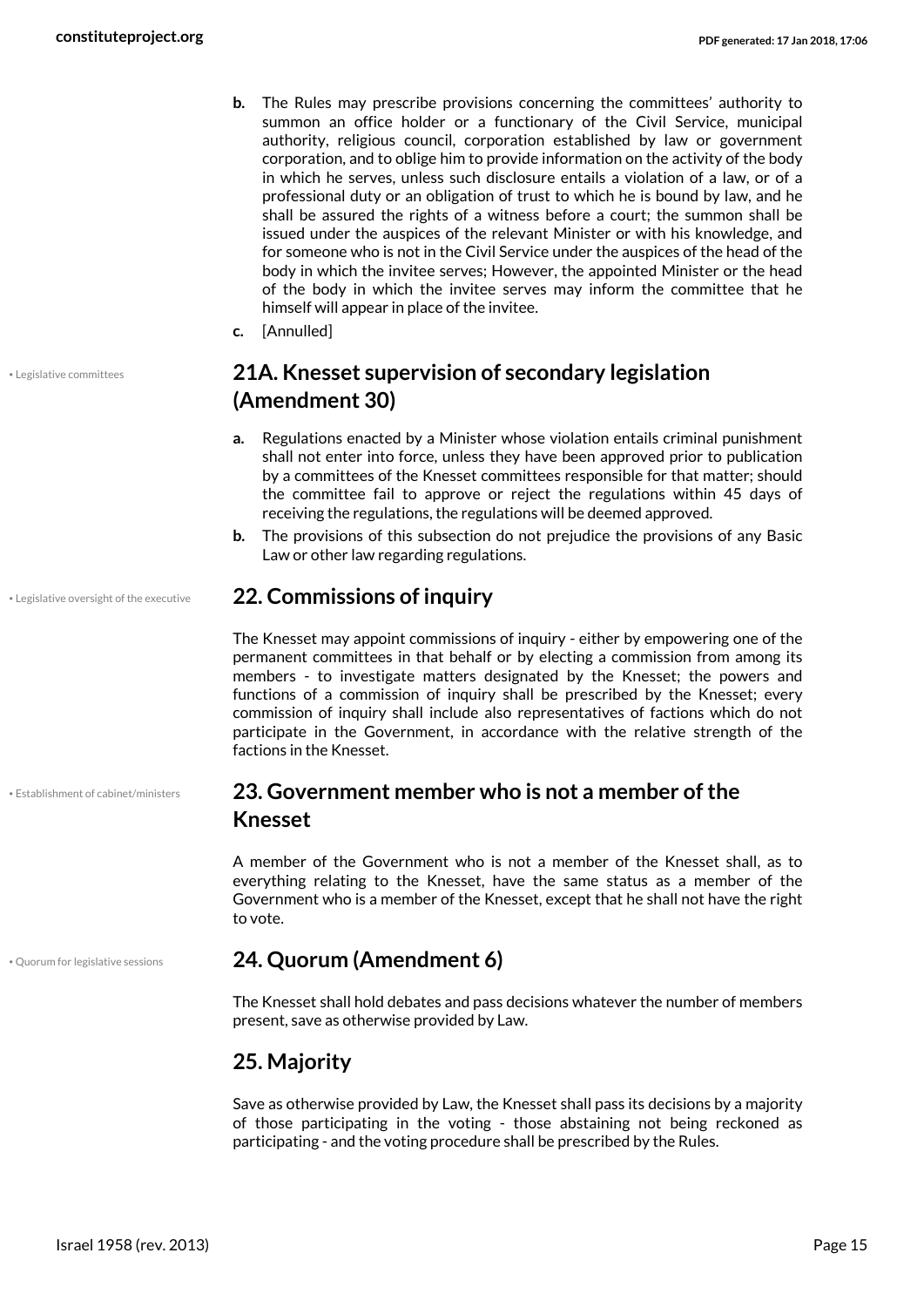#### <span id="page-15-0"></span>**26. Meetings**

The meetings of the Knesset shall be held at its place of sitting: Provided that in special circumstances the Chairman of the Knesset may, in consultation with the Vice-Chairmen, convene the Knesset elsewhere. The meetings of the Knesset shall take place on workdays.

#### • Public or private sessions **27. Publicity of meetings (Amendment 17)**

<span id="page-15-12"></span><span id="page-15-2"></span><span id="page-15-1"></span>The Knesset shall sit in public.

#### • Publication of deliberations **28. Publication (Amendment 17)**

<span id="page-15-13"></span>The publication of proceedings taken and utterances made at an open meeting is not restricted and does not entail any criminal or civil liability.

#### <span id="page-15-3"></span>**29. Amendment 17**

[Annulled]

#### <span id="page-15-4"></span>**30. Amendment 17**

<span id="page-15-5"></span>[Annulled]

#### • Length of legislative sessions **31. Sessions (Amendments 5 and 29)**

<span id="page-15-11"></span>Orders concerning the periods of Knesset sessions and the convening of the Knesset out of session shall be prescribed by law.

#### <span id="page-15-6"></span>**32. Amendment 31**

[Annulled]

#### <span id="page-15-7"></span>**33. Amendments 25, 27, and 29**

<span id="page-15-8"></span>[Annulled]

#### • Dismissal of the legislature **34. Dissolution of the Knesset (Amendment 15)**

<span id="page-15-10"></span>The Knesset shall not decide to dissolve itself before the expiration of its term of office save by adopting a Law for that purpose passed by a majority of the members of the Knesset.

#### <span id="page-15-9"></span>**35. Date of elections after dissolution of the Knesset (Amendment 30)**

The Law concerning the dissolution of the Knesset shall contain a provision as to the date of the elections to the next Knesset, which shall be no later than five months from the day the law is passed.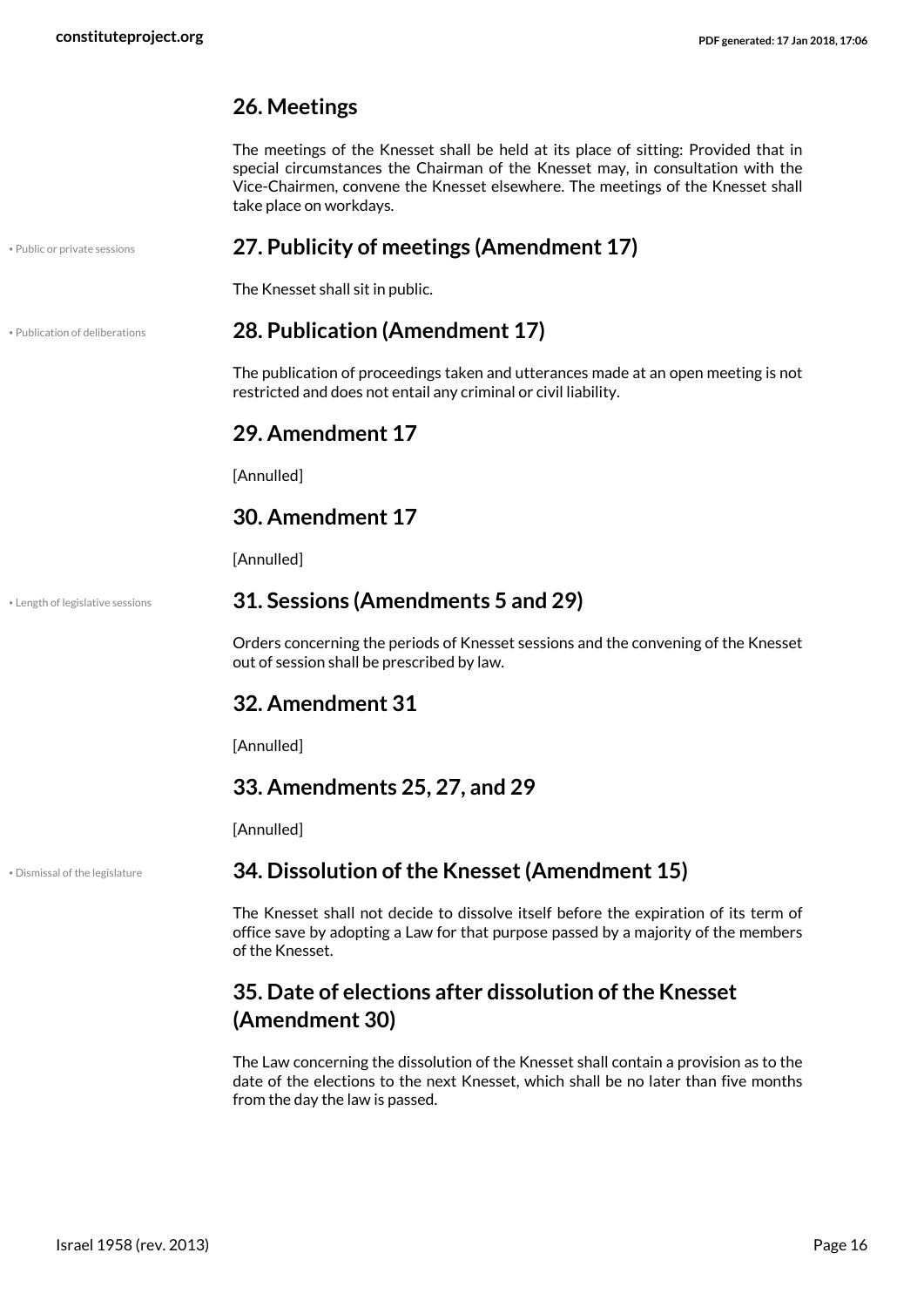<span id="page-16-6"></span>• Budget bills • Dismissal of the legislature

#### • Term length for first chamber **36. Term of office of the Knesset after dissolution**

<span id="page-16-9"></span><span id="page-16-0"></span>If the Knesset decides to dissolve itself, the term of office of the next Knesset shall run until the month of Cheshvan next following the termination of four years from the day of its election.

#### <span id="page-16-8"></span><span id="page-16-1"></span>**36A. Dispersion due to failure to adopt budget (Amendment 30)**

- **a.** Non-adoption of the Budget Law within three months subsequent to the beginning of the fiscal year will be considered to be a Knesset decision on its dispersion, prior to the completion of its term of service, on the day following the end of this period (hereafter: the determining date), and early elections will be held on the last Tuesday before the end of 90 days of the determining date, unless the Knesset decides by a majority vote of its members, within five days of the determining date, that because of the proximity of the date of elections to a holiday, festival day or memorial day, to postpone the elections to a date no later than 100 days from the determining date.
- **b.** Notwithstanding the provisions of subsection (a), should the President of the State begin procedures to form a new Government under section 30 of The Basic Law: The Government, or should a law be adopted to disperse the Knesset, or should elections to the Knesset be held, after the date for submission of the Draft Budget under section 3 of The Basic Law: The State Economy and before the passage of three months from the beginning of the fiscal year, the determining day under subsection (a), shall be three months from the beginning of the fiscal year or 45 days from the constitution of the Government, whichever is later.

#### <span id="page-16-2"></span>**37. Continuity of the Knesset**

The outgoing Knesset shall continue to hold office until the convening of the incoming Knesset.

#### <span id="page-16-3"></span>**38. Extension of validity of enactments**

Any enactment due to expire during the last two months of the term of office of the outgoing Knesset or within four months after the Knesset has decided to dissolve itself or during the first three months of the term of office of the incoming Knesset shall continue in force until the expiration of the said three months.

#### • Compensation of legislators **39. Remuneration of members of the Knesset**

<span id="page-16-7"></span><span id="page-16-4"></span>The members of the Knesset shall receive a remuneration as provided by Law.

#### <span id="page-16-5"></span>**40. Resignation of member of the Knesset**

A member of the Knesset may resign his office; resignation shall be by personal presentation of a letter of resignation by the resigning member to the Chairman of the Knesset or, if the member is unable to present the letter of resignation personally, by transmission thereof in the manner prescribed by the Rules; the letter of resignation shall be signed on the day of the presentation or transmission.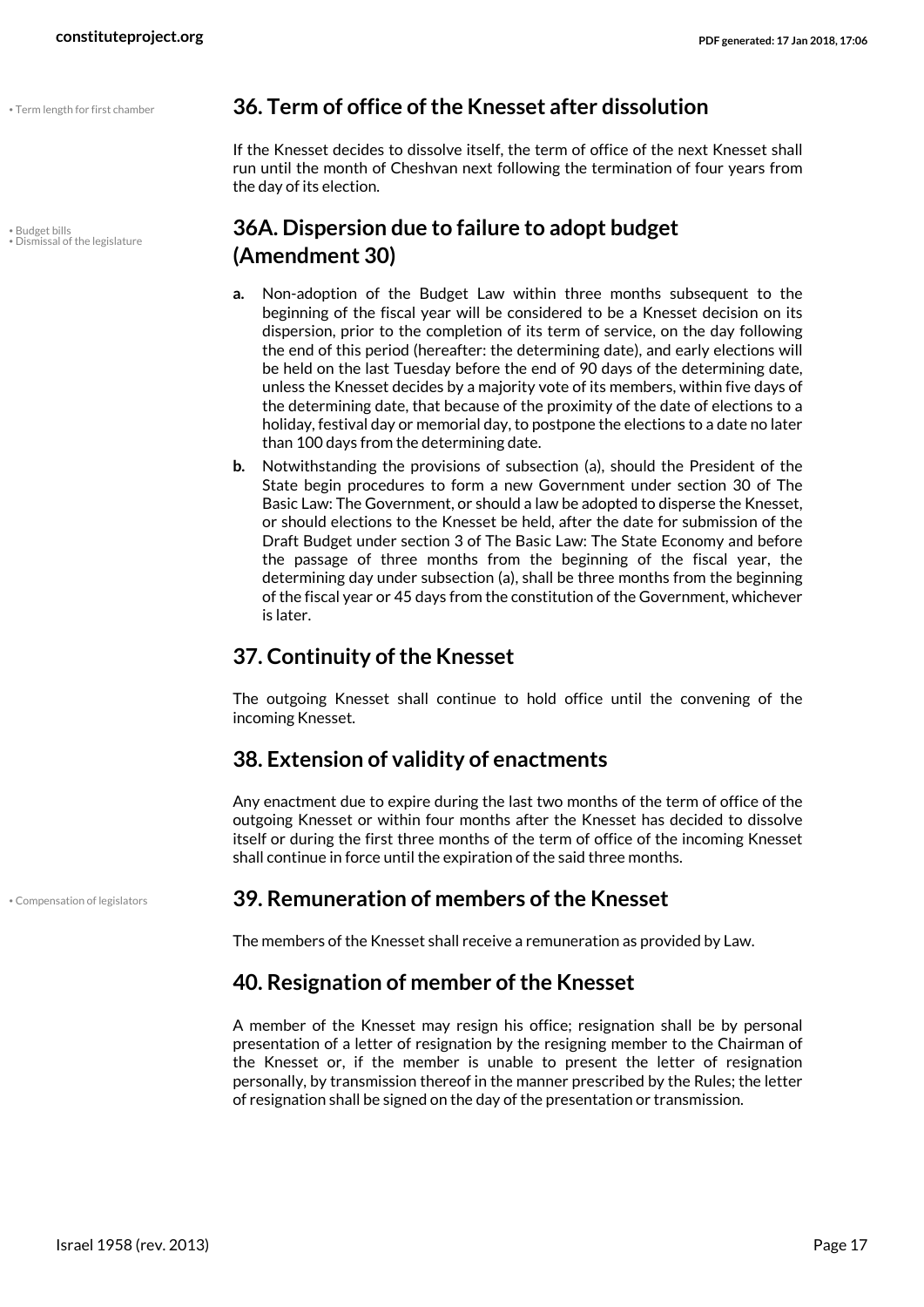#### <span id="page-17-0"></span>**41. Consequences of resignation**

If a member of the Knesset tenders his resignation, his membership of the Knesset shall cease forty-eight hours after the letter of resignation reaches the Chairman of the Knesset, unless the member withdraws resignation before then.

#### • Removal of individual legislators **42. Termination of tenure or candidacy (Amendment 33)**

<span id="page-17-1"></span>If a member of the Knesset, or a candidate to the Knesset, is elected or appointed to one of the posts the holders of which are debarred from being candidates for the Knesset, his membership of the Knesset or his candidacy to the Knesset, as relevant, shall cease upon his election or appointment to one of the above positions; For this purpose, "a candidate for the Knesset" – means one whose name is included in the candidates' list for the Knesset, from the day the list is submitted until the day of the beginning of his tenure as a member of the Knesset.

#### <span id="page-17-2"></span>**42A. Knesset member who has been convicted (Amendments 7, 18, 26, and 32)**

- **a.** Should a Knesset member be convicted, by final judgment, of a criminal offence, and the court, by its own initiative or at the request of the Attorney-General has stated that the offence carry moral turpitude, his membership of the Knesset shall end on the day the judgment becomes final, no matter if the offence was committed when he was a member of that same Knesset, a member of a previous Knesset, or before he was a member of the Knesset.
- **b.** Subsection (a) shall apply also to a Knesset member whose judgment became final after he began to serve as a member of the Knesset; the request of the Attorney-General in accordance with subsection (a) may be submitted as long as the judgment has not become final; the request shall be submitted to the court that handed the judgment, and if an appeal has been filed, to the court of appeal.

#### • Removal of individual legislators **42B. Suspension (Amendments 7, 26 and 38)**

- <span id="page-17-6"></span><span id="page-17-3"></span>**a.** Where a Knesset member has been convicted of a criminal offence, and the court, by its own initiative or at the request of the Attorney-General has stated that the offence carry moral turpitude, he shall be suspended from office as a Knesset member from the day the court's judgment was handed and until the time when the judgment becomes final.
- **b.** Where a Knesset member has been convicted of a criminal offence and sentenced to imprisonment, he shall be suspended from his office as a Knesset member for the period during which he is undergoing his penalty of imprisonment.
- **b1.** The orders of this section shall also apply to a Knesset member who has been convicted of an offence as stated in Subsection (a) or (b) before becoming a Knesset member.

#### • Replacement of legislators **43. Replacement of Knesset member (Amendment 7)**

<span id="page-17-7"></span><span id="page-17-4"></span>**a.** If the seat of a member of the Knesset falls vacant, it shall be filled by the candidate who, in the list of candidates which included the name of the late member, figured immediately after the last of the elected candidates.

<span id="page-17-5"></span>• Attorney general • Removal of individual legislators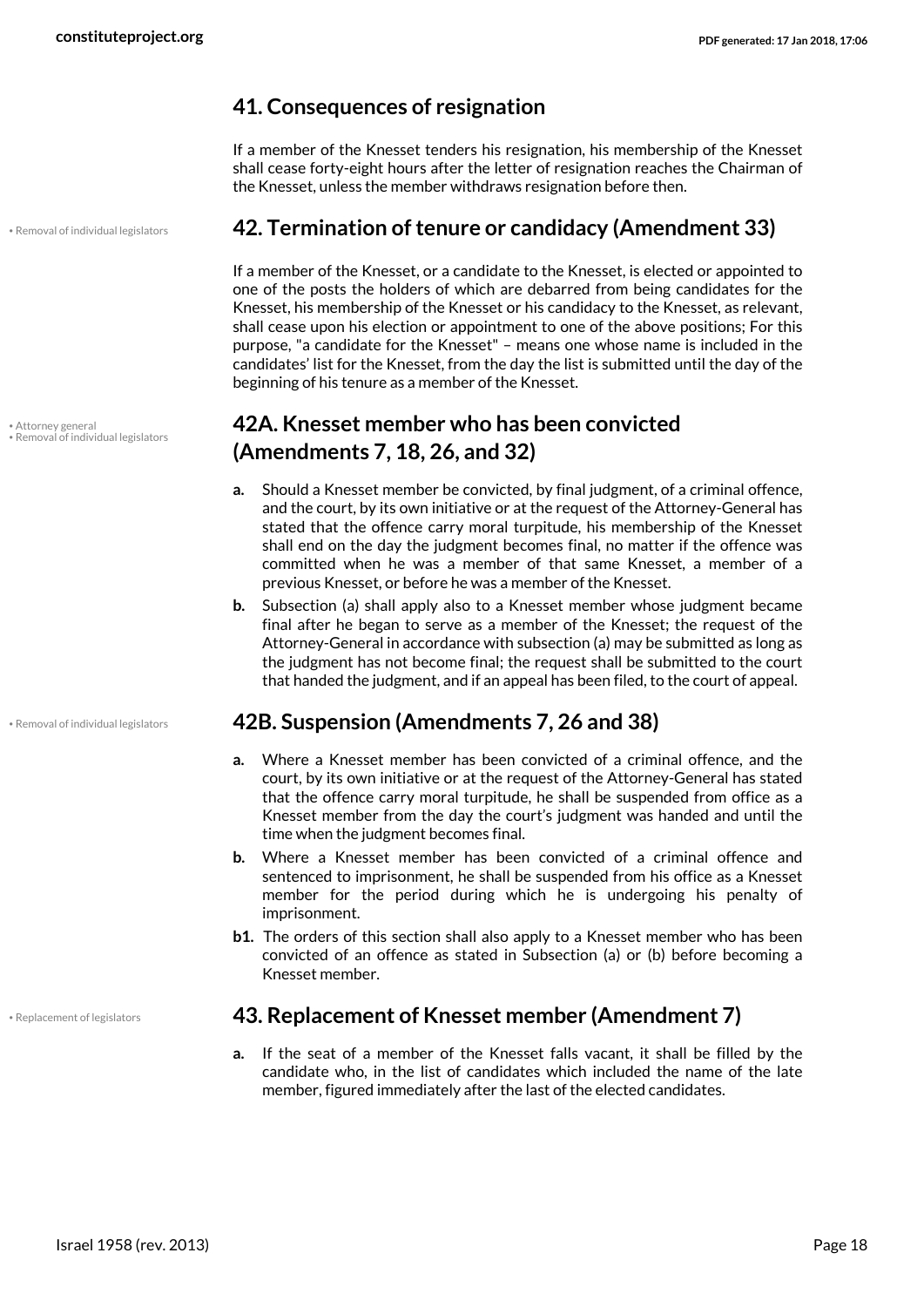**b.** Where a person's membership of the Knesset has been suspended under section 42B, his seat shall become vacant for the period of the suspension and his place shall be taken by the candidate referred to in subsection (a). If he resumes his seat, the last of the list of candidates who became a Knesset member shall cease to hold office, but his right to become again a Knesset member thereafter, by virtue of the provision of subsection (a), shall not be affected thereby.

#### <span id="page-18-9"></span>• Emergency provisions **44. Law not to be affected by emergency regulations**

<span id="page-18-0"></span>Notwithstanding the provision of any other law, this Law cannot be varied, suspended, or made subject to conditions, by emergency regulations.

#### • Constitution amendment procedure **45. Entrenched sections**

<span id="page-18-2"></span><span id="page-18-1"></span>Section 44, or this section, shall not be varied save by a majority of eighty members of the Knesset.

• Constitution amendment procedure

#### • Constitution amendment procedure **45A. Application of entrenchment (Amendment 15)**

Section 45 shall also apply with regard to variation of Section 9A(a).

#### <span id="page-18-8"></span><span id="page-18-3"></span>**46. Special majority when required (Amendments 3, 11, and 15)**

The majority required by this Law for a variation of section 4, 9A, 34, 44 or 45 shall be required for decisions of the Knesset plenary at the first, second and third readings. In this section, "variation" means both an express and an implicit variation.

# <span id="page-18-4"></span>**Basic Law: Israel Lands (1960)**

#### <span id="page-18-5"></span>**1. Prohibition of transfer of ownership**

The ownership of Israel lands, being the lands in Israel of the State, the Development Authority or the Keren Kayemet Le-Israel, shall not be transferred either by sale or in any other manner.

#### <span id="page-18-6"></span>**2. Permission by Law**

Section 1 shall not apply to classes of lands and classes of transactions determined for that purpose by Law.

#### <span id="page-18-7"></span>**3. Definition**

In this Law, "lands" means land, houses, buildings and anything permanently fixed to land.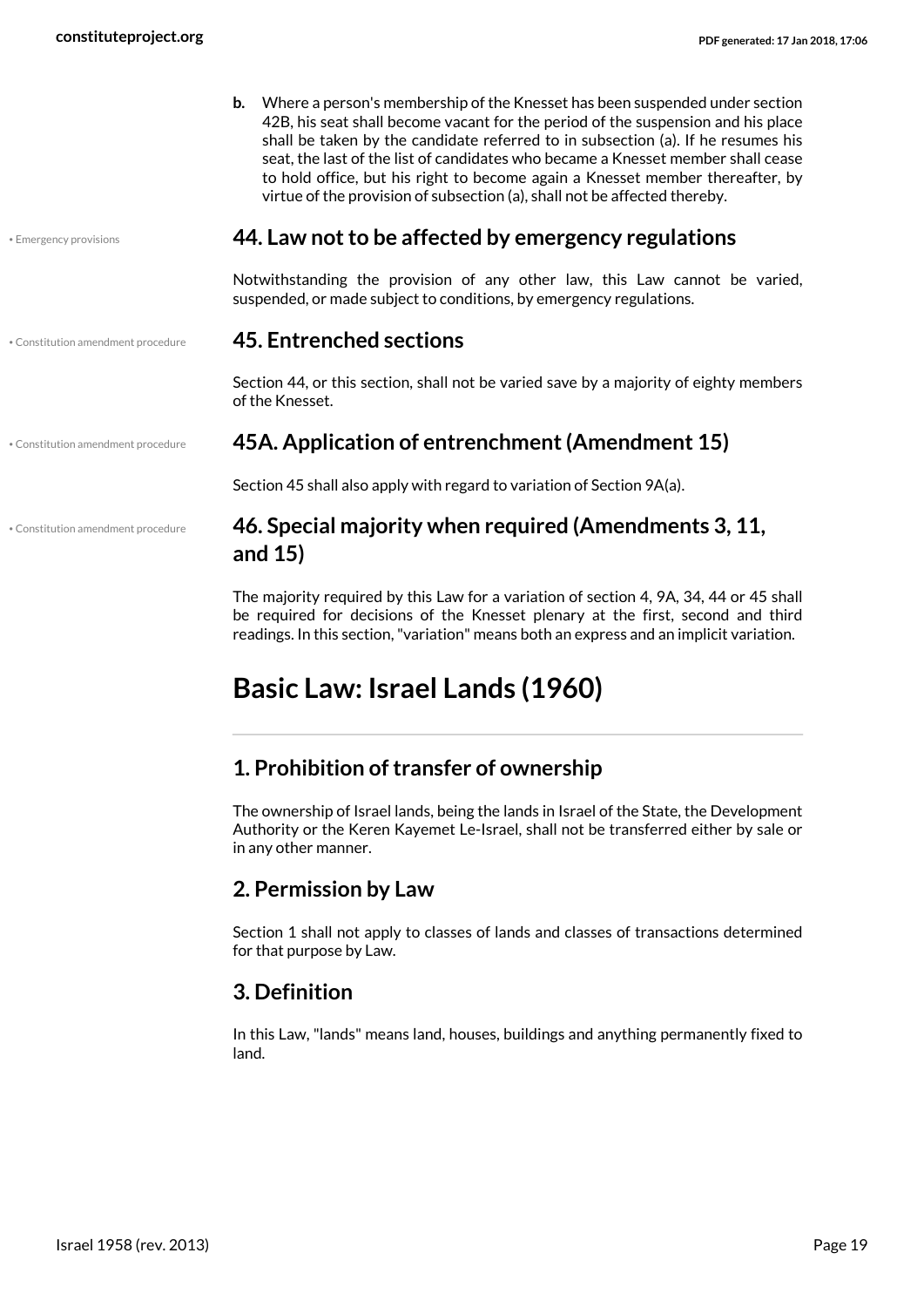# <span id="page-19-0"></span>**Basic Law: The President of the State (1964)**

• Name/structure of executive(s) **1. Status**

<span id="page-19-11"></span><span id="page-19-1"></span>A President shall stand at the head of the State.

#### <span id="page-19-2"></span>**2. Place of residence**

The place of residence of the President of the State shall be Jerusalem.

#### <span id="page-19-10"></span><span id="page-19-9"></span><span id="page-19-3"></span>**3. Election and period of tenure (Amendments 2 and 4)**

- Head of state selection **a.** The President of the State shall be elected by the Knesset for seven years.
- Head of state term limits **b.** The President will serve for one term only.

#### • Eligibility for head of state **4. Eligibility (Amendment 4)**

<span id="page-19-7"></span><span id="page-19-5"></span><span id="page-19-4"></span>Every Israel national who is a resident of Israel is qualified to be a candidate for the office of President of the State.

#### • Scheduling of elections **5. Date of election (Amendment 8)**

The election of the President of the State shall be held not earlier than ninety days and not later than thirty days before the expiration of the period of tenure of the President in office. If the place of the President of the State falls vacant before the expiration of his period of tenure, the election shall be held within forty-five days from the day on which such place falls vacant. The Chairman of the Knesset, in consultation with the Vice-Chairmen, shall fix the day of the election and shall notify it to all the members of the Knesset in writing at least three weeks in advance. If the day of the election does not fall in one of the session terms of the Knesset, the Chairman of the Knesset shall convene the Knesset for the election of the President of the State.

#### • Head of state selection **6. Proposal of candidates (Amendment 8)**

- **a.**
- <span id="page-19-6"></span>**1.** A proposal of a candidate for President of the State shall be submitted in writing to the Chairman of the Knesset, together with the consent of the candidate in writing, on the fourteenth day before the day of the election; A member of the Knesset shall not sponsor the proposal of more than one candidate;
- **2.** A person any ten or more members of the Knesset proposed his candidacy shall be candidate for President of the State, except if the number of sponsors decreased below ten because of the deletion of the name of a member of the Knesset as described in subsection (3);

• Head of state term length

<span id="page-19-12"></span>

<span id="page-19-8"></span>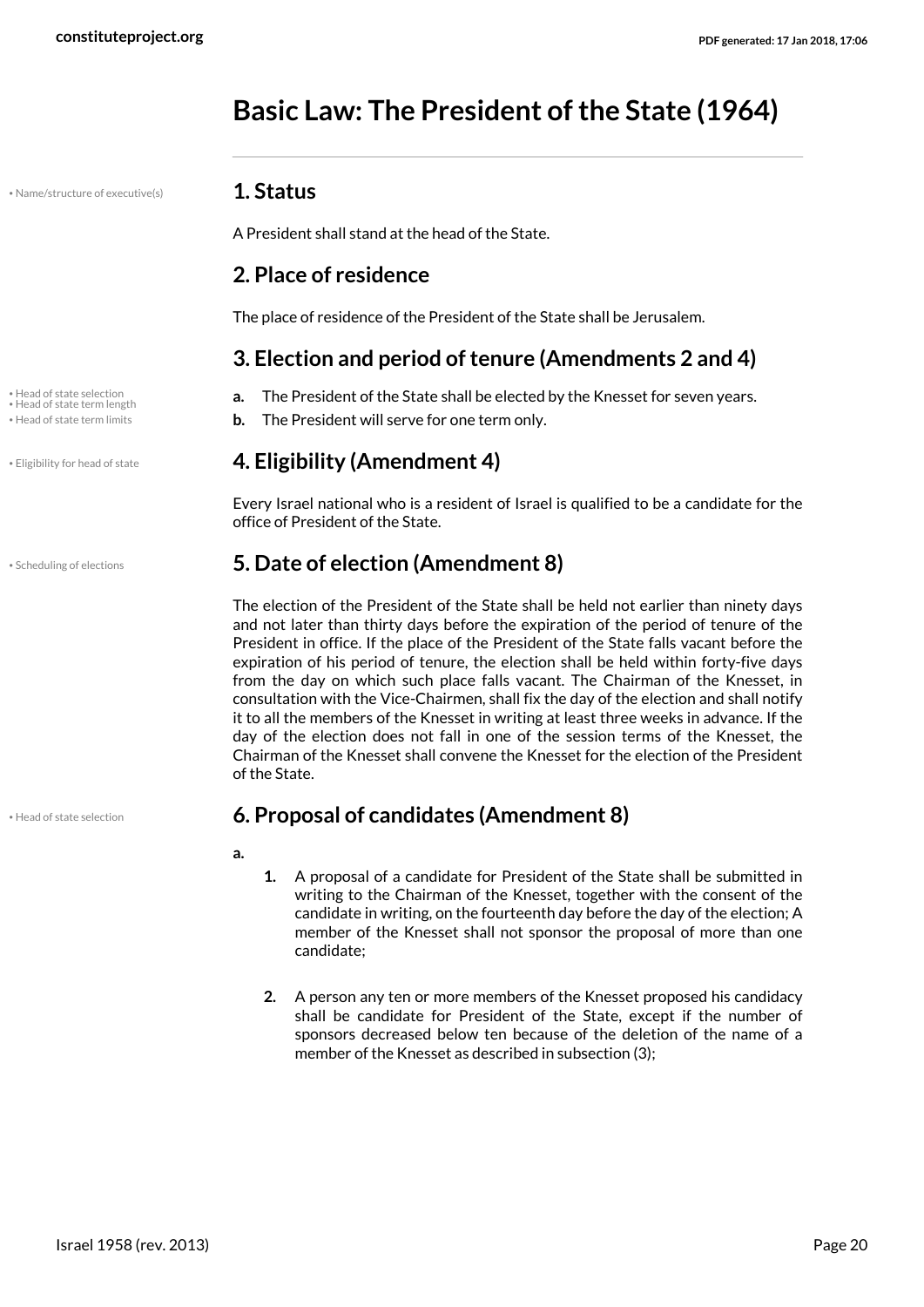- **3.** Where a member of the Knesset sponsored the proposal of more than one candidate, the name of that member of the Knesset shall be deleted from the list of sponsors for all candidates he sponsored; Where the number of sponsors of a candidate decreased below ten because of the deletion of a name from the list of sponsors, a member of the Knesset who did not sponsor any proposal may add his name to the list of sponsors of that candidate, no later than eight days before the day of the election.
- **b.** The Chairman of the Knesset shall notify all the members of the Knesset, in writing, not later than seven days before the day of the election, of every candidate proposed and of the names of the members of the Knesset who have proposed him, and shall announce the candidates at the opening of the meeting at which the election is held.

#### • Head of state selection **7. Voting**

<span id="page-20-1"></span><span id="page-20-0"></span>The election of the President of the State shall be by secret ballot at a meeting of the Knesset assigned only for that purpose.

#### • Head of state selection **8. Election by majority of votes (Amendments 7 and 9)**

- **a.** If there are two candidates or more, the candidate who has received the votes of a majority of the members of the Knesset is elected. If no candidate receives such a majority, a second ballot shall be held. At the second ballot only the two candidates who received the largest number of votes at the first ballot shall stand for election. The candidate who at the second ballot receives a majority of the votes of the members of the Knesset who take part in the voting and vote for one of the candidates is elected. If two candidates receive the same number of votes, voting shall be repeated.
- **b.** If there is only one candidate, the ballot will be in favor or against him and he is elected if the number of votes in his favor outweighs the number of votes against him. If the number of votes in his favor equals the number of votes against him, a second ballot shall be held.
- **c.** If no President of the State is elected under subsection (b), a repeat ballot shall be held within thirty days of the day of the ballot with accordance to Sections 5 to 7 and this Section, but the proposal of a candidate shall be submitted no later than seven days before the day of the election.

#### • Oaths to abide by constitution **9. Declaration of allegiance**

<span id="page-20-5"></span><span id="page-20-2"></span>The President-Elect shall make and sign before the Knesset the following declaration of allegiance:

"I pledge myself to bear allegiance to the State of Israel and to its laws and faithfully to carry out my functions as President of the State.".

#### <span id="page-20-3"></span>**10. Making of declaration and commencement of period of tenure (Amendment 4)**

**a.** The President-Elect shall make his declaration of allegiance upon the expiration of the period of tenure of the preceding President of the State or as soon as possible beforehand, and shall begin to hold office upon the expiration of the period of tenure of the preceding President of the State.

<span id="page-20-4"></span>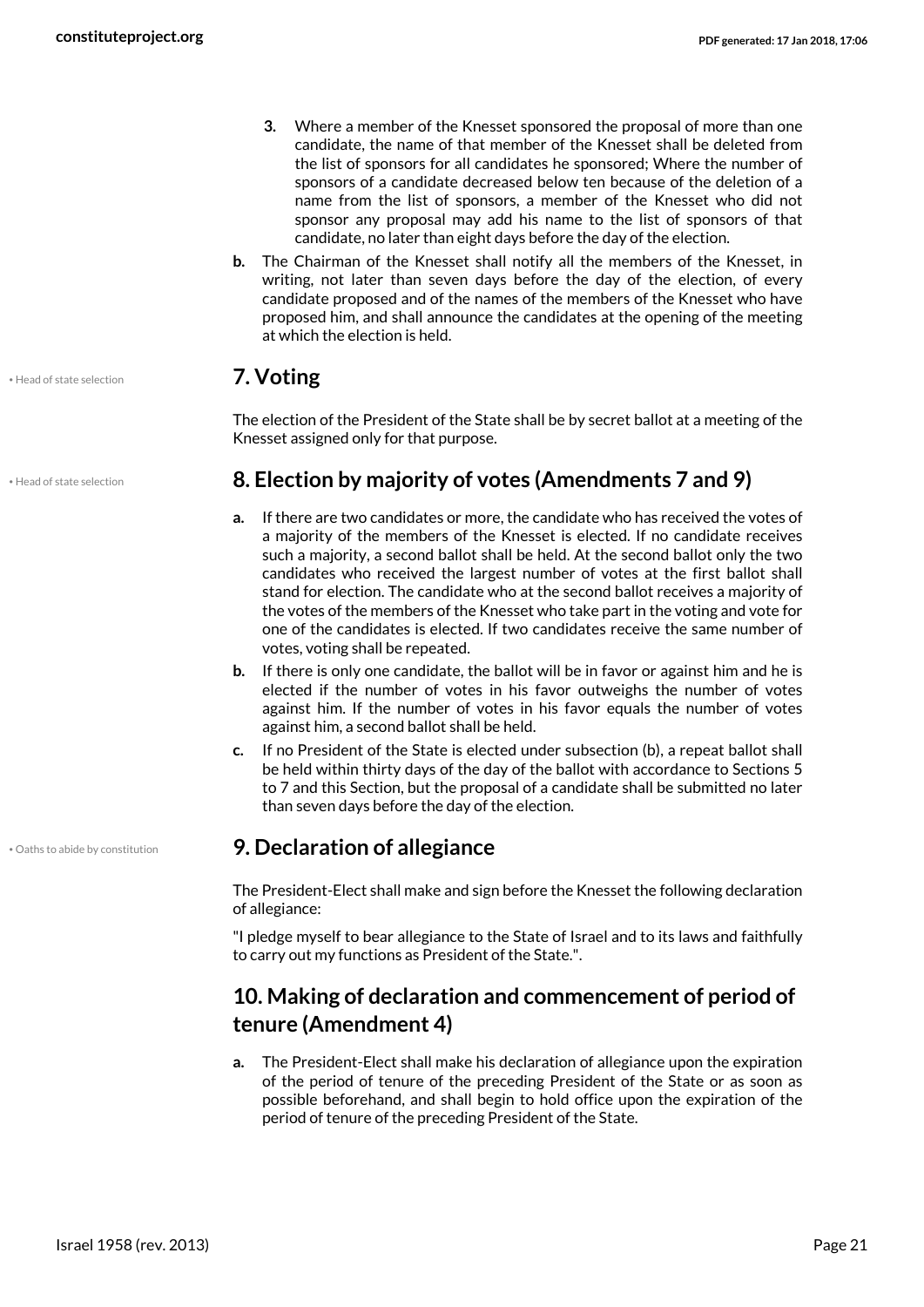<span id="page-21-0"></span>**b.** If the place of the preceding President of the State falls vacant before the expiration of his period of tenure, the President-Elect shall make his declaration of allegiance as soon as possible after his election and shall begin to hold office upon making his declaration of allegiance.

<span id="page-21-4"></span>

<span id="page-21-3"></span>• Foreign affairs representative

<span id="page-21-5"></span>• Power to pardon

- Head of state powers **11. Functions and powers (Amendments 3 and 5)**
	- **a.** The President of the State
		- **1.** shall sign every Law, other than a Law relating to its powers;
		- **2.** shall carry out the functions assigned to him by Basic Law: The Government;
		- **3.** shall receive from the Government a report on its meetings;
		- **4.** shall accredit the diplomatic representatives of the State, shall receive the credentials of diplomatic representatives sent to Israel by foreign states, shall empower the consular representatives of the State and shall confirm the appointments of consular representatives sent to Israel by foreign states;
		- **5.** shall sign such conventions with foreign states as have been ratified by the Knesset;
		- **6.** shall carry out every function assigned to him by Law in connection with the appointment and removal from office of judges and other office-holder's.
	- **b.** The President of the State shall have power to pardon offenders and to lighten penalties by the reduction or commutation thereof.
	- **c.** The President of the State shall carry out every other function and have every other power assigned to him by Law.

#### <span id="page-21-1"></span>**12. Counter-signature (Amendments 2 and 5)**

The signature of the President of State on an official document, other than a document connected with the formation of a Government or the dissolution of a Knesset, shall require the countersignature of the Prime Minister or of such other Minister as the Government may decide.

#### <span id="page-21-2"></span>**13. Immunity with regard to discharge of functions**

- **a.** The President of the State shall not be amenable to any court or tribunal, and shall be immune from any legal act, in respect of anything connected with his functions or powers.
- **b.** The President of the State shall not, in giving evidence, have to disclose anything which came to his knowledge in the discharge of his functions as President of the State.
- **c.** The immunity of the President of the State under this section shall continue after he has ceased to be President of the State.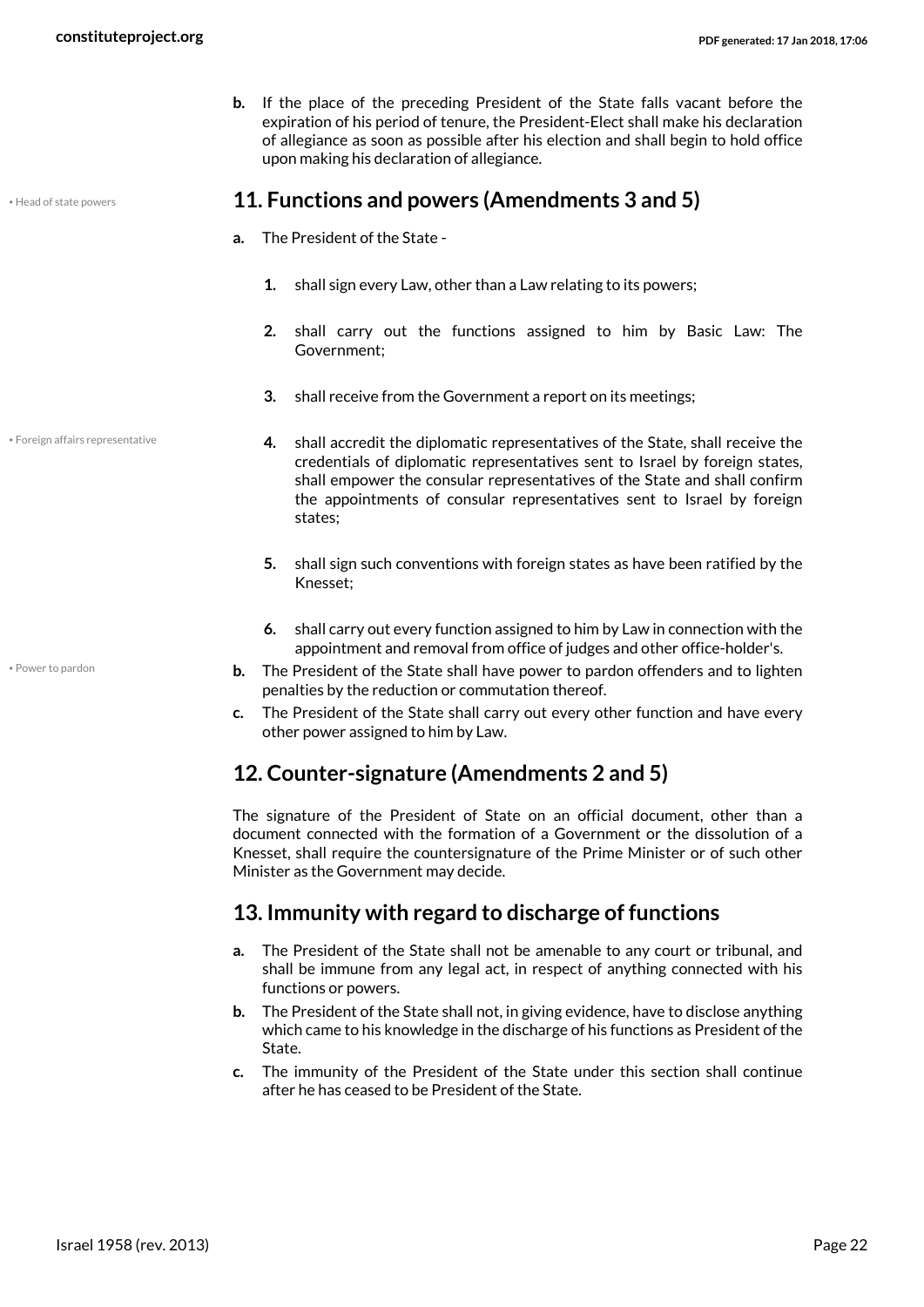|  | Head of state immunity |  |
|--|------------------------|--|

#### <span id="page-22-8"></span><span id="page-22-0"></span>**14. Immunity from criminal proceedings**

The President of the State shall not be criminally prosecuted. The period during which, by virtue of this section, the President of the State cannot be prosecuted for an offence shall not be counted in calculating the period of prescription of that offence.

#### <span id="page-22-1"></span>**15. Evidence**

<span id="page-22-2"></span>If the President of the State is required to give evidence, his evidence shall be taken at such place and time as shall be determined with his sanction.

#### • Legislative committees **16. Salary and other payments (Amendment 1)**

The salary of the President of the State, and other payments to be made to him during his period of tenure, shall be fixed by resolution of the Knesset, which may empower the Finance Committee in that behalf. Resolutions under this section shall be published in "Reshumot".

#### <span id="page-22-3"></span>**17. President to hold no other office**

- <span id="page-22-7"></span>**a.** Save with the sanction of the House Committee of the Knesset, the President of the State shall not hold any post, or exercise any function, other than the post and functions of President of the State.
- **b.** The President of the State shall be exempt from all compulsory service.

#### <span id="page-22-4"></span>**18. Departure for abroad**

<span id="page-22-5"></span>The President of the State shall not leave the territory of the State save with the sanction of the Government.

#### • Head of state removal **19. Resignation**

The President of the State may resign his office by submitting a letter of resignation to the Chairman of the Knesset. The letter of resignation shall not require a countersignature. The place of the President of the State shall become vacant forty-eight hours after the letter of resignation reaches the Chairman of the Knesset.

#### <span id="page-22-10"></span><span id="page-22-6"></span>• Legislative committees **20. Removal of President from office**

- **a.** The Knesset may, by resolution, remove the President of the State from office if it finds that he is unworthy of his office owing to conduct unbecoming his status as President of the State.
- **b.** The Knesset shall not remove the President of the State from office, save following a complaint brought before the House Committee by at least twenty members of the Knesset and upon the proposal of the House Committee passed by a three-quarters majority of the members of the Committee. A resolution by the Knesset to remove the President from office shall require a three-quarters majority of the members of the Knesset.

• Legislative committees • Eligibility for head of state

<span id="page-22-9"></span>• Legislative committees<br>• Head of state removal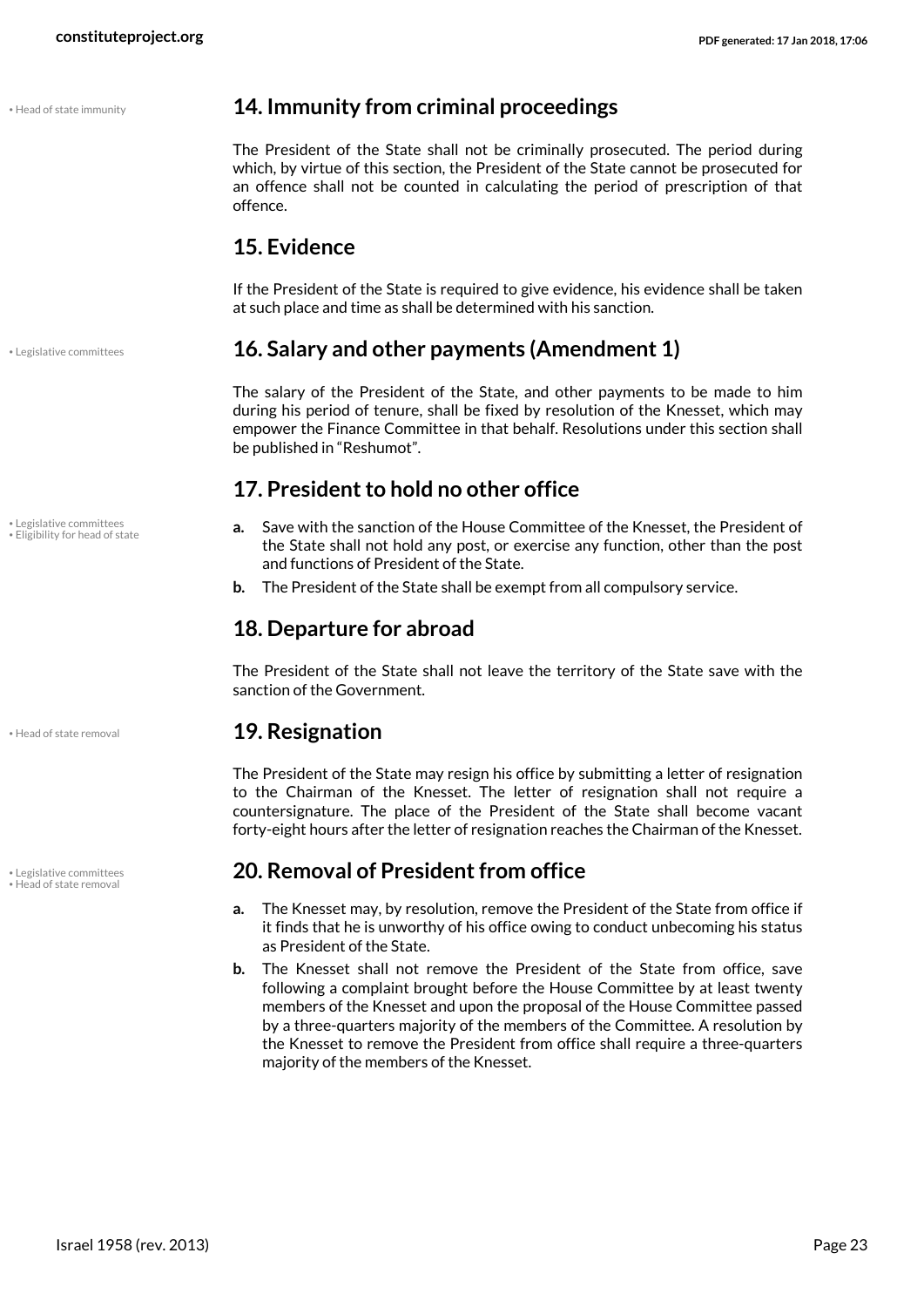- **c.** The House Committee shall not propose the removal of the President of the State from office before he has been given an opportunity to refute the complaint in accordance with procedure prescribed by the Committee with the approval of the Knesset, and the Knesset shall not resolve to remove the President of the State from office before he has been given an opportunity to be heard in accordance with procedure prescribed by the House Committee with the approval of the Knesset.
- **d.** The President of the State may be represented before the House Committee and before the Knesset by an authorized representative. A member of the Knesset shall not act as the representative of the President. The House Committee and the Knesset may summon the President of the State to be present at proceedings under this section.
- **e.** Proceedings of the Knesset under this section shall be taken at a meeting, or successive meetings, assigned solely for that purpose. The proceedings shall begin not later than twenty days after the resolution of the House Committee. The time of their beginning shall be notified by the Chairman of the Knesset to all the members of the Knesset, in writing, at least ten days in advance. If the beginning of the proceedings does not fall in one of the session terms of the Knesset, the Chairman of the Knesset shall convene the Knesset for the proceedings.

#### • Head of state removal **21. Vacation of post for reasons of health**

- <span id="page-23-0"></span>**a.** The Knesset may, by resolution passed by a majority of its members, declare that for reasons of health the President of the State is permanently unable to carry out his functions.
- **b.** The Knesset shall not pass a resolution as aforesaid save upon the proposal of the House Committee passed by a two-thirds majority of its members on the strength of a medical opinion given in accordance with rules prescribed by the Committee.
- **c.** If the Knesset resolves as aforesaid, the place of the President of the State shall become vacant on the day of the resolution.

#### <span id="page-23-3"></span><span id="page-23-1"></span>**22. Temporary cessation of exercise of office (Amendment 2)**

- **a.** The President of the State shall temporarily cease to carry out his functions and exercise his powers –
	- **1.** if he leaves the territory of the State from the time of his leaving until his return;
	- **2.** if he notifies the House Committee that he is temporarily unable to carry out his functions and the Knesset Committee approves his notification by a majority of votes – from the time of the approval of the notification until the expiration of the period fixed by the Committee in its resolution or until the President of the State notifies the House Committee that he is no longer unable to carry out his functions, whichever is the earlier date;

<span id="page-23-2"></span>

• Legislative committees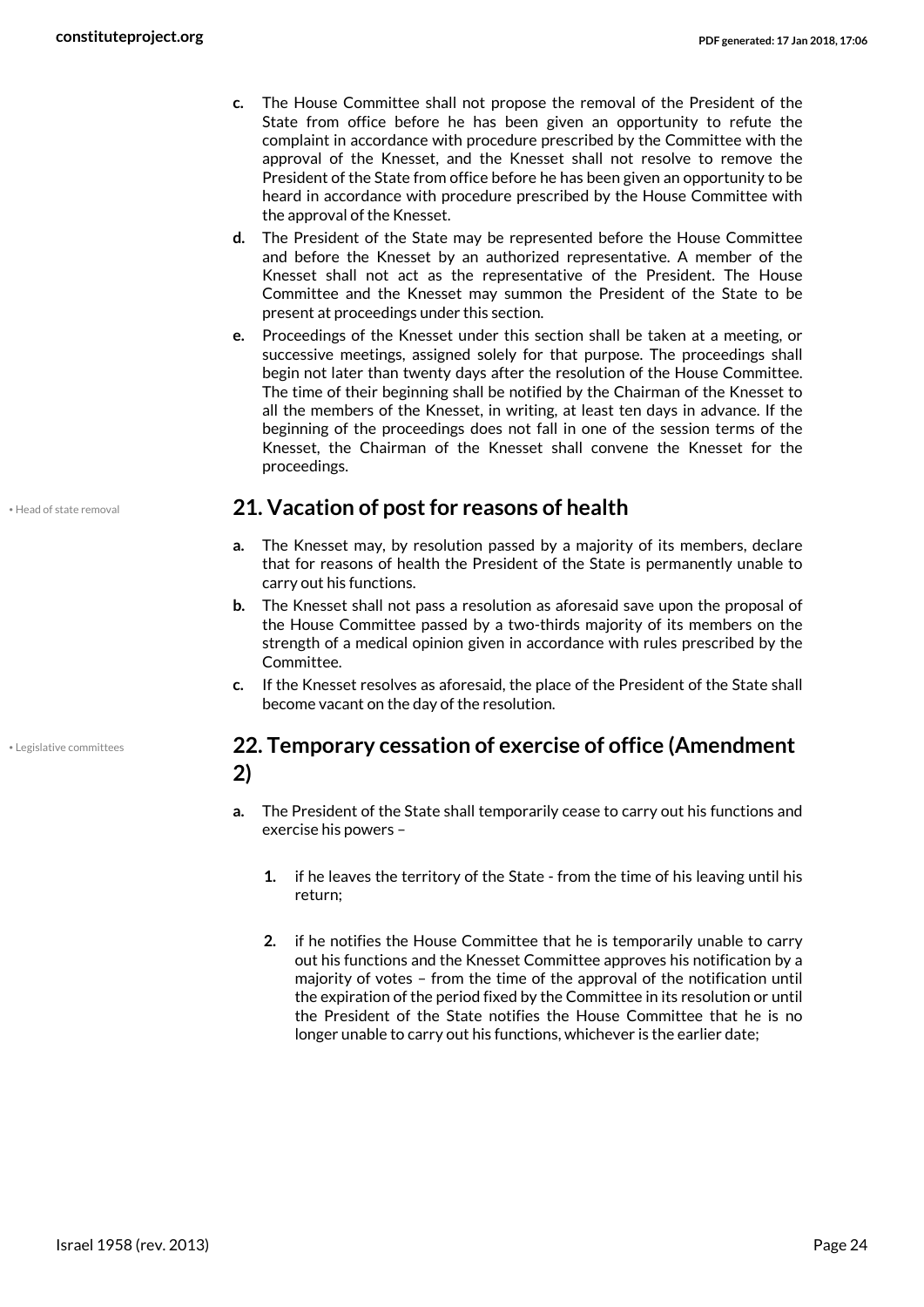- **3.** if the House Committee, by a two-thirds majority of its members, on the strength of a medical opinion given in accordance with rules prescribed by the Committee, resolves that for reasons of health the President of the State is temporarily unable to carry out his functions – from the passing of the resolution until the expiration of the period fixed by the House Committee in the resolution or until the House Committee resolves that the President is no longer unable to carry out his functions.
- **b.** The House Committee shall not, under subsection (a)(2) or (3), fix a period exceeding three months. It may extend the period, without a break, up to a maximum of three additional months. Any further extension shall require a resolution of the Knesset passed by a majority of the members of the Knesset upon the proposal of the House Committee.

#### • Head of state replacement **23. Interim President and Acting President**

- <span id="page-24-5"></span><span id="page-24-0"></span>**a.** If the place of the President of the State has fallen vacant, and so long as the new President has not yet begun to hold office, the Chairman of the Knesset shall hold office as Interim President of the State.
- **b.** During a period in which the President of the State has temporarily ceased to carry out his functions and exercise his powers, the Chairman of the Knesset shall hold office as Acting President of the State.
- **c.** While holding office as Interim President of the State or Acting President of the State, the Chairman of the Knesset shall carry out the functions assigned to the President of the State by Law and shall exercise the powers vested in the President of the State by Law.

#### <span id="page-24-1"></span>**24. Notices in Reshumot**

- **a.** The Chairman of the Knesset shall publish a notice in "Reshumot" as to
	- **1.** the commencement of the tenure of the President of the State;
	- **2.** the vacancy of the place of the President of the State;
	- **3.** the commencement and termination of the tenure of the Chairman of the Knesset as Acting President of the State under section 22(a)(2) and (3).
- <span id="page-24-2"></span>**b.** The Prime Minister shall publish a notice in "Reshumot" as to the President's leaving the territory of the State and as to his return.

#### • Emergency provisions **25. Law not to be affected by emergency regulations**

Notwithstanding the provisions of any other law, this Law cannot be varied, suspended, or made subject to conditions, by emergency regulations.

#### <span id="page-24-3"></span>**26. Repeal**

- **a.** There are hereby repealed
	- **1.** sections 2(c), 6 and 7 of the Transition Law, 5709-1949;
	- **2.** the State President (Tenure) Law, 5712-1951;

<span id="page-24-4"></span>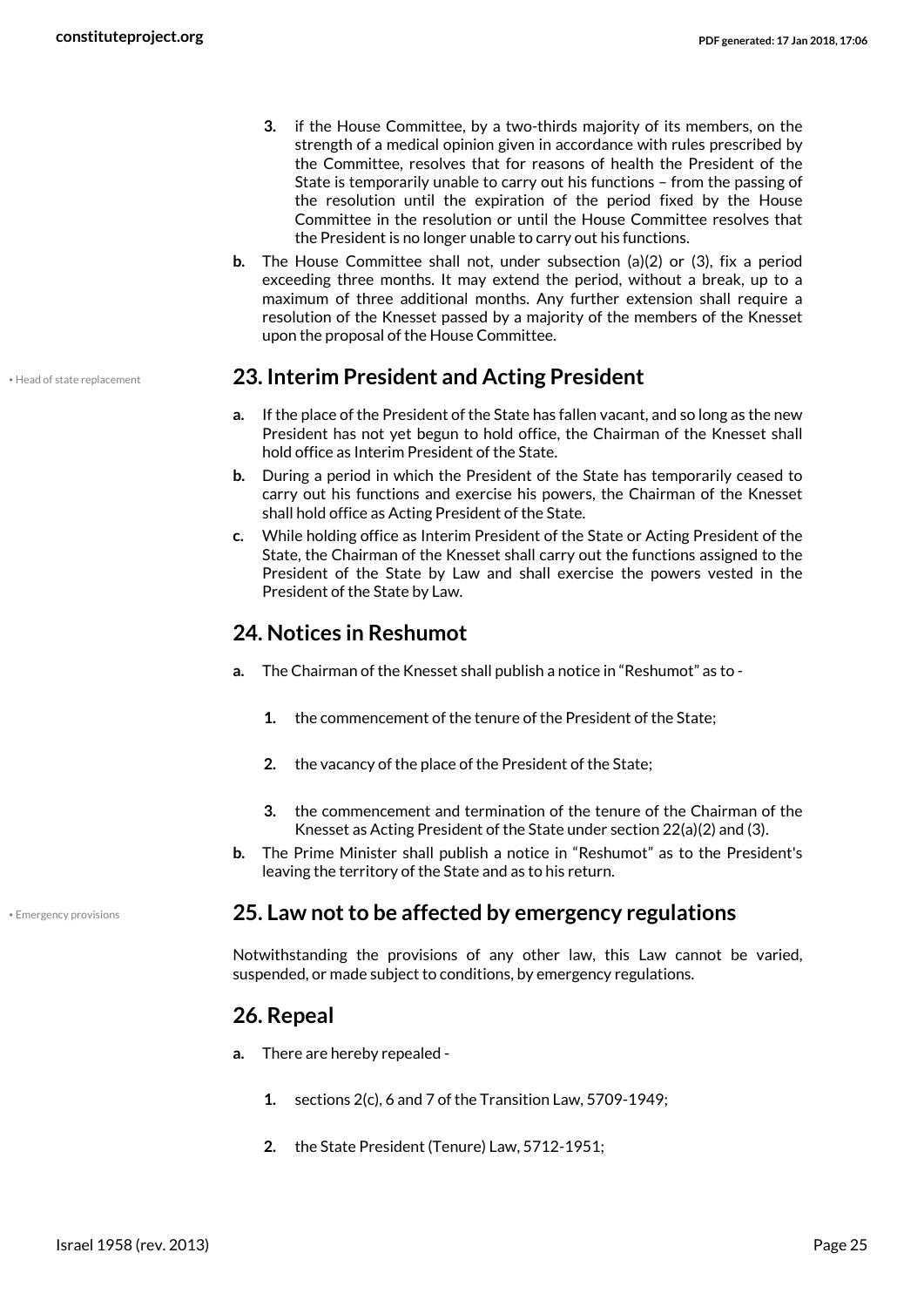**b.** The State President, Government Members and Chief Rabbis of Israel (Fixing of Salaries) Law, 5711-1950, shall no longer apply to the salary of the President of the State or to payments due to him or his survivors.

#### <span id="page-25-0"></span>**27. Transitional provision**

The President of the State who was elected by the Knesset on the 27th Iyar, 5723 (21st May, 1963) shall be deemed to have been elected, and to hold office, under this Law.

# <span id="page-25-1"></span>**Basic Law: The State Economy (1975)**

#### <span id="page-25-2"></span>**1. Taxes, compulsory loans, and fees (Amendment 1)**

- **a.** Taxes, compulsory loans and other compulsory payment shall not be imposed, and their amounts shall not be varied, save by or under Law; the same shall apply with regard to fees.
- **b.** Where the amounts of any taxes, compulsory loans or other compulsory payments, or fees, payable to the Treasury are not prescribed in the Law itself, and the Law does not provide that the amounts prescribed therefore by regulations shall require approval by the Knesset or by a committee of the Knesset, the amounts prescribed therefore by regulations shall require approval - in advance or within the period prescribed by the Law - by a decision of the Knesset or of a committee of the Knesset empowered by it in that behalf.

#### <span id="page-25-3"></span>**2. State property**

Transactions in State property and the acquisition of rights and assumption of liabilities on behalf of the State shall be effected by a person empowered in that behalf by or under Law.

#### <span id="page-25-5"></span>• Budget bills **3. The State Budget (Amendments 1, 2, and 7)**

**a.** 

- <span id="page-25-4"></span>**1.** The State Budget shall be prescribed by Law.
- **2.** The Budget shall be for one year and shall set out the expected and planned expenditure of the Government.

**b.** 

- **1.** The Government shall lay the Budget Bill on the table of the Knesset at the time prescribed by the Finance Committee of the Knesset but not later than sixty days before the beginning of the fiscal year
- **2.** The Budget Bill shall be detailed.
- **3.** The detailed Budget Bill of the Ministry of Defense shall not be laid on the table of the Knesset but on the table of a joint committee of the Finance Committee and the Foreign Affairs and Security Committee of the Knesset.
	- **4.** The Budget Bill shall be accompanied by an estimate of the sources for financing the Budget.

• Legislative committees

<span id="page-25-6"></span>• Legislative committees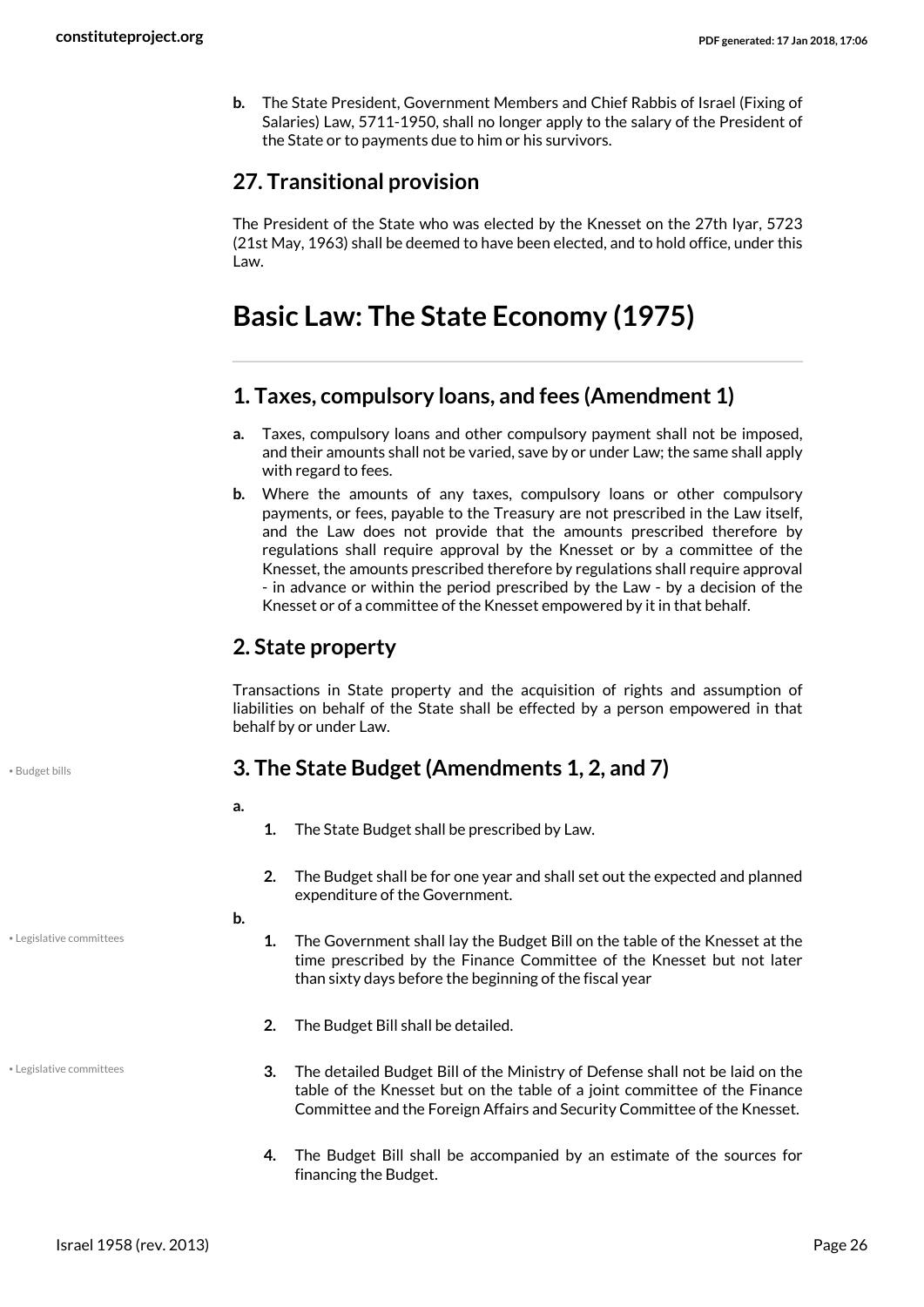- **c.** In case of necessity, the Government may bring in an Additional Budget Bill during the fiscal year.
- **d.** Where it appears to the Government that the Budget Law will not be adopted before the beginning of the fiscal year, it may bring in an Interim Budget Bill.
- <span id="page-26-0"></span>**e.** The Minister of Finance shall submit to the Knesset every year a report on the implementation of the State Budget. Particulars shall be prescribed by Law.

#### • Budget bills **3A. Multi-annual budget (Amendment 4)**

- **a.** Towards every fiscal year, the Government shall prepare a multi-annual budget plan that will include the Budget Bill for the coming year, as well as a budget plan for the two following consecutive years.
- **b.** The Government shall submit to the Knesset the multi-annual budget plan together with the Budget Bill.
- **c.** Every budget bill submitted by the Government to the Knesset shall be based on the multi-annual budget plan prepared and submitted under with this Section in the previous year.

#### • Budget bills **3B. Failure to adopt budget (Amendment 5)**

- <span id="page-26-1"></span>**a.** In case of non-adoption of the Budget Law prior to the beginning of the fiscal year, the Government is entitled to spend every month a sum equal to one twelfth of the previous annual budget, with increase linked to the consumer price index published by the Central Bureau of Statistics.
- **b.** Funds under Subsection (a) shall be designated first of all to fulfill the State's obligations by virtue of law, contracts and treaties. The remainder shall be used by the Government only for the operation of vital services and activities included in the previous Budget Law.
- <span id="page-26-4"></span>**c.** This Section may not be altered, save by a majority of the members of the Knesset.

#### <span id="page-26-2"></span>**3C. Legislation requiring a budget (Amendment 6, Announcements 1 and 2)**

- **a.** A Budgetary Bill shall not be passed by the Knesset, save with the votes of at least 50 Members of the Knesset. The aforementioned majority is required in the first, second and third readings. However, should a Bill turn into a Budgetary Bill after first reading, the aforementioned majority is required in the second and third readings.
- **b.** A Budgetary Reservation shall not be passed by the Knesset, save with the votes of at least 50 Members of the Knesset. Where a Budgetary Reservation to a bill is passed, the Bill shall not pass the third reading save with the votes of at least 50 members of the Knesset.
- <span id="page-26-5"></span>**c.** The determination of the Budgetary Cost, for the purpose of this Section, of a Bill or Reservation, shall be that of the Knesset Committee deliberating that Bill or Reservation (hereinafter - the Committee). The Committee shall determine the Budgetary Cost by the evaluation of the Minister of Finance, or someone authorized by him for that purpose, unless it has been proven to its satisfaction, by another evaluation submitted to it, that the Budgetary Cost is different from that evaluated by the Minister of Finance. Evaluations under this Section shall be submitted together with data and estimates.
- **d.** In this Section
	- **•** "Budgetary Bill" means a bill fulfilling all of the following:

• Constitution amendment procedure

<span id="page-26-3"></span>• Budget bills

• Legislative committees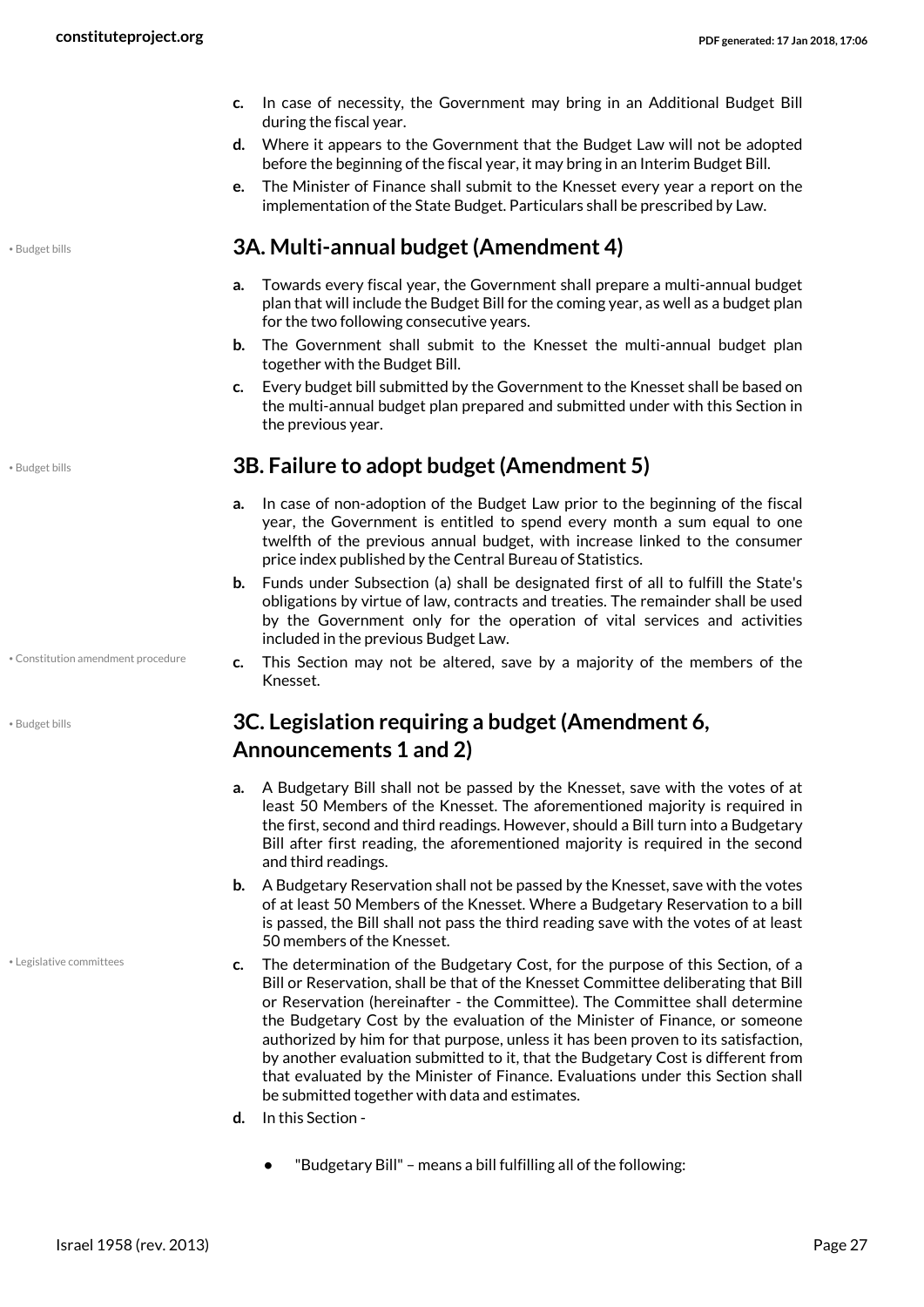- **1.** It was submitted not by the Government;
- **2.** Its implementation involves a Budgetary Cost of 5,991,899 New Israeli Shekels or more, in any budget year;
- **3.** The Government has not given its consent to the Budgetary Cost;
- **•** "Budgetary Reservation" means a reservation to a bill, fulfilling all of the following:
	- **1.** Its implementation involves a Budgetary Cost of 5,991,899 New Israeli Shekels or more, in any budget year;
	- **2.** The Government has not given its consent to the Budgetary Cost;
- **•** "Budgetary Cost" means Expenditure or a commitment for Expenditure from State Budget, or a Diminution in State Revenues, even if that Expenditure or Diminution is accompanied by a reduction in Expenditure or a commitment for Expenditure from State Budget, or by an increase in State Revenues;
- **•** "Expenditure from State Budget", "Diminution of State Revenues" including expenditure from the budget of a Budgeted Body, or a diminution in the revenues of a Budgeted Body;
- **•** "Budgeted Body" as defined by Article 21 of the Foundations of the Budget Act, 5745-1985.
- **e.** The sums specified in the definitions of "Budgetary Bill" and "Budgetary Reservation" in subsection (d) shall be updated on the 1st of January of every year, according to the rate of change in the consumer price index published by the Central Bureau of Statistics.
- **f.** The provisions of this Section shall not apply to a bill regarding the dissolution of the Knesset and holding elections.

#### <span id="page-27-0"></span>**4. Currency notes and coins**

The printing of legal tender currency notes and the minting of legal tender coins, and the issue thereof, shall be done under Law.

#### <span id="page-27-1"></span>**5. Inspection (Amendment 3)**

<span id="page-27-2"></span>The State economy shall be subject to the inspection of the State Comptroller.

# **Basic Law: The Military (1976)**

#### <span id="page-27-3"></span>**1. Defence Army of Israel**

The Defence Army of Israel is the army of the State.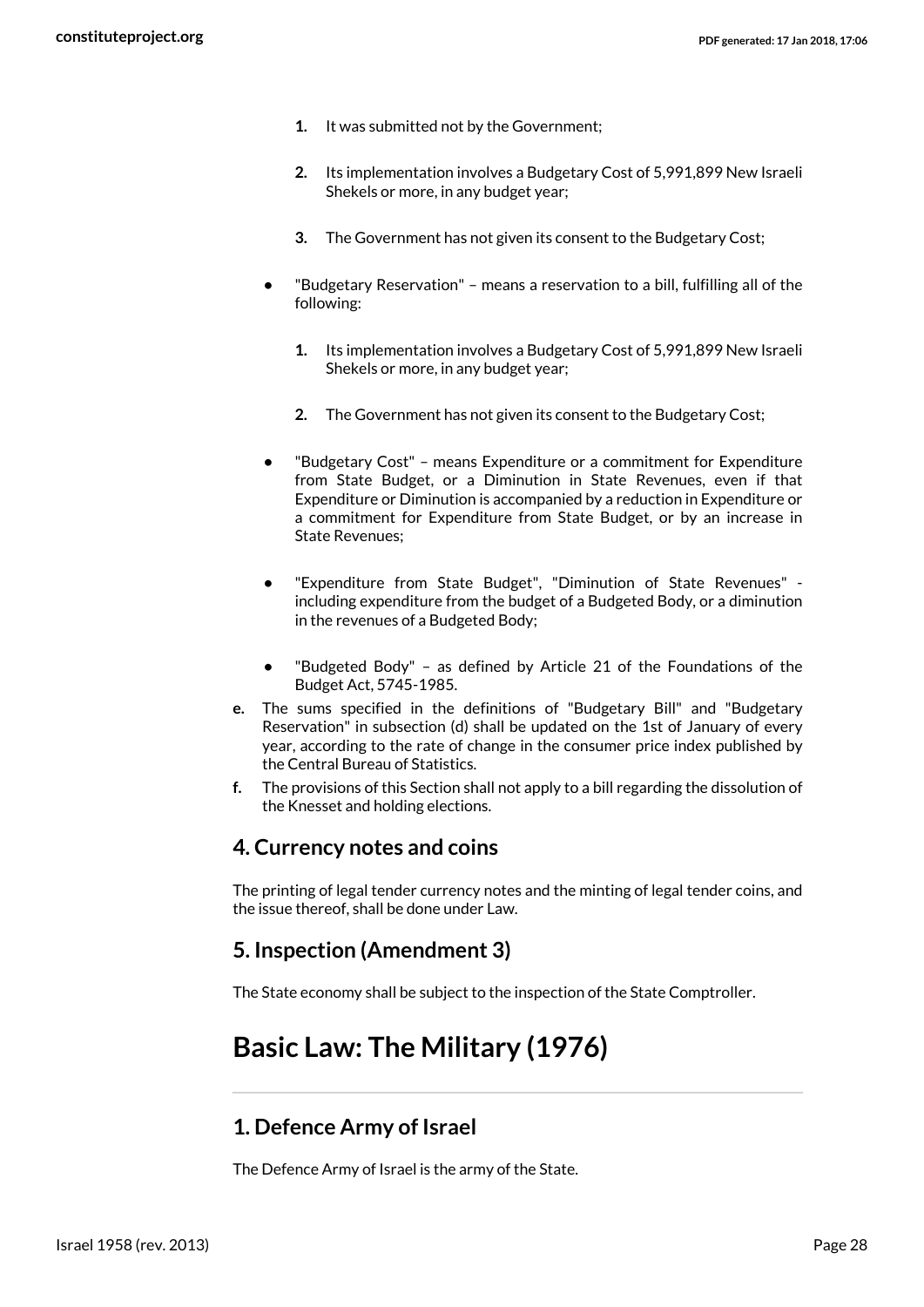#### <span id="page-28-0"></span>**2. Subordination to civil authority**

- **a.** The Army is subject to the authority of the Government.
- **b.** The Minister in charge of the Army on behalf of the Government is the Minister of Defence.

#### • Designation of commander in chief **3. Chief of the General Staff**

- <span id="page-28-9"></span><span id="page-28-1"></span>**a.** The supreme command level in the Army is the Chief of the General Staff.
- **b.** The Chief of the General Staff is subject to the authority of the Government and subordinate to the Minister of Defence.
- **c.** The Chief of the General Staff shall be appointed by the Government upon the recommendation of the Minister of Defence.

#### <span id="page-28-2"></span>**4. Duty to serve and recruitment**

• Duty to serve in the military

<span id="page-28-10"></span>The duty of serving in the Army and recruitment for the Army shall be as prescribed by or by virtue of Law.

#### <span id="page-28-3"></span>**5. Instructions and orders in the Army**

The power to issue instructions and orders binding in the Army shall be prescribed by or by virtue of Law.

#### <span id="page-28-4"></span>**6. Other armed forces**

No armed force other than the Defence Army of Israel shall be established or maintained except under Law.

# <span id="page-28-5"></span>**Basic Law: Jerusalem, Capital of Israel (1980)**

<span id="page-28-11"></span>

#### • National capital **1. Jerusalem, Capital of Israel**

<span id="page-28-6"></span>Jerusalem, complete and united, is the capital of Israel.

#### <span id="page-28-7"></span>**2. Seat of the President, the Knesset, the Government and the Supreme Court**

Jerusalem is the seat of the President of the State, the Knesset, the Government and the Supreme Court.

#### <span id="page-28-8"></span>**3. Protection of Holy Places**

The Holy Places shall be protected from desecration and any other violation and from anything likely to violate the freedom of access of the members of the different religions to the places sacred to them or their feelings towards those places.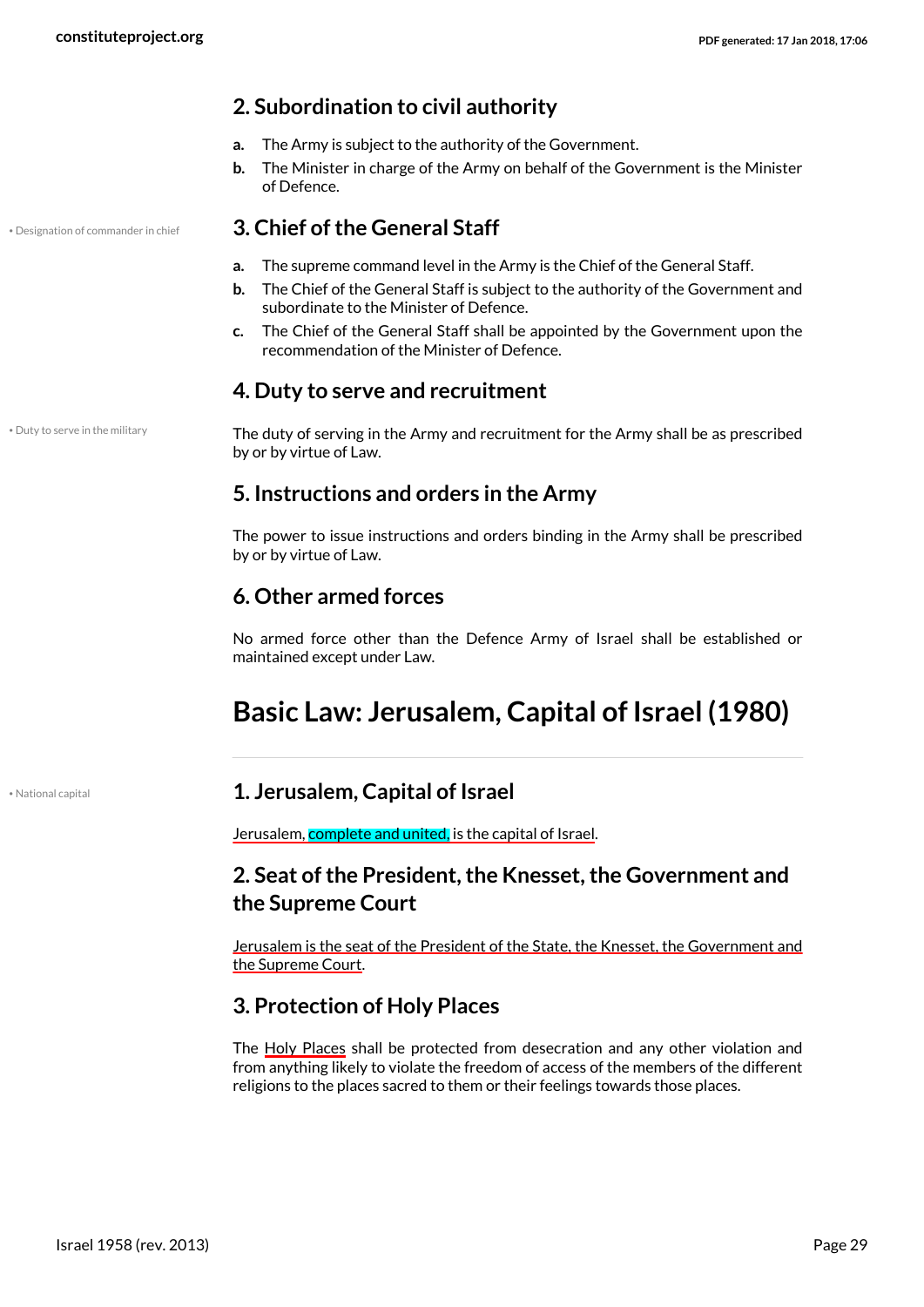• Legislative committees

#### <span id="page-29-0"></span>**4. Development of Jerusalem**

- <span id="page-29-8"></span>**a.** The Government shall provide for the development and prosperity of Jerusalem and the well-being of its inhabitants by allocating special funds, including a special annual grant to the Municipality of Jerusalem (Capital City Grant) with the approval of the Finance Committee of the Knesset.
- **b.** Jerusalem shall be given special priority in the activities of the authorities of the State so as to further its development in economic and other matters.
- **c.** The Government shall set up a special body or special bodies for the implementation of this section.

#### <span id="page-29-1"></span>**5. Area of the jurisdiction of Jerusalem (Amendment 1)**

The jurisdiction of Jerusalem includes, as pertaining to this basic law, among others, all of the area that is described in the appendix of the proclamation expanding the borders of municipal Jerusalem beginning the 20th of Sivan 5727 (June 28, 1967), as was given according to the Cities' Ordinance.

#### <span id="page-29-2"></span>**6. Prohibition of the transfer of authority (Amendment 1)**

No authority that is stipulated in the law of the State of Israel or of the Jerusalem Municipality may be transferred either permanently or for an allotted period of time to a foreign body, whether political, governmental or to any other similar type of foreign body.

#### • Constitution amendment procedure **7. Entrenchment (Amendment 1)**

<span id="page-29-7"></span><span id="page-29-3"></span>Clauses 5 and 6 shall not be modified except by a Basic Law passed by a majority of the members of the Knesset.

# <span id="page-29-4"></span>**Basic Law: The Judiciary (1984)**

#### <span id="page-29-6"></span><span id="page-29-5"></span>**Chapter One: Basic Provisions**

<span id="page-29-9"></span>

#### • Structure of the courts **1. Judicial power**

- **a.** Judicial power is vested in the following courts:
	- **1.** the Supreme Court;
	- **2.** a District Court;
	- **3.** a Magistrate's Court;
	- **4.** another court designated by Law as a court. In this Law, "judge" means a judge of a court as aforesaid.
- **b.** Judicial power is vested also in the following:
	- **1.** a religious court (beit din);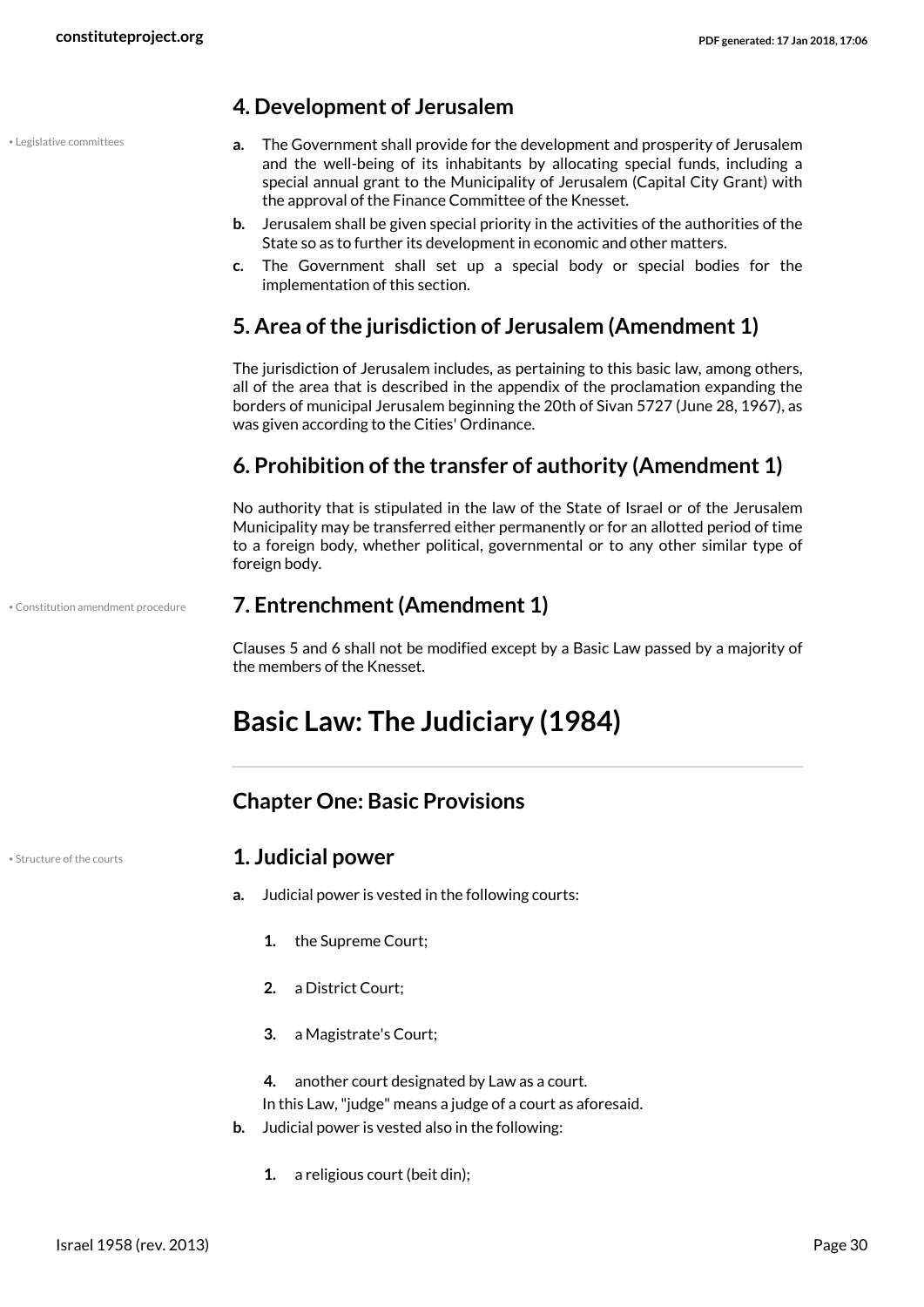- **2.** any other court (beit din):
- <span id="page-30-0"></span>**3.** another authority all as prescribed by Law.
- **c.** No court or court (beit din) shall be established for a particular case.

<span id="page-30-9"></span>

#### • Judicial independence **2. Independence**

<span id="page-30-1"></span>A person vested with judicial power shall not, in judicial matters, be subject to any authority but that of the Law.

#### <span id="page-30-12"></span>• Right to public trial **3. Publicity of proceedings**

A court shall sit in public unless otherwise provided by Law or unless the court otherwise directs under Law.

#### <span id="page-30-3"></span><span id="page-30-2"></span>**Chapter Two: Judges**

#### • Supreme court selection **4. Appointment of judges**

- <span id="page-30-13"></span><span id="page-30-11"></span>**a.** A judge shall be appointed by the President of the State upon election by a Judges' Election Committee.
- **b.** The Committee shall consist of nine members, namely, the President of the Supreme Court, two other judges of the Supreme Court elected by the body of judges thereof, the Minister of Justice and another Minister designated by the Government, two members of the Knesset elected by the Knesset and two representatives of the Chamber of Advocates elected by the National Council of the Chamber. The Minister of Justice shall be the chairman of the Committee.
- <span id="page-30-4"></span>**c.** The Committee may act even if the number of its members has decreased, so long as it is not less than seven.

#### • Eligibility for supreme court judges **5. Nationality**

-

<span id="page-30-8"></span><span id="page-30-7"></span><span id="page-30-5"></span>Only an Israeli national shall be appointed judge.

#### • Oaths to abide by constitution **6. Declaration of allegiance**

<span id="page-30-10"></span>A person appointed judge shall make a declaration of allegiance before the President of the State. The declaration shall be as follows:

"I pledge myself to be in allegiance to the State of Israel and to its laws, to dispense justice fairly, not to pervert the law and to show no favor.".

#### • Supreme court term length **7. Period of tenure (Amendment 2)**

<span id="page-30-14"></span>The tenure of a judge shall begin upon his declaration of allegiance and shall end only

- <span id="page-30-6"></span>**1.** upon his retirement on pension; or
- **2.** upon his resignation; or

• Ordinary court selection

• Eligibility for ordinary court judges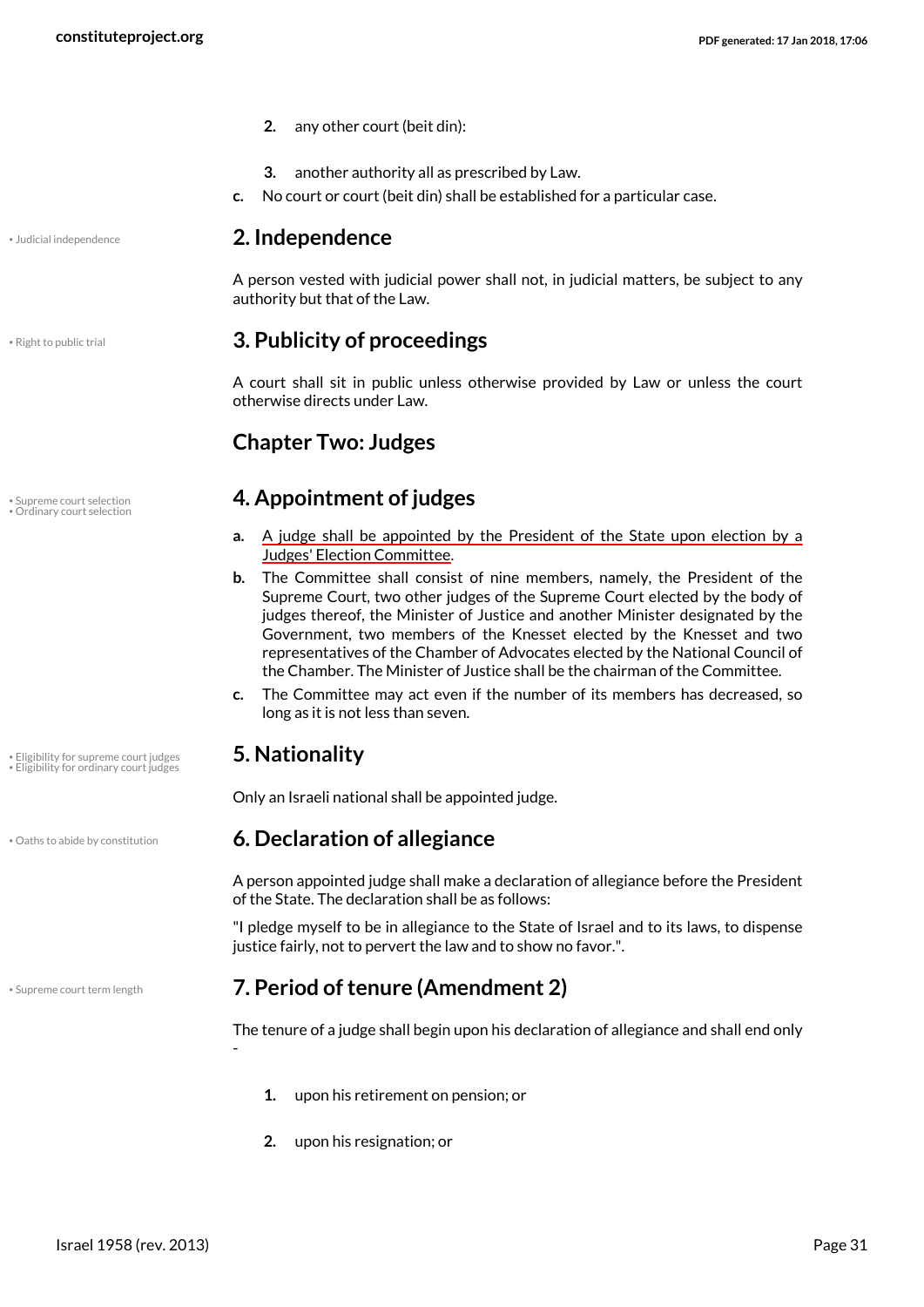- **3.** upon his being elected or appointed to one of the positions the holders of which are debarred from being candidates for the Knesset; or
- **4.** upon a decision of the Judges' Election Committee prepared by the chairman of the Committee, the Ombudsman of the Israeli Judiciary, or the President of the Supreme Court and passed by a majority of at least seven members; or
- <span id="page-31-0"></span>**5.** upon a decision of the Court of Discipline.

#### **8. Retired judge**

A judge who has retired on pension may be appointed to the position of a judge for such time, in such manner and on such conditions as may be prescribed by Law.

#### <span id="page-31-1"></span>**9. Restriction on re-posting**

- **a.** A judge shall not be permanently transferred from the locality where he is serving to a court in another locality save with the consent of the President of the Supreme Court or pursuant to a decision of the Court of Discipline.
- **b.** A judge shall not without his consent be appointed to an acting position at a lower court.

#### <span id="page-31-2"></span>**10. Salary and benefits**

- <span id="page-31-9"></span>**a.** The salaries of judges and other payments to be made to them during or after their period of tenure or to their survivors after their death shall be prescribed by Law or by a decision of the Knesset or of a Knesset committee empowered by the Knesset in that behalf.
- Protection of judges' salaries **b.** No decision shall be passed reducing the salaries of judges only.

#### • Eligibility for ordinary court judges **11. Judge not to engage in additional occupation, etc**

<span id="page-31-7"></span><span id="page-31-3"></span>A judge shall not engage in an additional occupation, and shall not carry out any public function save under law or with the consent of the President of the Supreme Court and the Minister of Justice.

#### <span id="page-31-4"></span>**12. Criminal proceedings**

- **a.** No criminal investigation shall be opened against a judge save with the consent of the Attorney-General, and no indictment shall be filed against a judge save by the Attorney-General.
- **b.** A criminal charge against a judge shall not be tried save before a District Court consisting of three judges, unless the judge has consented that the charge be tried in the ordinary manner.
- <span id="page-31-5"></span>**c.** The provisions of this section shall not apply to categories of offences designated by Law.

#### • Establishment of judicial council **13. Disciplinary proceedings**

- <span id="page-31-8"></span>**a.** A judge shall be subject to the jurisdiction of a Court of Discipline.
- **b.** A Court of Discipline shall consist of judges or judges retired on pension appointed by the President of the Supreme Court.

<span id="page-31-6"></span>• Attorney general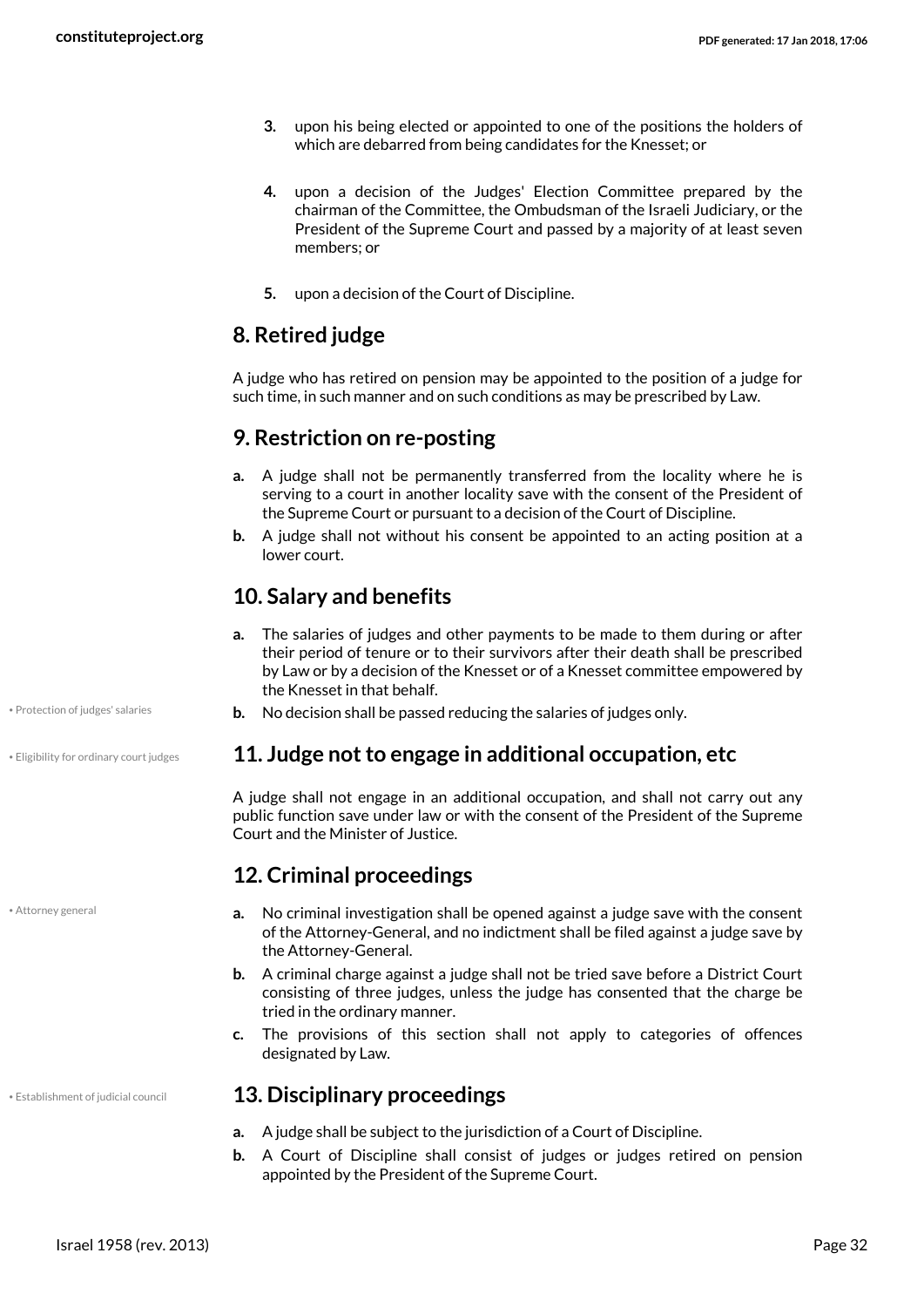**c.** Provisions as to the grounds for instituting disciplinary proceedings, the modes of filing complaints, the composition of the bench, the powers of the Court of Discipline and the disciplinary measures it shall be authorized to impose shall be prescribed by Law. The rules of procedure shall be in accordance with Law.

#### • Supreme/ordinary court judge removal **14. Suspension (Amendment 1)**

<span id="page-32-5"></span><span id="page-32-0"></span>Where a complaint is filed, criminal investigation is initiated, or indictment is filed against a judge, the President of the Supreme Court may suspend him from office for such period as he may prescribe.

#### <span id="page-32-1"></span>**Chapter Three: The Courts**

#### <span id="page-32-2"></span>**15. Supreme Court**

- **a.** The seat of the Supreme Court is Jerusalem.
- **b.** The Supreme Court shall hear appeals against judgments and other decisions of the District Courts.
- **c.** The Supreme Court shall sit also as a High Court of Justice. When so sitting, it shall hear matters in which it deems it necessary to grant relief for the sake of justice and which are not within the jurisdiction of another court (beit mishpat or beit din).
- <span id="page-32-4"></span>**d.** Without prejudice to the generality of the provisions of subsection (c), the Supreme Court sitting as a High Court of Justice shall be competent -
	- **1.** to make orders for the release of persons unlawfully detained or imprisoned.
	- **2.** to order State and local authorities and the officials and bodies thereof, and other persons carrying out public functions under law, to do or refrain from doing any act in the lawful exercise of their functions or, if they were improperly elected or appointed, to refrain from acting;
	- **3.** to order courts (batei mishpat and batei din) and bodies and persons having judicial or quasi- judicial powers under law, other than courts dealt with by this Law and other than religious courts (batei din), to hear, refrain from hearing, or continue hearing a particular matter or to void a proceeding improperly taken or a decision improperly given;
	- **4.** to order religious courts (batei din) to hear a particular matter within their jurisdiction or to refrain from hearing or continue hearing a particular matter not within their jurisdiction, provided that the court shall not entertain an application under this paragraph if the applicant did not raise the question of jurisdiction at the earliest opportunity; and if he had no reasonable opportunity to raise the question of jurisdiction until a decision had been given by a religious court (beit din), the court may quash a proceeding taken or a decision given by the religious court (beit din) without authority.
- **e.** Other powers of the Supreme Court shall be prescribed by Law.

• Supreme court powers

• Supreme court powers

• Supreme court powers

<span id="page-32-3"></span>• Establishment of religious courts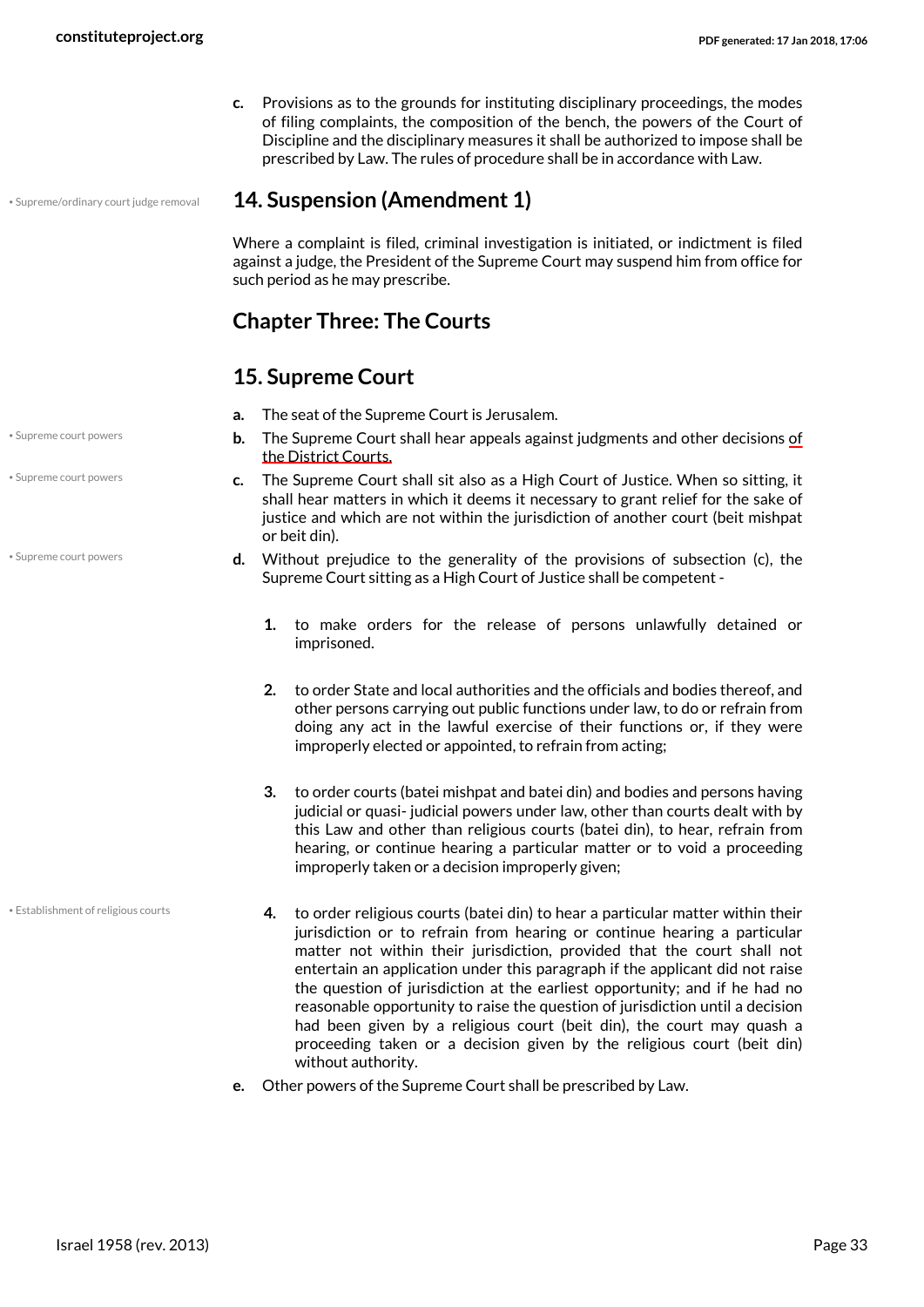#### <span id="page-33-0"></span>**16. Other courts**

<span id="page-33-1"></span>The establishment, powers, places of sitting and areas of jurisdiction of the District Courts, the Magistrates' Courts and other courts shall be in accordance with Law.

#### • Right to appeal judicial decisions **17. Appeal**

<span id="page-33-11"></span>A judgment of a court of first instance, other than a judgment of the Supreme Court, shall be appealable as of right.

#### <span id="page-33-2"></span>**18. Further hearing**

In a matter adjudged by the Supreme Court by a bench of three, a further hearing may be held by a bench of five or more, on such grounds and in such manner as shall be prescribed by Law.

#### <span id="page-33-3"></span>**19. Retrial**

In a criminal matter adjudged finally, a retrial may be held on such grounds and in such manner as shall be prescribed by Law.

#### <span id="page-33-4"></span>**20. Established rule**

- **a.** A rule laid down by a court shall guide any lower court.
- **b.** A rule laid down by the Supreme Court shall bind any court other than the Supreme Court.

#### <span id="page-33-5"></span>**21. Registrar**

A court may have a registrar, who may or may not be a judge.

#### <span id="page-33-7"></span><span id="page-33-6"></span>**Chapter Four: Miscellaneous Provisions**

<span id="page-33-9"></span>

#### • Emergency provisions **22. Law not to be affected by emergency regulations**

This Law cannot be varied, suspended, or made subject to conditions by emergency regulations.

#### **23. Provisions to be prescribed by Law**

Provisions as to the following matters shall be prescribed by Law:

- <span id="page-33-8"></span>**1.** the manner of electing, and duration of the tenure of, the members of the Judges' Election Committee;
- **2.** qualifications for the posts of judges of the various grades;
- **3.** the manner of appointing the President of the Supreme Court, the Deputy President of the Supreme Court and the President and Vice-president of a District Court and a Magistrate's Court;

<span id="page-33-10"></span>• Judicial precedence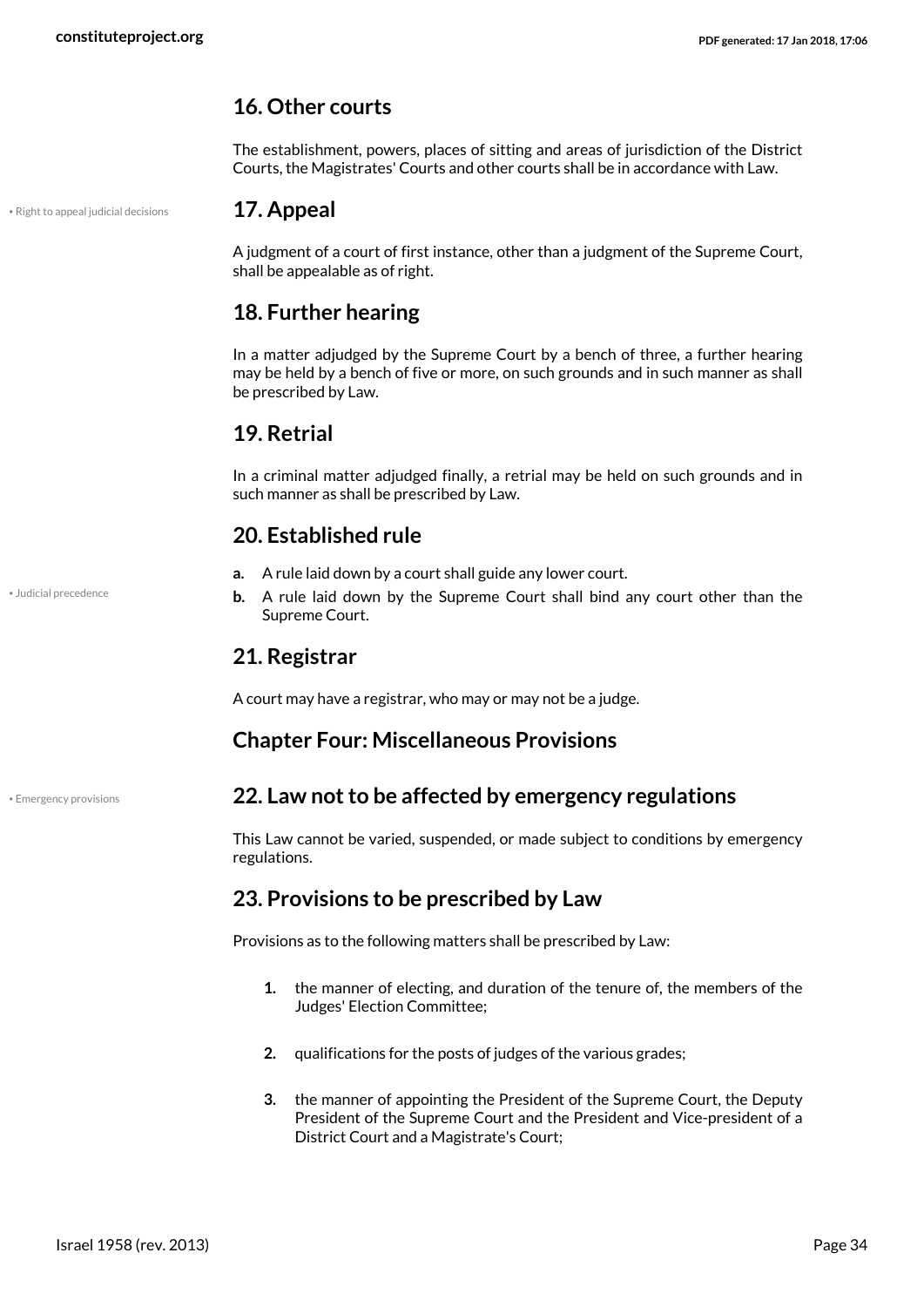- **4.** the conditions and procedures for terminating the tenure of a judge;
- **5.** the manner of appointing a judge to an acting assignment at another court and of transferring a judge, temporarily or permanently, from the locality where he is serving to a court in another locality;
- **6.** proceedings for the suspension of a judge from office, and review of the suspension;
- **7.** the matters which the courts of the different grades are to hear by a single judge or by three or more judges;
- <span id="page-34-0"></span>**8.** the manner of designating the judge or judges who is or are to hear a particular matter.

#### **24. Provisions to be prescribed under Law**

Provisions as to the following matters shall be prescribed under Law:

- **1.** rules as to the administration of the courts, the making thereof and responsibility for their implementing;
- **2.** the rules of procedure of the Judges' Election Committee;
- **3.** procedure for the resignation of a judge;
- **4.** procedure for the appointment and the powers of the registrar of a court;
- <span id="page-34-1"></span>**5.** the number of judges who are to serve in the courts of the different grades and location.

# **Basic Law: The State Comptroller (1988)**

#### <span id="page-34-2"></span>**1. Essence**

The State Audit shall be implemented by the State Comptroller.

#### <span id="page-34-3"></span>**2. State Audit**

- **a.** The Comptroller will audit the economy, the property, the finances, the obligations and the administration of the State, of Government Ministries, of all enterprises, institutions, or corporations of the State, of Local Authorities, and of bodies or other institutions which were defined by law as subject to audit by the State Comptroller.
- **b.** The State Comptroller shall inspect the legality, integrity, managerial norms, efficiency and economy of the audited bodies, as well as any other matter which he deems necessary.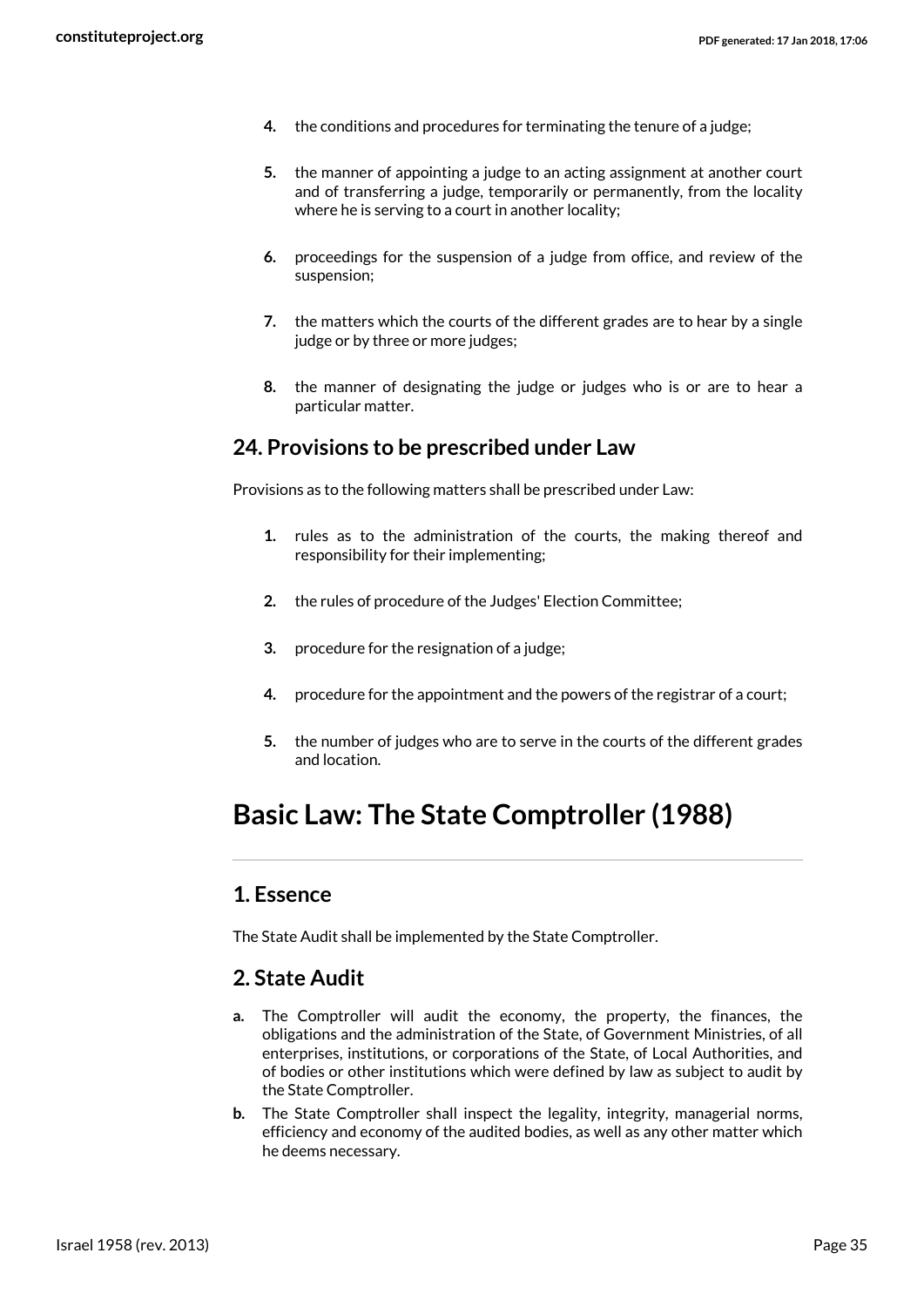#### <span id="page-35-0"></span>**3. Duty to provide information**

A body subject to State Audit will, upon request, immediately provide the State Comptroller with information, documents, explanations, or any other material which the Comptroller deems necessary for audit purposes.

<span id="page-35-11"></span>• Ombudsman **4. Comptroller as Commissioner for Complaints**

<span id="page-35-1"></span>The State Comptroller will investigate complaints from the public about bodies and persons, as provided by law: in this capacity the State Comptroller shall bear the title 'Commissioner for Complaints from the Public'.

#### <span id="page-35-2"></span>**5. Additional tasks**

The State Comptroller shall undertake additional tasks as provided by law.

#### <span id="page-35-3"></span>**6. Accountability to the Knesset**

In carrying out his functions, the State Comptroller shall be accountable only to the Knesset and not to the Cabinet.

#### <span id="page-35-4"></span>**7. Election and Term of office (Amendment 1)**

- **a.** The State Comptroller shall be chosen by the Knesset in a secret ballot; the exact arrangements shall be set by law.
- **b.** The term of office of the State Comptroller shall be seven years.
- **c.** The State Comptroller will serve for one term only.

#### <span id="page-35-5"></span>**8. Qualifications (Amendment 1)**

<span id="page-35-6"></span>Any Israeli citizen, residing in Israel, shall be eligible to serve as State Comptroller; any additional qualifications may be determined by law.

#### • Oaths to abide by constitution **9. Pledge of allegiance**

<span id="page-35-10"></span>The State Comptroller elected shall make and sign before the Knesset the following declaration:

<span id="page-35-7"></span>'I pledge allegiance to the State of Israel and to its laws, and will faithfully carry out my duties as State Comptroller'.

#### • Legislative committees **10. Budget**

The budget of the State Comptroller's Office shall be determined by the Appropriations Committee of the Knesset, upon the recommendation of the State Comptroller, and will be published together with the State Budget.

#### <span id="page-35-8"></span>**11. Salary and emoluments**

The salary of the State Comptroller and other payments made to him during his term of office or subsequently, or to his survivors upon his demise, shall be determined by law or by a Knesset Resolution or by a duly authorized committee of the Knesset.

<span id="page-35-9"></span>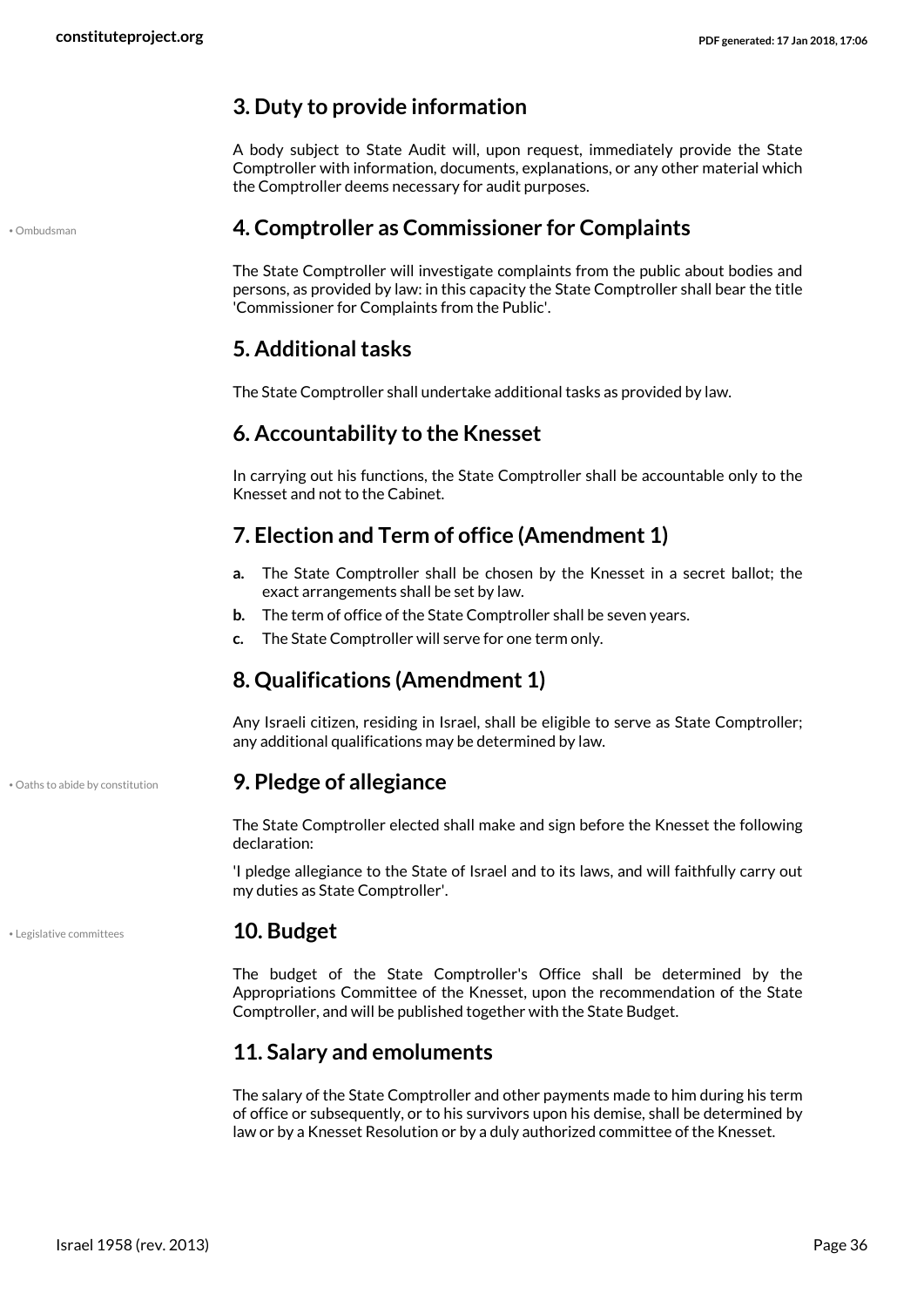#### <span id="page-36-0"></span>**12. Contact with Knesset and issuance of reports**

- **a.** The State Comptroller shall maintain contact with the Knesset, as determined by law.
- **b.** The State Comptroller shall issue reports and opinions within the scope of his duties and shall publish them, subject to any restrictions determined by law.

#### **13. Removal from office (Amendment 2)**

The State Comptroller shall not be removed from office except by one of the following:

- <span id="page-36-1"></span>**1.** Due to reasons of health he is unable, permanently, to fulfill his functions – on the day the Knesset has resolved such by a resolution passed by a majority of the members of the Knesset, following procedure to be determined by law.
- <span id="page-36-2"></span>**2.** Due to conduct unbecoming his status as State Comptroller - on the day the Knesset has resolved such by a resolution passed by a three-quarters majority of the members of the Knesset, following procedure to be determined by law.

#### **14. Acting State Comptroller**

If the State Comptroller is not able to fulfill his functions, an Acting Comptroller shall be appointed, in a manner and for a period as determined by law.

# <span id="page-36-3"></span>**Basic Law: Human Dignity and Liberty (1992)**

#### <span id="page-36-4"></span>**1. Basic principles (Amendment 1)**

Fundamental human rights in Israel are founded upon recognition of the value of the human being, the sanctity of human life, and the principle that all persons are free; these rights shall be upheld in the spirit of the principles set forth in the Declaration of the Establishment of the State of Israel.

#### <span id="page-36-9"></span><span id="page-36-5"></span>**1A. Purpose (Amendment 1)**

<span id="page-36-13"></span>The purpose of this Basic Law is to protect human dignity and liberty, in order to establish in a Basic Law the values of the State of Israel as a Jewish and democratic state.

<span id="page-36-11"></span>

#### • Right to life **2. Preservation of life, body and dignity**

<span id="page-36-7"></span><span id="page-36-6"></span>There shall be no violation of the life, body or dignity of any person as such.

<span id="page-36-12"></span>

<span id="page-36-10"></span><span id="page-36-8"></span>• Motives for writing constitution • Official religion<br>• Type of government envisioned

#### • Right to own property **3. Protection of property**

There shall be no violation of the property of a person.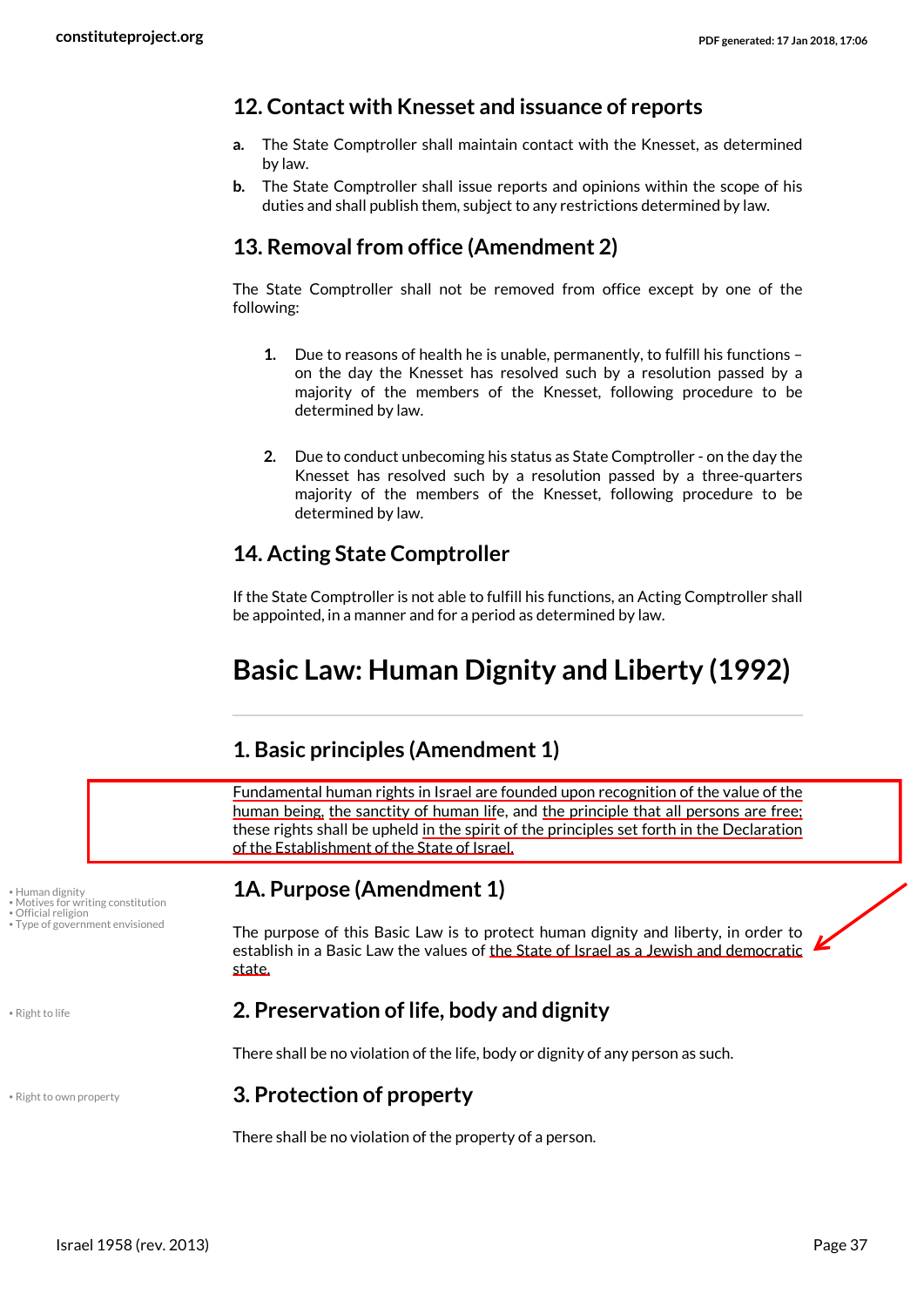<span id="page-37-10"></span>

| Right to life |  |  |
|---------------|--|--|

#### <span id="page-37-0"></span>• Right to life **4. Protection of life, body and dignity**

All persons are entitled to protection of their life, body and dignity.

#### <span id="page-37-1"></span>**5. Personal liberty**

There shall be no deprivation or restriction of the liberty of a person by imprisonment, arrest, extradition or otherwise.

#### <span id="page-37-8"></span>• Freedom of movement **6. Leaving and entering Israel**

- <span id="page-37-2"></span>**a.** All persons are free to leave Israel.
- <span id="page-37-3"></span>**b.** Every Israel national has the right of entry into Israel from abroad.

#### • Right to privacy **7. Privacy**

- **a.** All persons have the right to privacy and to intimacy.
- **b.** There shall be no entry into the private premises of a person who has not consented thereto.
- <span id="page-37-9"></span>**c.** No search shall be conducted on the private premises of a person, nor in the body or personal effects.
- **d.** There shall be no violation of the confidentiality of conversation, or of the writings or records of a person.

#### <span id="page-37-4"></span>**8. Violation of rights (Amendment 1)**

There shall be no violation of rights under this Basic Law except by a law befitting the values of the State of Israel, enacted for a proper purpose, and to an extent no greater than is required, or by regulation enacted by virtue of express authorization in such law.

#### <span id="page-37-5"></span>**9. Reservation regarding security forces**

There shall be no restriction of rights under this Basic Law held by persons serving in the Israel Defense Forces, the Israel Police, the Prisons Service and other security organizations of the State, nor shall such rights be subject to conditions, except by virtue of a law, or by regulation enacted by virtue of a law, and to an extent no greater than is required by the nature and character of the service.

#### <span id="page-37-6"></span>**10. Validity of laws**

This Basic Law shall not affect the validity of any law (din) in force prior to the commencement of the Basic Law.

#### <span id="page-37-7"></span>**11. Application**

All governmental authorities are bound to respect the rights under this Basic Law.

<span id="page-37-11"></span>

• Regulation of evidence collection

• Regulation of evidence collection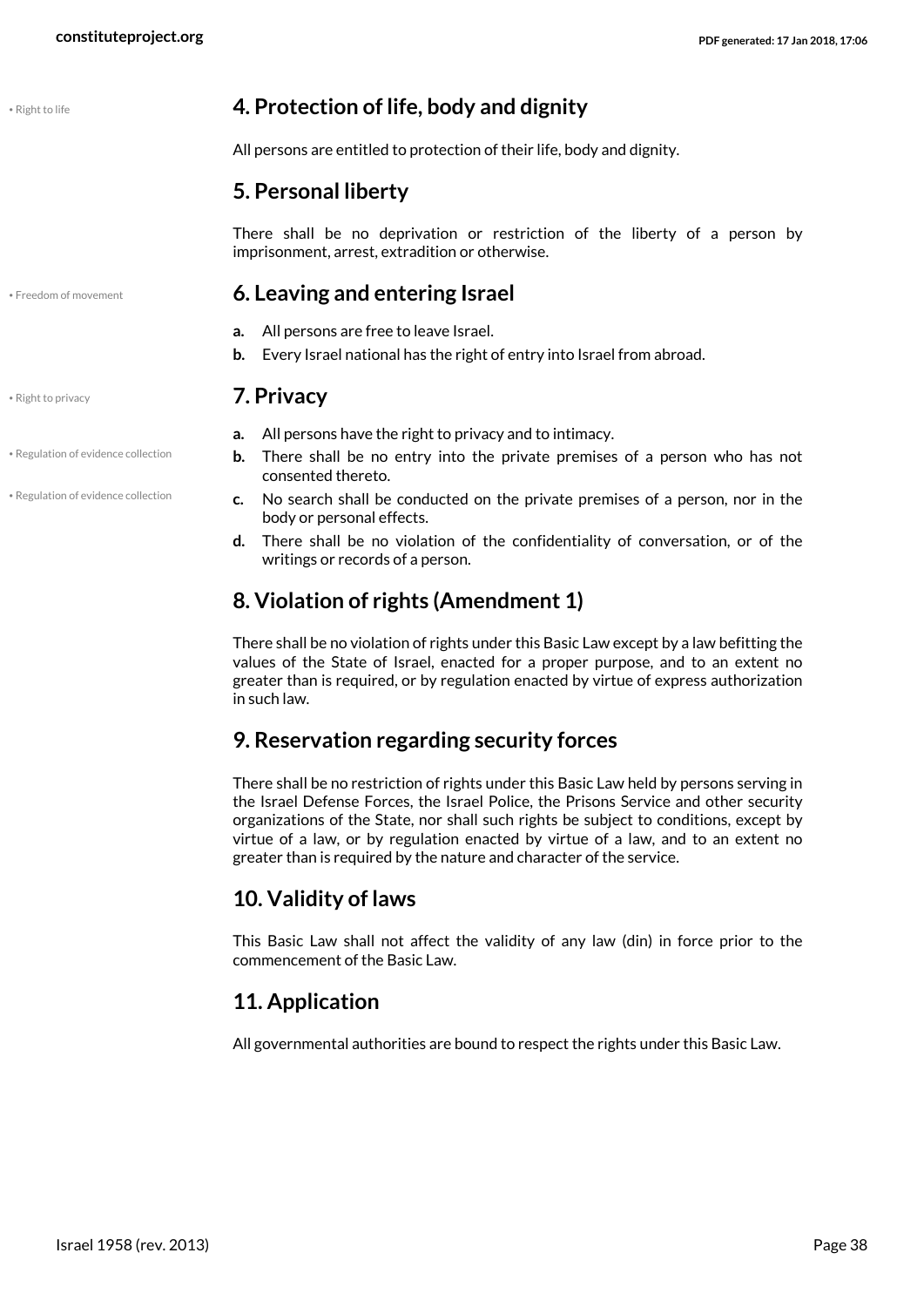#### • Emergency provisions **12. Stability**

<span id="page-38-0"></span>This Basic Law cannot be varied, suspended or made subject to conditions by emergency regulations; notwithstanding, when a state of emergency exists, by virtue of a declaration under section 9 of the Law and Administration Ordinance, 5708-1948, emergency regulations may be enacted by virtue of said section to deny or restrict rights under this Basic Law, provided the denial or restriction shall be for a proper purpose and for a period and extent no greater than is required.

# <span id="page-38-1"></span>**Basic Law: Freedom of Occupation (1994)**

#### <span id="page-38-2"></span>**1. Basic principles**

Fundamental human rights in Israel are founded upon recognition of the value of the human being, the sanctity of human life, and the principle that all persons are free; these rights shall be upheld in the spirit of the principles set forth in the Declaration of the Establishment of the State of Israel.

<span id="page-38-11"></span><span id="page-38-3"></span>The purpose of this Basic Law is to protect freedom of occupation, in order to  $\mu$ establish in a Basic Law the values of the State of Israel as a Jewish and democratic state.

#### • Right to choose occupation **3. Freedom of occupation**

<span id="page-38-13"></span><span id="page-38-4"></span>Every Israel national or resident has the right to engage in any occupation, profession or trade.

#### <span id="page-38-5"></span>**4. Violation of freedom of occupation**

There shall be no violation of freedom of occupation except by a law befitting the values of the State of Israel, enacted for a proper purpose, and to an extent no greater than is required, or by regulation enacted by virtue of express authorization in such law.

#### <span id="page-38-6"></span>**5. Application**

<span id="page-38-7"></span>All governmental authorities are bound to respect the freedom of occupation of all Israel nationals and residents.

#### <span id="page-38-10"></span>• Emergency provisions **6. Stability**

<span id="page-38-8"></span>This Basic Law shall not be varied, suspended or made subject to conditions by emergency regulations.

#### • Constitution amendment procedure **7. Entrenchment**

<span id="page-38-9"></span>This Basic Law shall not be varied except by a Basic Law passed by a majority of the members of the Knesset.

<span id="page-38-12"></span>• Motives for writing constitution **2. Purpose** • Official religion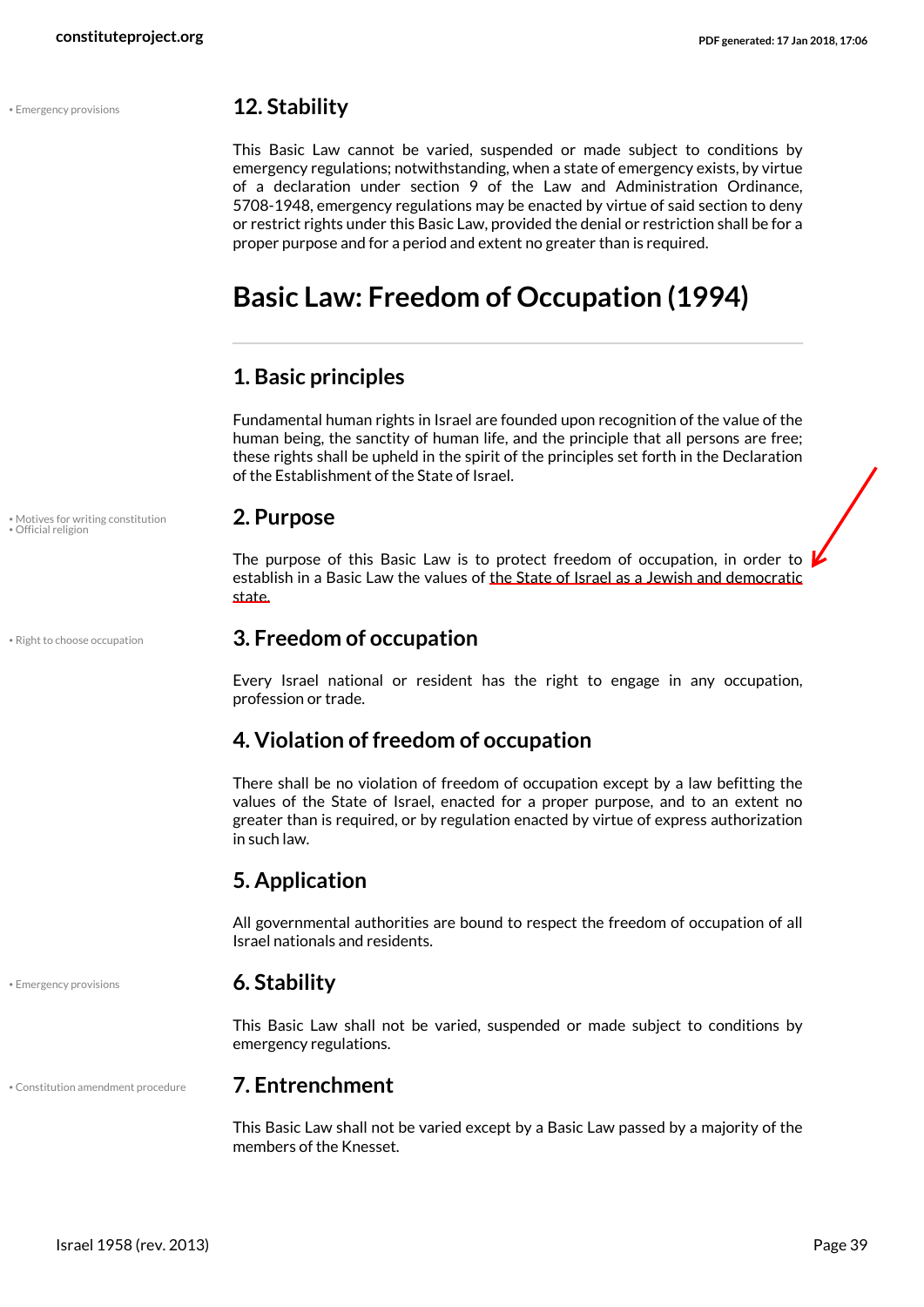#### <span id="page-39-0"></span>**8. Effect of nonconforming law (Amendment 2)**

- **a.** A provision of a law that violates freedom of occupation shall be of effect, even though not in accordance with section 4, if it has been included in a law passed by a majority of the members of the Knesset, which expressly states that it shall be of effect, notwithstanding the provisions of this Basic Law; such law shall expire four years from its commencement unless a shorter duration has been stated therein.
- **b.** The provision regarding the expiration of validity, mentioned in subsection (a) shall not apply to a law adopted within one year from the date in which this Basic Law entered into effect.

#### <span id="page-39-1"></span>**9. Repeal**

Basic Law: Freedom of Occupation is hereby repealed.

#### <span id="page-39-2"></span>**10. Provisional (Amendments 1 and 2)**

The provisions of any enactment which, immediately prior to this Basic Law would have been of effect but for this Basic Law or the Basic Law repealed in section 9, shall remain in effect until the day of 14 March 2002, unless repealed earlier; however, such provisions shall be construed in the spirit of the provisions of this Basic Law.

#### **11. Amendment of Basic Law: Human Dignity and Liberty**

In Basic Law: Human Dignity and Liberty –

**1.** Section 1 shall be designated 1(a) and shall be preceded by the following section:

<span id="page-39-3"></span>"Basic principles

"1. Fundamental human rights in Israel are founded upon recognition of the value of the human being, the sanctity of human life, and the principle that all persons are free; these rights shall be upheld in the spirit of the principles set forth in the Declaration of the Establishment of the State of Israel."

<span id="page-39-4"></span>**2.** At the end of section 8, the following shall be added: "or by regulation enacted by virtue of express authorization in such law."

# **Basic Law: The Government (2001)**

#### • Name/structure of executive(s) **1. What the Government is**

<span id="page-39-7"></span><span id="page-39-6"></span><span id="page-39-5"></span>The Government is the executive authority of the State.

#### **2. Seat of Government**

The seat of the Government is Jerusalem.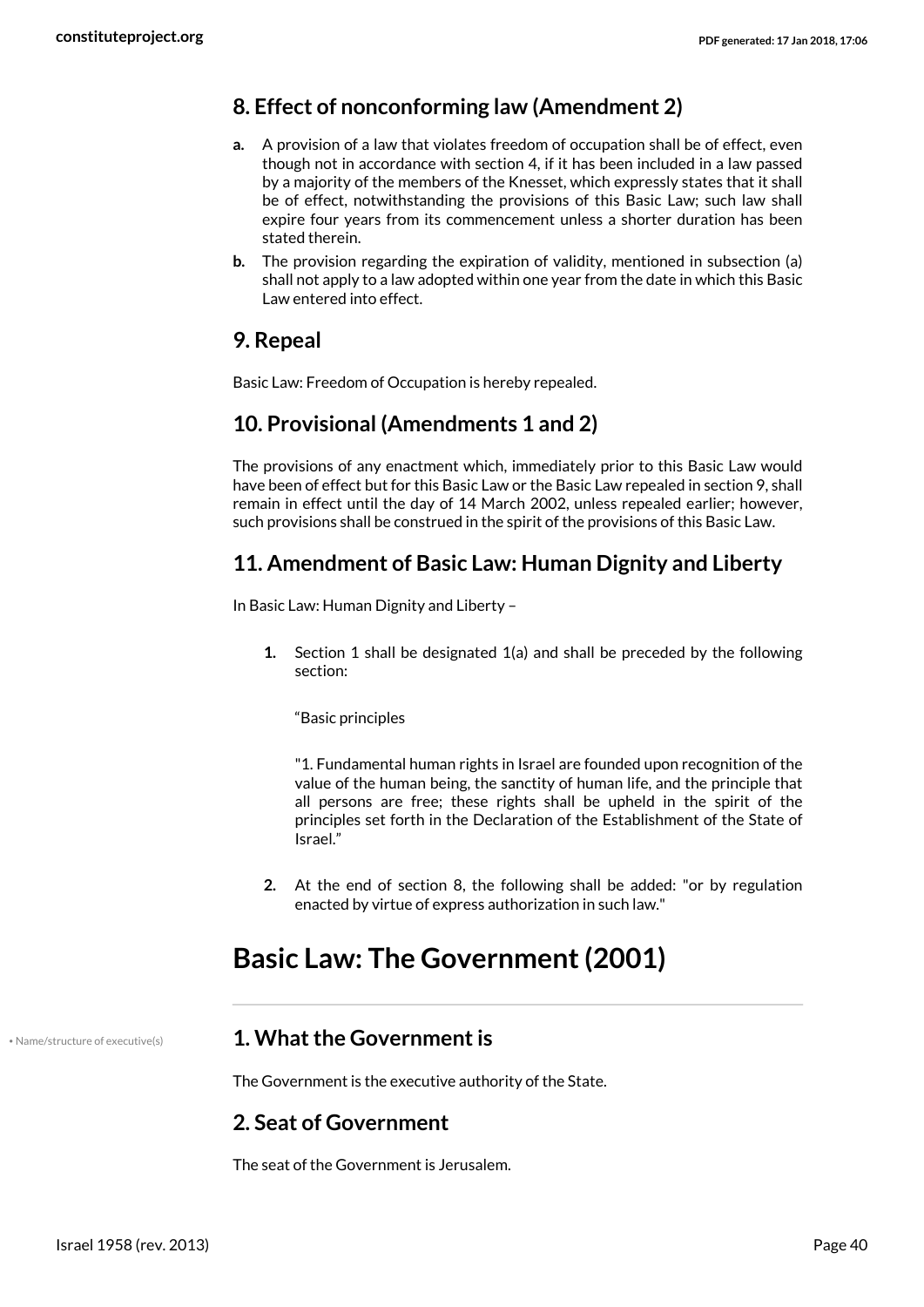#### <span id="page-40-0"></span>**3. Confidence of the Knesset**

<span id="page-40-1"></span>The Government holds office by virtue of the confidence of the Knesset.

#### • Legislative oversight of the executive **4. Responsibility**

<span id="page-40-9"></span>The Government is collectively responsible to the Knesset; each Minister is responsible to the Prime Minister for the field of responsibility with which the Minister has been charged.

#### <span id="page-40-10"></span><span id="page-40-8"></span><span id="page-40-7"></span><span id="page-40-2"></span>**5. Composition**

- **a.** The Government is composed of a Prime Minister and other Ministers.
	- **b.** The Prime Minister shall be a member of the Knesset. A Minister need not be a member of the Knesset.
	- **c.** A Minister shall be in charge of a Ministry; there may be Ministers without Portfolio.
	- **d.** One of the Ministers who is a member of Knesset may be designated as Acting Prime Minister.
- <span id="page-40-4"></span>**e.** A Minister may be Deputy Prime Minister.

#### • Eligibility for cabinet **6. Eligibility of Ministers**

- <span id="page-40-3"></span>**a.** A Minister must be an Israeli citizen and a resident of Israel.
- **b.** A person shall not be appointed Minister if he is serving in a position or role as specified in section 7 of The Basic Law: The Knesset, unless he ceased functioning in the said position or role upon or prior to his appointment, as prescribed by law.
- **c.**
- **1.** If a person was convicted of an offense and sentenced to prison and if seven years have not yet passed since the day he on which he finished serving his period of punishment, or since the handing down of his sentence whichever was later - shall not be appointed Minister, unless the Chairman of the Central Election Committee states that the circumstances of the offense do not involve moral turpitude.
- **2.** The Chairman of the Central Election Committee shall not so rule if the court determined that the offense involved moral turpitude.
- **d.** If a person holds a citizenship other than Israeli, and if the law of the country of which he is a citizen allows him to be released from such citizenship, he shall be appointed Minister only after he has taken all measures necessary to be released from such citizenship.
- **e.** A Knesset Member seceding from his faction and failing to tender his resignation as a Knesset member may not be appointed as a Minister during the period of service of that Knesset. This does not apply to the splitting of a faction as defined by law. "Secession from a faction" is defined in section 6(a) of The Basic Law: The Knesset.
- 
- Name/structure of executive(s)
- Eligibility for head of government
- Establishment of cabinet/ministers
- 
- <span id="page-40-6"></span>

<span id="page-40-5"></span>• Electoral commission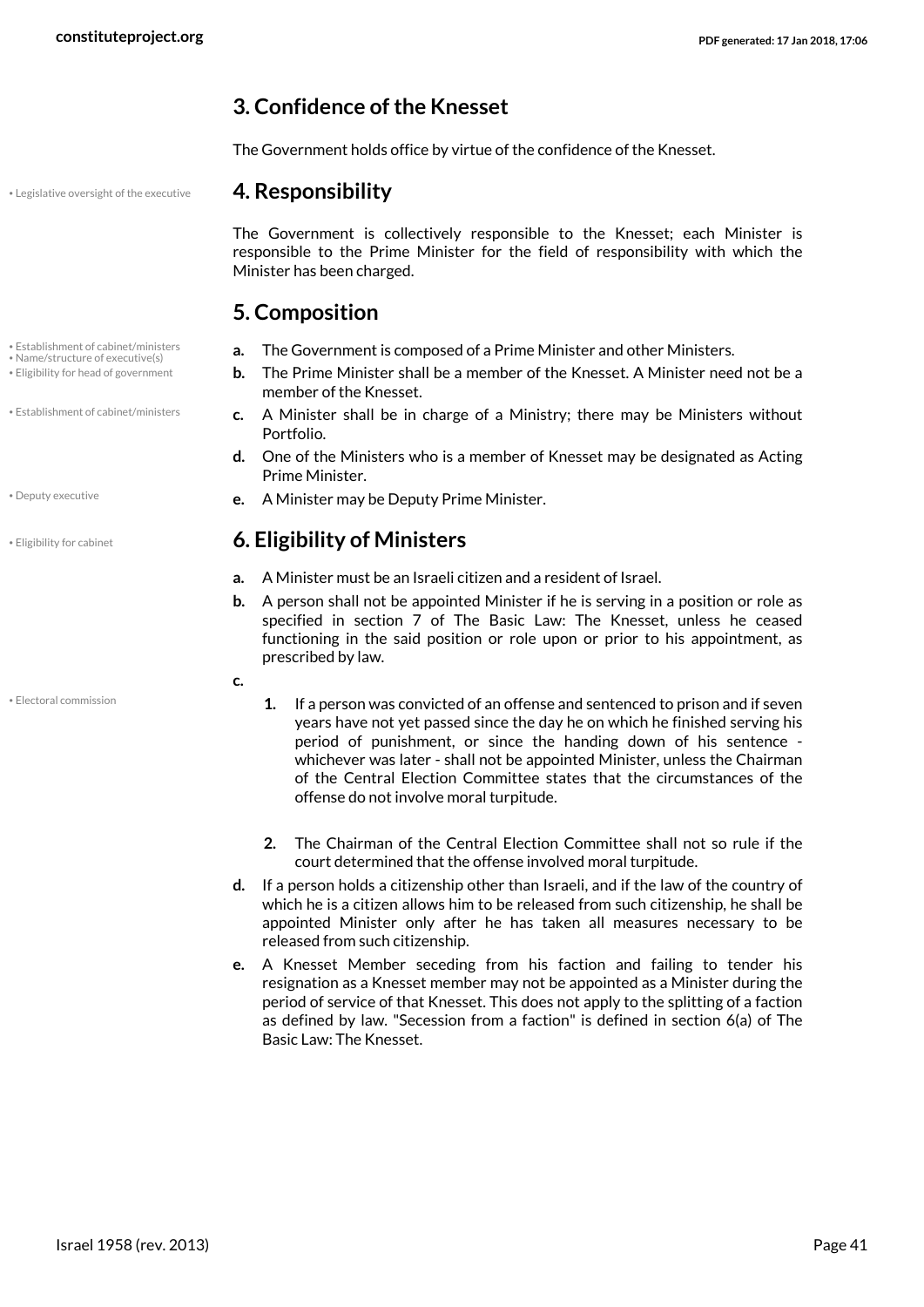• Cabinet selection

#### <span id="page-41-0"></span>**7. Assignment of task of forming Government**

- **a.** When a new Government has to be constituted, the President of the State shall, after consultation with representatives of party groups in the Knesset, assign the task of forming a Government to a Knesset Member who has notified him that he is prepared to accept the task; the President shall do so within seven days of the publication of the election results, or should the need arise to form a new government; and in the case of the death of the Prime Minister, within 14 days of his death.
- **b.** Should this consultation take place before the new Knesset is convened, the President will consult the representatives of the lists of candidates to be represented in the new Knesset.
- **c.** This section shall not apply to the formation of a Government following a no confidence vote according to section 28 or in the event of an application to the President under section 29(b), and the provisions specified in those sections shall apply.

#### • Cabinet selection **8. Periods for formation of Government**

<span id="page-41-1"></span>The Knesset Member to whom the President has assigned the task of forming a Government under section 7 shall have a period of 28 days for the fulfillment of such task. The President of the State may extend the period by additional periods not exceeding in the aggregate 14 days.

#### <span id="page-41-2"></span>**9. Re-assignment of task**

- **a.** Where the periods referred to in section 8 have passed and the Knesset Member has not notified the President of the State that he has formed a Government, or where he has notified him before then that he is unable to form a Government, or where he presented a Government and the Knesset rejected his request for confidence under section 13(d), the President may assign the task of forming a Government to another Knesset Member who has notified him that he is prepared to accept the task, or may inform the Chairman of the Knesset that he sees no possibility of forming a Government - all within three days from the end of the period, or from the day of the Knesset member's statement that he cannot form a government, or from the rejection of confidence in the Government, as applicable.
- **b.** Before assigning the task of forming a Government under this section, or before informing the Chairman of the Knesset that he sees no possibility of forming a Government, the President may again consult with representatives of factions in the Knesset.
- **c.** A Knesset Member to whom the task of forming a Government has been assigned under this section shall have 28 days in which to do so.

<span id="page-41-3"></span>• Cabinet selection

• Cabinet selection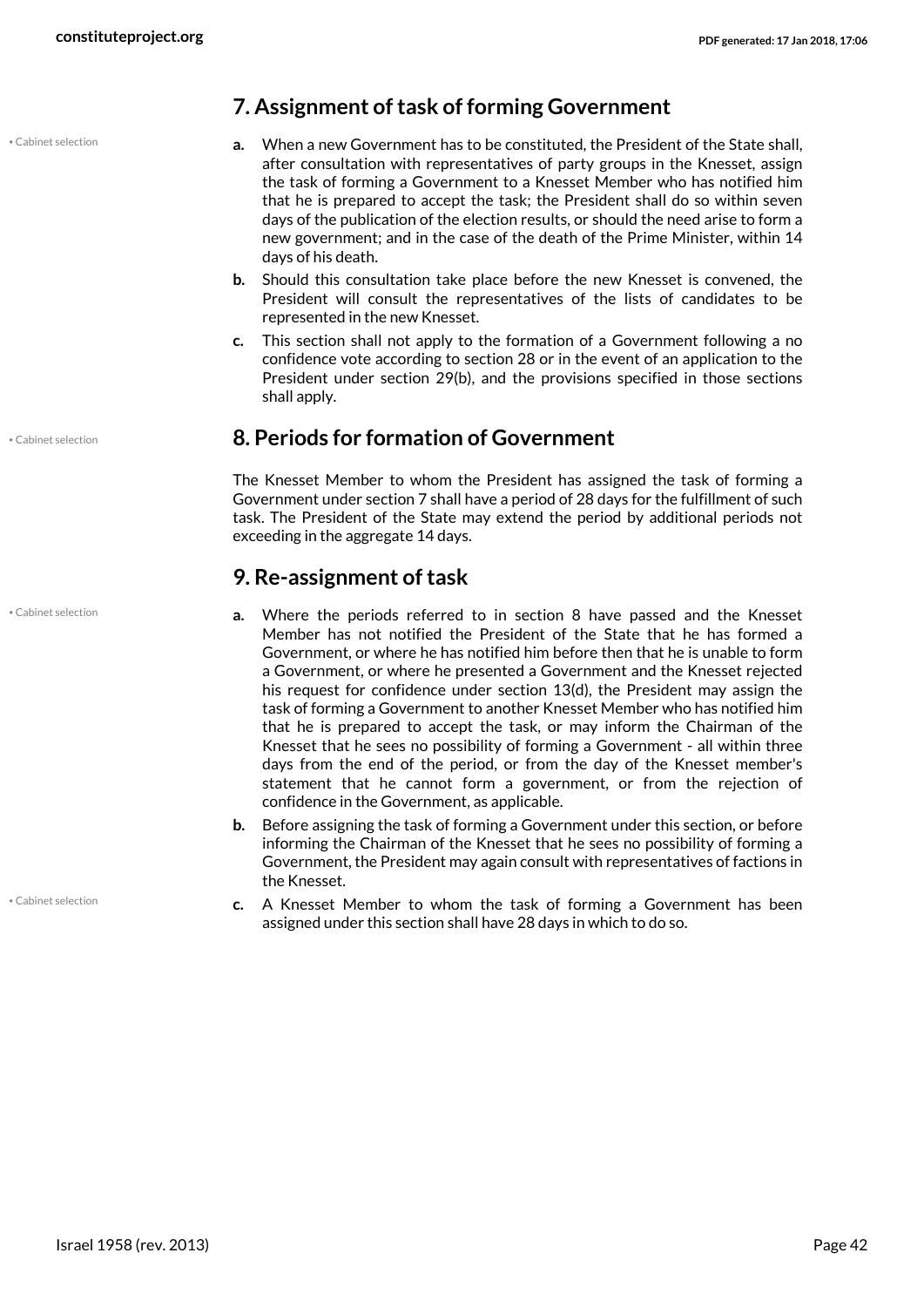• Cabinet selection

- Cabinet selection
- Cabinet selection
- Dismissal of the legislature

- 
- 
- 
- <span id="page-42-0"></span>**10. Assignment of task at the request of party groups**
- **a.** Where the President of the State has informed the Chairman of the Knesset, under section 9(a) that he sees no possibility of forming a Government, or where he has assigned the task of forming a Government to a Knesset Member under the same section and the Knesset Member has not notified him within 28 days that he has formed a Government, or has notified him before then that he is unable to form a Government, or presented a Government and the Knesset rejected his request for confidence under section 13(d), a majority of the members of the Knesset may request, in writing, that the President of the State assign the task to a particular member of the Knesset, who so agreed in writing, all within 21 days of the President's announcement, or from the end of the period designated in section 9(c), or from the statement by the Knesset Member that he cannot form a Government, or from the rejection of confidence in the Government, as relevant.
- **b.** Where a request as aforesaid has been submitted to the President, the President shall assign the task of forming a Government to that Knesset Member within two days.
- **c.** A Knesset Member to whom the task of forming a Government has been assigned under this section shall have a period of fourteen days for its fulfillment.

#### <span id="page-42-5"></span><span id="page-42-1"></span>**11. Early elections in the event of failure to form a government**

- **a.** Should no request be submitted under section 10(a), or should a Knesset Member fail to form a Government within the period defined in section 10(c), or if he should prior to that time inform the President that he cannot form a Government, the President shall so inform the Knesset Chairman.
- **b.** Should the President so inform the Knesset Chairman, or should a Knesset Member charged with forming a Government under section 10(a) present a Government and fail to win the confidence of the Knesset under section 13(d), then the Knesset shall be deemed to have decided to disperse prior to the completion of its period of service, and elections for the Knesset will be held on the last Tuesday before the end of 90 days of the President's announcement, or of the rejection of the request for confidence in the Government, as relevant.

### <span id="page-42-2"></span>**12. Discontinuance of proceedings for formation of Government**

<span id="page-42-3"></span>When a Law for the dissolution of the Knesset has been adopted, the proceedings for the formation of a Government shall cease.

#### <span id="page-42-4"></span>• Cabinet selection **13. Formation of Government**

- **a.** Where the President of the State has assigned to a Knesset Member the task of forming a Government, he shall notify the Chairman of the Knesset to such effect, and the Chairman of the Knesset shall notify the Knesset.
- <span id="page-42-6"></span>**b.** Where the Knesset Member has formed a Government, he shall notify the President of the State and the Chairman of the Knesset to such effect, and the Chairman of the Knesset shall notify the Knesset and set a date for the presentation of the Government to the Knesset within seven days of such notification.
- Head of government selection **c.** The Knesset Member who has formed a Government shall head it.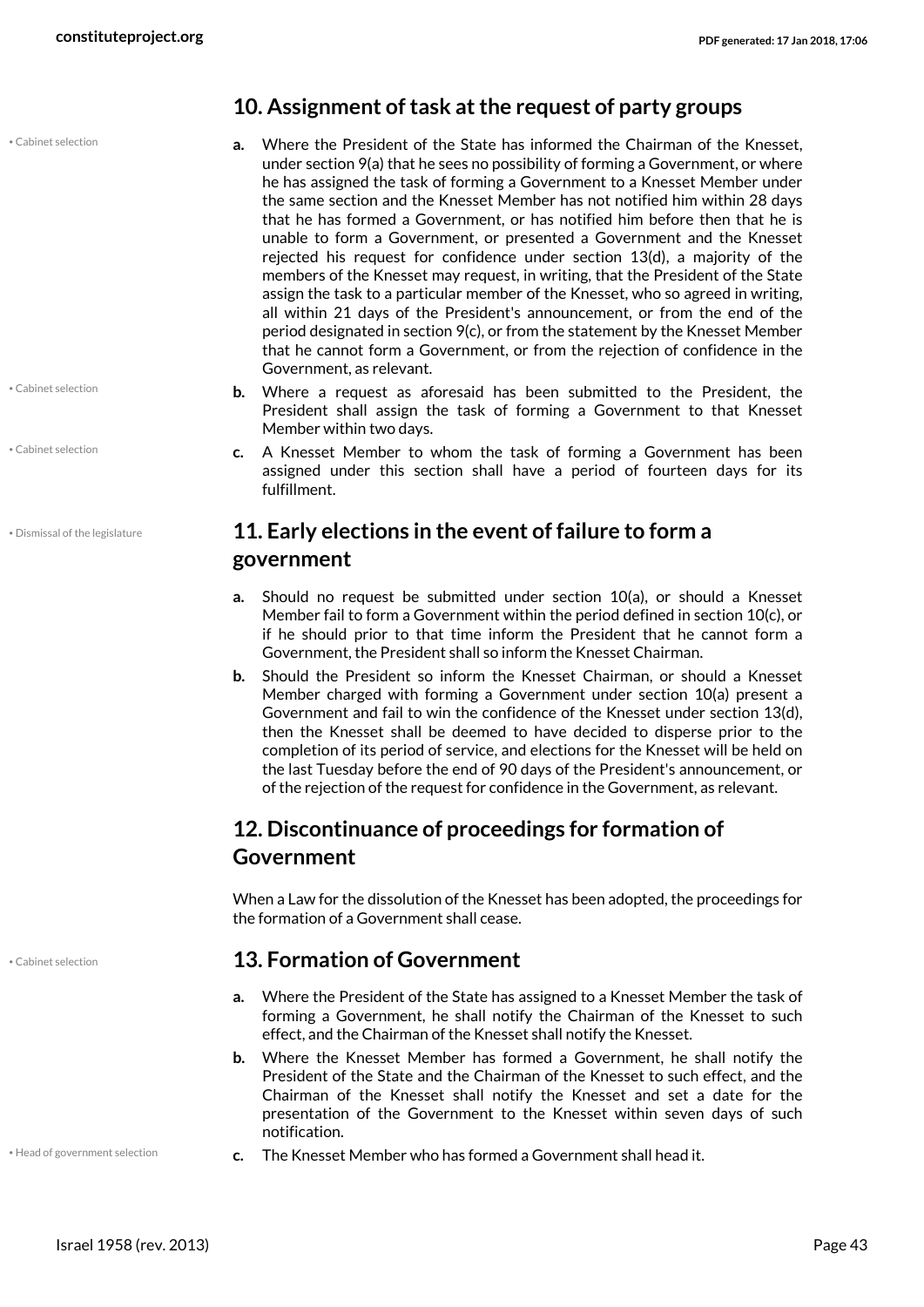**d.** When a Government has been formed, it shall present itself to the Knesset, shall announce the basic lines of its policy, its composition and the distribution of functions among the Ministers, and shall ask for an expression of confidence. The Government is constituted when the Knesset has expressed confidence in it, and the Ministers shall thereupon assume office.

#### • Oaths to abide by constitution **14. Declaration of allegiance**

<span id="page-43-8"></span><span id="page-43-0"></span>As soon as, or as soon as possible after, the Knesset has expressed confidence in the Government, the Prime Minister shall make before the Knesset the following declaration of allegiance: "I (name) as Prime Minister undertake to uphold the State of Israel and its laws, to faithfully fulfill my role as the Prime Minister and to comply with the decisions of the Knesset"; and each of the other Ministers shall make the following declaration of allegiance: "I (name) as a member of the Government, undertake to uphold the State of Israel and its laws, to faithfully fulfill my role as a member of the Government, and to comply with the decisions of the Knesset.".

#### <span id="page-43-4"></span>• Cabinet selection **15. Cooption of a Minister**

<span id="page-43-1"></span>The Government may, upon the proposal of the Prime Minister, coopt an additional Minister to the Government. When the Government has decided to coopt a Minister, it shall notify such fact and the function of the additional Minister to the Knesset. Upon the approval of the notification by the Knesset, the additional Minister shall assume office, and as soon as possible after the approval he shall make his declaration of allegiance.

#### <span id="page-43-2"></span>**16. Acting Prime Minister**

- **a.** Should the Prime Minister be absent from Israel, meetings of the Government will be convened and conducted by the designated Acting Prime Minister.
- <span id="page-43-7"></span>**b.** Should the Prime Minister be temporarily unable to discharge his duties, his place will be filled by the Acting Prime Minister. After the passage of 100 days upon which the Prime Minister does not resume his duties, the Prime Minister will be deemed permanently unable to exercise his office.
- **c.** Failing the appointment of a designated Acting Prime Minister, or should the Acting Prime Minister be prevented from fulfilling his duties under sections (a) and (b) above, the Government shall designate another Minister, who is a member of the Knesset, to exercise that office.

#### <span id="page-43-3"></span>**17. Interrogation and impeachment of the Prime Minister**

- **a.** Criminal proceedings shall not be commenced against the Prime Minister save with the agreement of the Attorney General.
- <span id="page-43-6"></span>**b.** Criminal proceedings shall not be commenced against someone who served as Prime Minister on suspicion of an offense committed while in office or within a year after serving in office, save with the consent of the Attorney General.
- **c.** An indictment against the Prime Minister will be filed and presided over in the Jerusalem District Court, in a presidium of three judges; proceedings regarding an indictment filed before the Prime Minister begins his term of office shall be prescribed by law.
- **d.** Should the Court convict the Prime Minister of an offense, it will state in its decision whether the offense involved moral turpitude.

• Deputy executive

<span id="page-43-5"></span>• Deputy executive • Head of government removal

• Head of government immunity

• Head of government immunity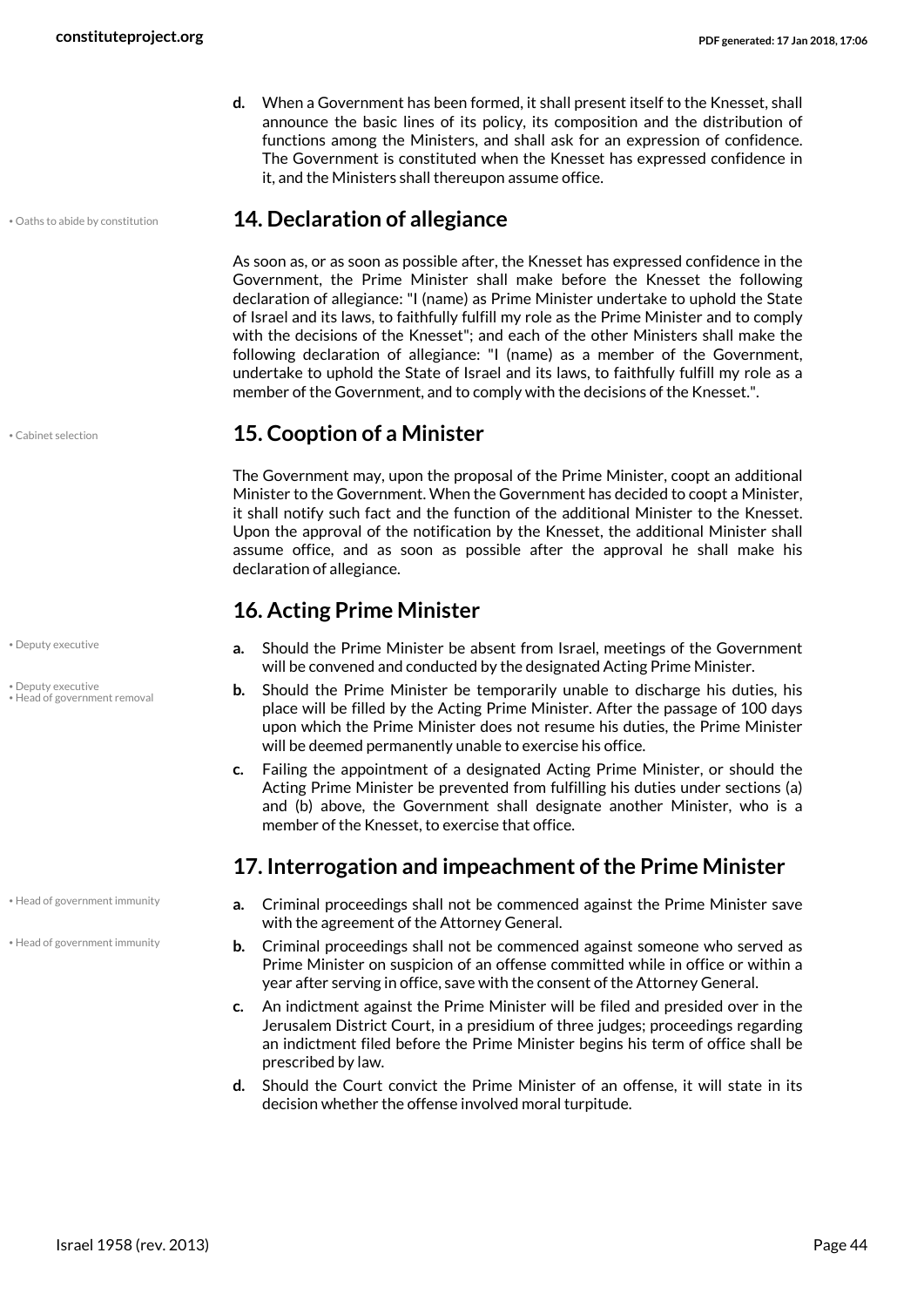<span id="page-44-7"></span><span id="page-44-0"></span>

| · Head of government removal                      | 18. Removal from office pursuant to an offense                                                                                                                                                                                                                                                                                                                                                                                                        |
|---------------------------------------------------|-------------------------------------------------------------------------------------------------------------------------------------------------------------------------------------------------------------------------------------------------------------------------------------------------------------------------------------------------------------------------------------------------------------------------------------------------------|
| · Cabinet removal                                 | Should the Prime Minister be convicted of an offense, which the court states<br>a.<br>involves moral turpitude, the Knesset may remove him from office, pursuant to a<br>decision of a majority of the Knesset members. Should the Knesset so decide<br>the Government shall be deemed to have resigned.                                                                                                                                              |
| • Legislative committees                          | Within 30 days of the verdict becoming final, the House Committee of the<br>b.<br>Knesset will render its decision regarding its recommendation pertaining to the<br>removal of the Prime Minister from office, and shall present its recommendation<br>to the Knesset plenum; should the House Committee fail to bring its<br>recommendation to the plenum during the prescribed period, the Chairman will<br>raise the issue in the Knesset plenum. |
|                                                   | No decision shall be made by either the Knesset or the House Committee of the<br>c.<br>Knesset regarding the removal of the Prime Minister from office, before the<br>Prime Minister has been given an opportunity to state his case before them.                                                                                                                                                                                                     |
| • Cabinet removal                                 | Should the Knesset decide not to remove the Prime Minister from office, and<br>d.<br>should the verdict as per subsection (a) above become final, the Prime Minister<br>will cease to serve in office and the Government shall be deemed to have<br>resigned on the day the verdict becomes final.                                                                                                                                                    |
|                                                   | The provisions of sections 42(a) and 42(b) of the Basic Law: the Knesset, shall<br>е.<br>not apply to the Prime Minister.                                                                                                                                                                                                                                                                                                                             |
| • Cabinet removal<br>• Head of government removal | <b>19. Resignation of Prime Minister</b>                                                                                                                                                                                                                                                                                                                                                                                                              |
|                                                   | The Prime Minister may, after notifying the Government of his intention to do so.<br>resign by submitting a letter of resignation to the President of the State. The<br>resignation of the Prime Minister shall be deemed to be the resignation of the<br>Government.                                                                                                                                                                                 |
| • Cabinet removal                                 | 20. Death or permanent incapacity of Prime Minister                                                                                                                                                                                                                                                                                                                                                                                                   |
|                                                   | If the Prime Minister dies, the Government shall be deemed to have resigned on<br>a.<br>the day of his death.                                                                                                                                                                                                                                                                                                                                         |
|                                                   | Should the Prime Minister be permanently incapacitated, the Government shall<br>be deemed to have resigned on the 101st day during which the Acting Prime<br>Minister served in his place.                                                                                                                                                                                                                                                            |
|                                                   | 21. Prime Minister or Acting Prime Minister ceasing to                                                                                                                                                                                                                                                                                                                                                                                                |
|                                                   | function as members of Knesset                                                                                                                                                                                                                                                                                                                                                                                                                        |
| • Cabinet removal<br>• Head of government removal | Should the Prime Minister cease to be a Member of the Knesset, he will be<br>а.<br>deemed to have resigned on the day his membership of the Knesset ceased. The<br>resignation of the Prime Minister shall be deemed to be the resignation of the<br>Government.                                                                                                                                                                                      |
|                                                   | Should an Acting Prime Minister cease to be a Knesset Member, he shall cease<br>b.<br>to serve as Acting Prime Minister.                                                                                                                                                                                                                                                                                                                              |

#### <span id="page-44-5"></span>• Cabinet removal **22. Termination of tenure of Minister**

<span id="page-44-6"></span><span id="page-44-4"></span><span id="page-44-3"></span><span id="page-44-2"></span><span id="page-44-1"></span>**a.** A Minister, other than the Prime Minister, may, after informing the Government of his intention to do so, resign from the Government by submitting a letter of resignation to the Prime Minister. His service in the Government will be terminated upon the passage of 48 hours from the time the letter of resignation reached the Prime Minister, unless he retracts his resignation prior to such time.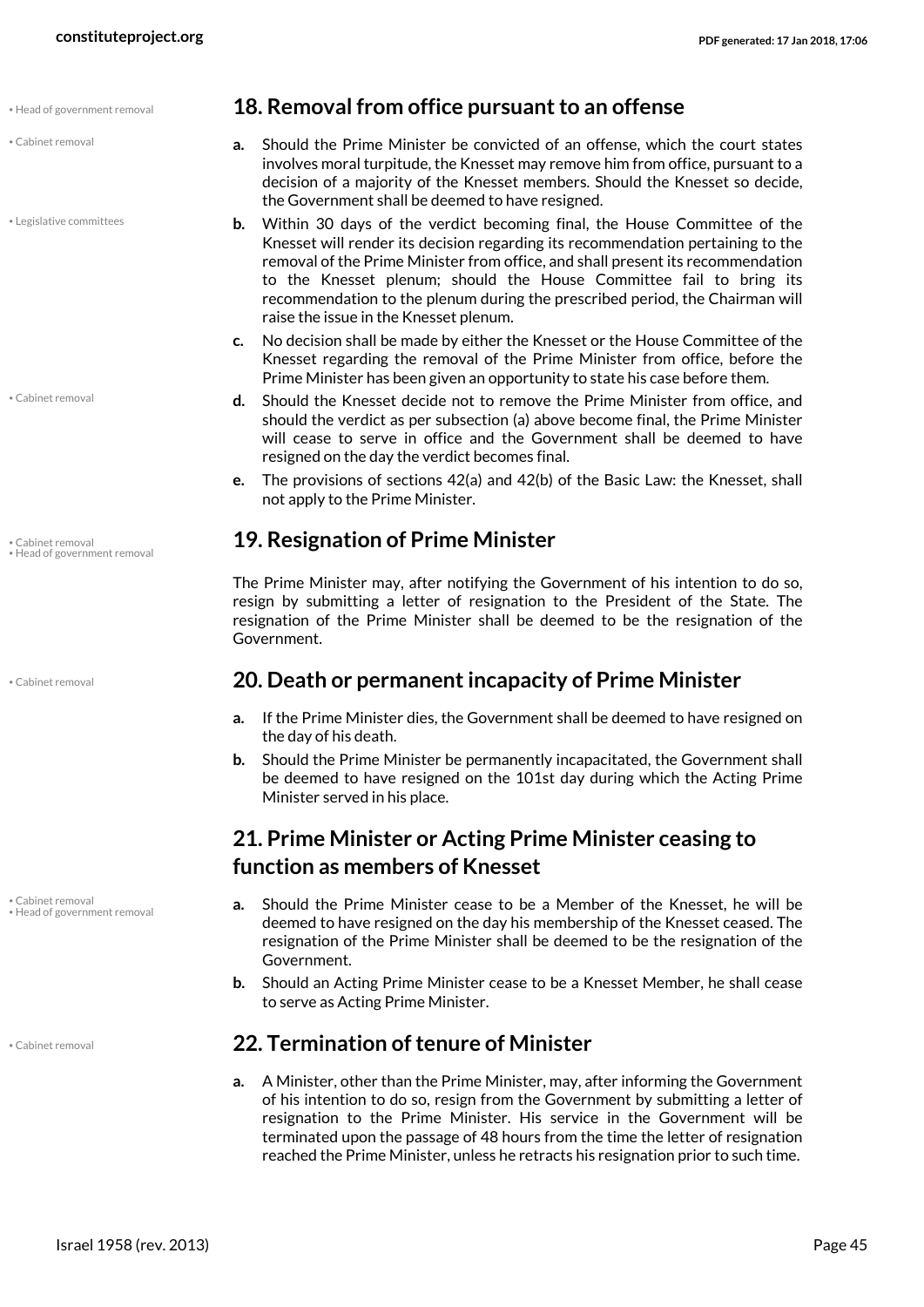- **b.** The Prime Minister may, after informing the Government of his intention to do so, remove a Minister from his post; the removal of Minister will take effect 48 hours after the letter notifying thereof was given to the Minister, unless the Prime Minister retracts prior to such time.
- **c.** The tenure of a Minister in the Government ceases upon his election or appointment to one of the function the holders of which are debarred from being candidates for the Knesset.

# **23. Termination of tenure of Minister pursuant to an**

#### <span id="page-45-0"></span>**offense**

- **a.** An indictment against a Minister, except for offenses to be determined by law, will be presented and judged in a district court; procedures regarding indictments filed before a Minister assumed tenure will be determined by law.
- **b.** Should a Minister be convicted by the court, it shall state in its verdict whether the offense involves moral turpitude; should the court so state, the Minister's tenure shall cease on the day of such verdict.
- **c.** This section does not apply to the Prime Minister.

### <span id="page-45-1"></span>**24. Acting Minister**

- **a.** Should a Minister, except for the Prime Minister, be absent from the country, the Government can charge another Minister to take his place. The Acting Minister will discharge the Minister's duties, in all or in part, as determined by the Government.
- **b.** Should a Minister cease to hold office or be temporarily incapable of discharging his duties, the Prime Minister or another Minister appointed by the Government will discharge his duties.
- **c.** The period of tenure of an Acting Minister under subsection (b) will not exceed three months.

#### <span id="page-45-2"></span>**25. Deputy Ministers**

- **a.** The Minister in charge of an office, may, with the consent of the Prime Minister and the approval of the Government, appoint one Deputy Minister for the office from among the Knesset members. A Deputy Minister shall assume his role after notice of his appointment has been given by the Government at the Knesset; a Deputy Minister appointed by the Prime Minister shall be entitled "a Deputy Minister in the Prime Minister's office".
- **b.** The Deputy Minister shall act both in the Knesset and in the ministry, on behalf of the Minister who appointed him and within the parameters allocated to him.
- **c.** A Knesset member seceding from his faction may not be appointed to the position of Deputy Minister during the period of service of the same Knesset. This provision does not apply to the splitting of a faction under the conditions prescribed by law; for the purposes of this subsection, "secession from a faction" as defined by section 6(a) of The Basic Law: The Knesset.

#### **26. Termination of service of a Deputy Minister**

The service of a Deputy Minister will be terminated in any of the following cases:

<span id="page-45-3"></span>**1.** The Deputy Minister resigned by submitting a letter of resignation to the Minister who appointed him;

<span id="page-45-4"></span>• Cabinet removal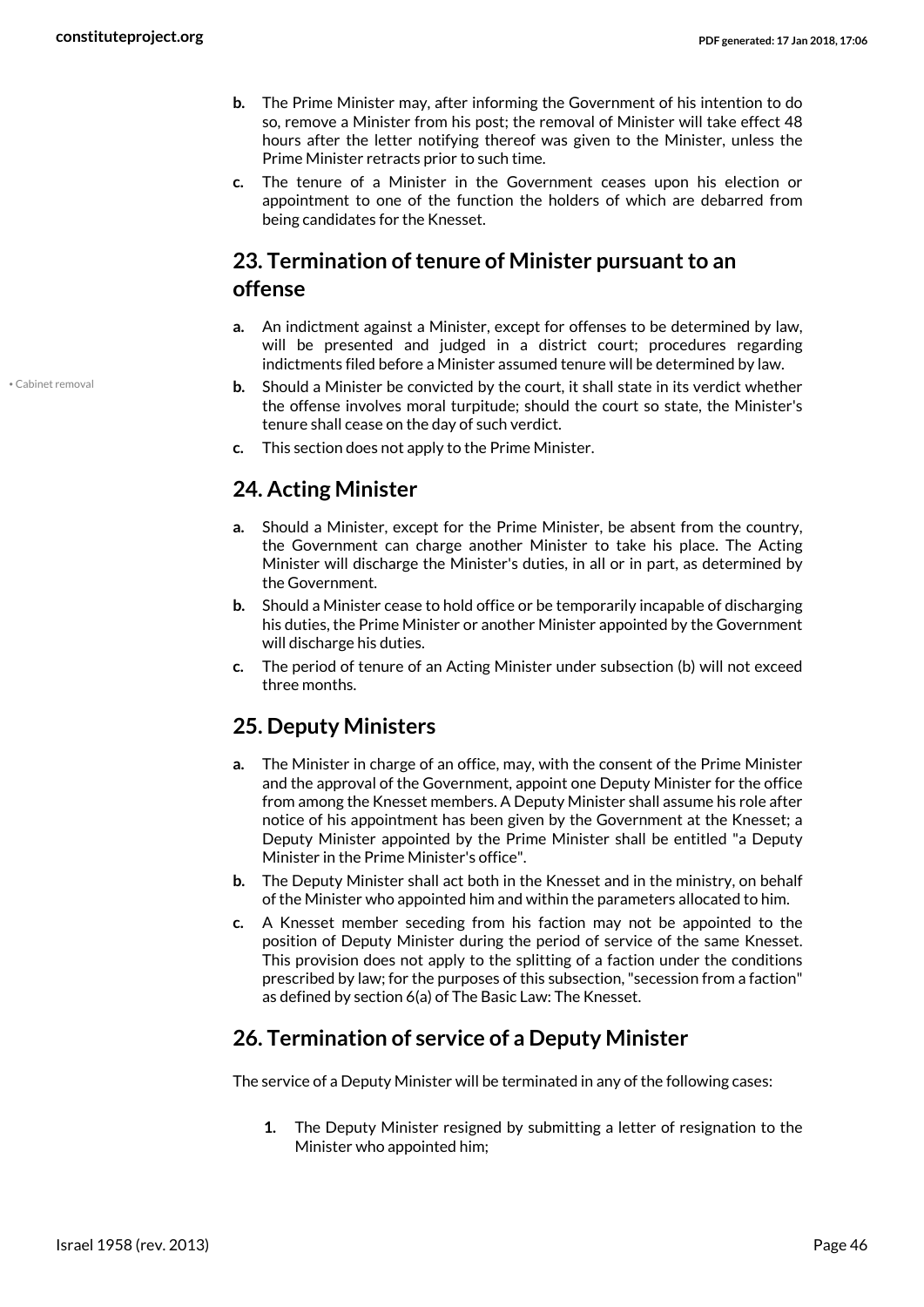- **2.** The Minister who appointed him ceased being a Minister or being in charge of the same office.
- **3.** The Prime Minister, the Government or the appointing Minister decide to terminate the service of the Deputy Minister; however, the Prime Minister will not dismiss a Deputy Minister without first informing both the Government and the appointing Minister of his intention to do so.
- **4.** A new Government was formed.
- <span id="page-46-0"></span>**5.** The Deputy Minister ceased being a Knesset Member.

#### **27. Termination of tenure of Deputy Minister pursuant to an offense**

Should a Deputy Minister be convicted by the court, it shall state in its judgment whether the offense involves moral turpitude; should the court so state, the Deputy Minister's tenure shall cease on the day of the judgment.

#### <span id="page-46-1"></span>**28. Expression of no confidence in the Government**

- Cabinet removal **a.** The Knesset may adopt an expression of no confidence in the Government.
	- **b.** An expression of no confidence in the Government will be by a resolution adopted by the majority of the Members of the Knesset to request that the President of the State assign the task of forming a Government to a certain Knesset Member who gave his written consent thereto.
	- **c.** If the Knesset has expressed no confidence in the Government, the Government shall be deemed to have resigned on the day of the expression of no confidence. The President will, within two days, charge the Knesset Member so named with the task of forming a Government.
	- **d.** A Knesset Member to whom the task of forming a Government has been assigned by the President of the State under this section shall have a period of 28 days for its fulfillment. The President may extend the period by additional periods not in the aggregate exceeding 14 days.
	- **e.** Where the periods referred to in subsection (d) have passed and the Knesset Member has not notified the President of the State that he has formed a Government, or where he has notified him before then that he is unable to form a Government, the President will so notify the Chairman of the Knesset.
	- **f.** If the President of the State so informed the Chairman of the Knesset as per subsection (e), or where the Knesset Member to whom the task of forming a Government has been assigned under this section presented a Government and the Knesset rejected his request for confidence under section 13(d), it will be deemed to be a Knesset resolution to disperse prior to the completion of its period of service, and elections to the Knesset will be held on the last Tuesday before the end of 90 days of the President's announcement, or of the rejection of the request for confidence in the Government, as relevant.

- Head of government removal
- Cabinet removal • Head of government removal

<span id="page-46-4"></span><span id="page-46-2"></span>• Cabinet removal • Head of government removal

• Dismissal of the legislature

• Dismissal of the legislature

<span id="page-46-3"></span>• Dismissal of the legislature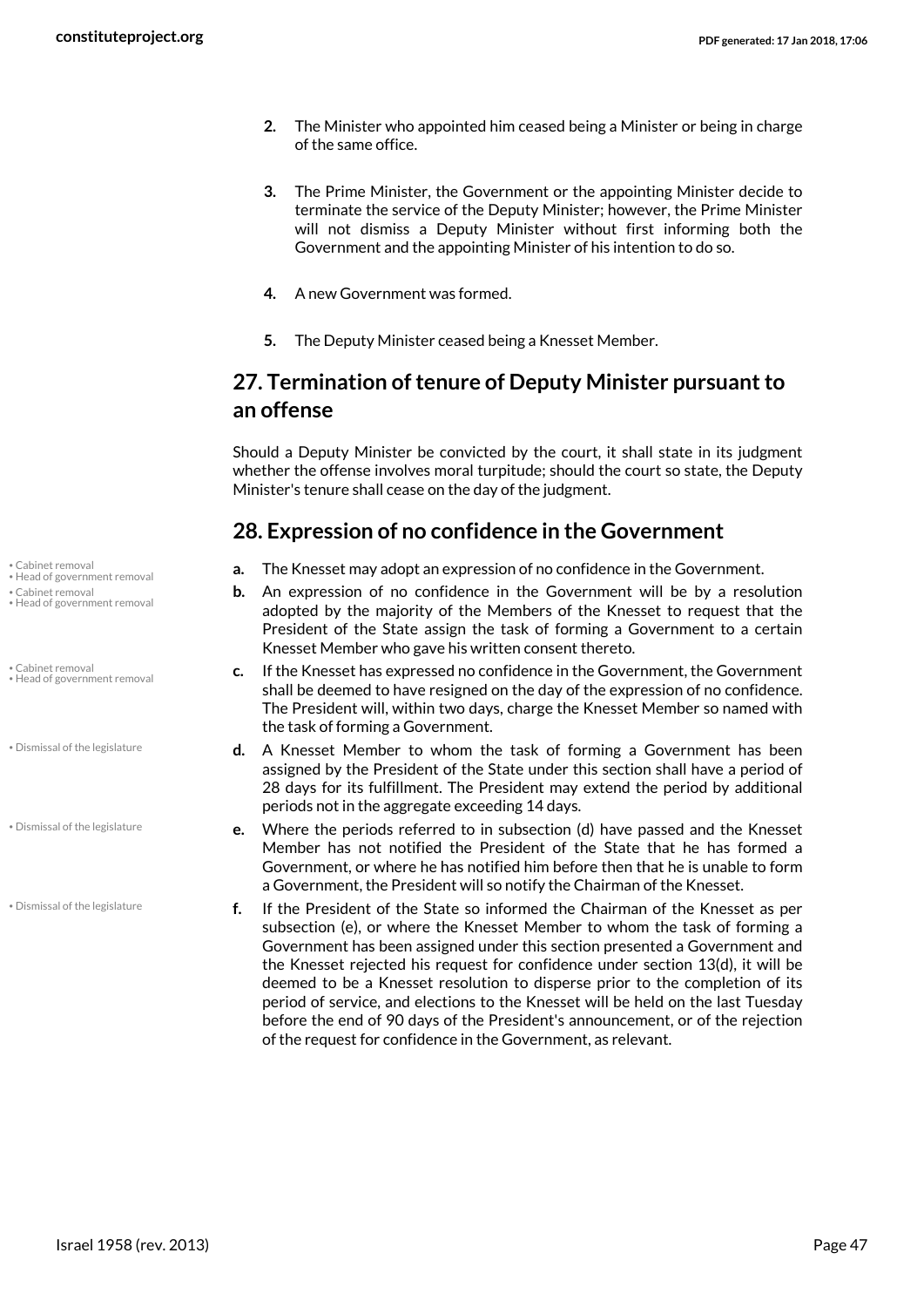#### • Dismissal of the legislature **29. Authority to disperse the Knesset**

- <span id="page-47-2"></span><span id="page-47-0"></span>**a.** Should the Prime Minister ascertain that a majority of the Knesset opposes the Government, and that the effective functioning of the Government is prevented as a result, he may, with the approval of the President of the State, disperse the Knesset by way of an order to be published in Reshumot. The order will enter into effect 21 days after its publication, unless a request is submitted under subsection (c), and the Government will be deemed to have resigned on the day of the order's publication.
- **b.** Within 21 days of the publication of the order, a majority of the Knesset Members may request in writing from the President of the State to assign the task of forming a Government to a certain Knesset Member who gave his written consent thereto, and who is not the Prime Minister.
- **c.** Where a request as aforesaid in subsection (b) has been submitted to the President of the State, the President shall inform the Chairman of the Knesset. The President shall assign the task of forming a Government to the Knesset Member named in the request within two days.
- **d.** The Knesset Member to whom the task of forming a Government has been assigned under this section shall have a period of 28 days for its fulfillment. The President of the State may extend the period by additional periods not in the aggregate exceeding 14 days.
- **e.** Where no such request was submitted under subsection (b), or where the periods referred to in subsection (d) have passed and the Knesset Member has not notified the President of the State that he has formed a Government, or where he has notified him before then that he is unable to form a Government, the President will so notify the Chairman of the Knesset.
- **f.** If the President of the State gave notice under subsection (e) or if the Knesset member presented a Government and the Knesset rejected the request that it express confidence in it under section 13(d), then the Knesset is deemed to have decided to disperse before the end of its term of office, and elections to the Knesset will be held on the last Tuesday before the end of 90 days of the day of the order's entry into effect, or of the day the periods to form a Government has passed, or of the day of the announcement to the President, or of the day of the rejection of the request for confidence in the government, as relevant.
- **g.** The Prime Minister may not exercise his authority according to this section
	- **1.** From the beginning of the period of service of the incoming Knesset and until the establishment of the new Government;
	- **2.** After the Knesset has expressed no confidence in the Government under section 28;
	- **3.** After the resignation of the Prime Minister, or from the day on which a verdict was given stating he has committed an offense carrying moral turpitude and until the Knesset plenum renders its decision in the matter in accordance with the provisions of section 18(a).
- **h.** An Acting Prime Minister shall not be entitled to exercise the authority of the Prime Minister under this section.

#### <span id="page-47-1"></span>**30. Continuity of Government**

**a.** When a new Knesset has been elected or the Government has resigned under sections 18, 19, 20, 21, 28 or 29, or if a request is submitted under section 29(b), the President of the State shall begin proceedings for the formation of a new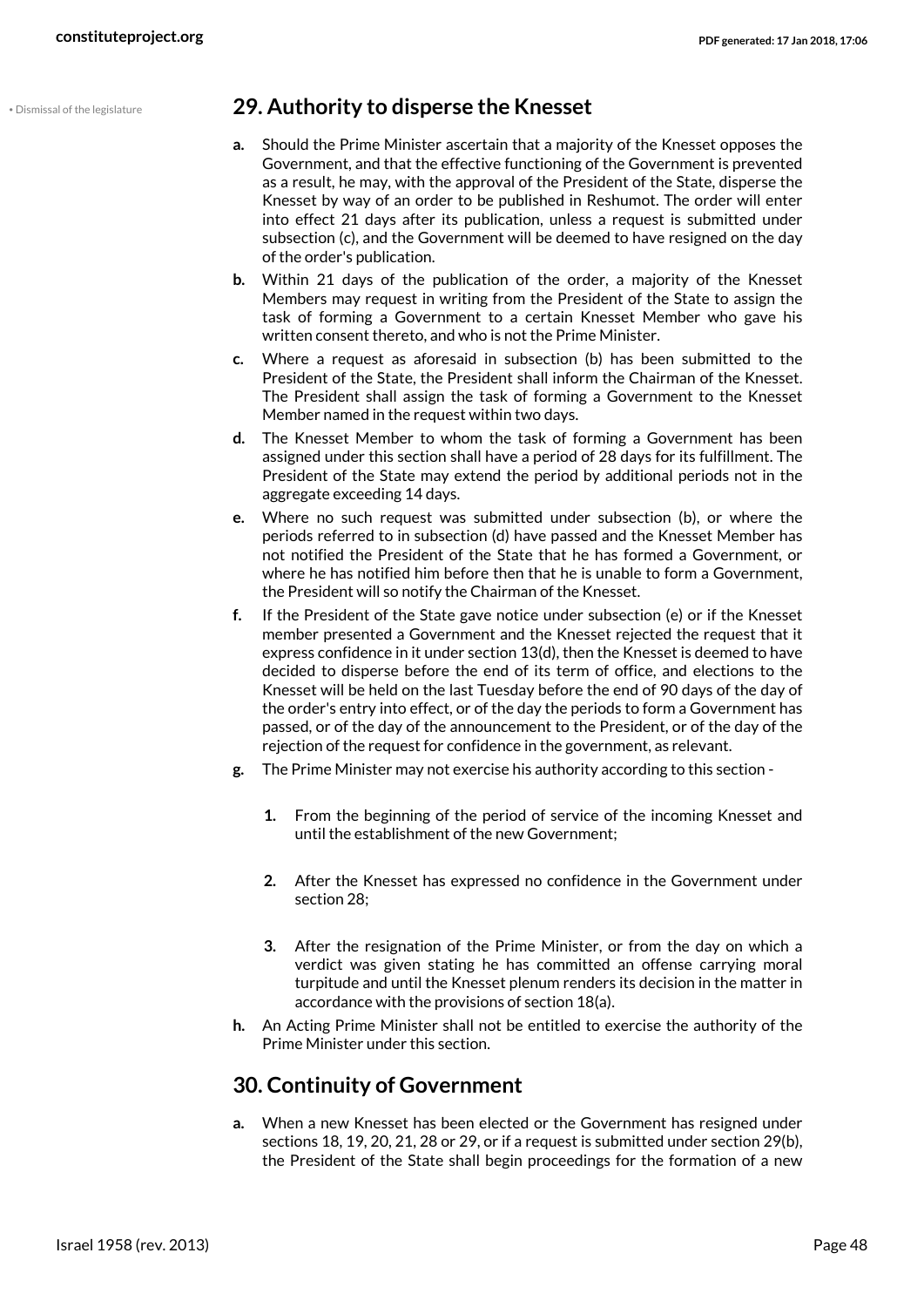Government, as laid out in this Basic Law.

- **b.** When a new Knesset has been elected or the Government has resigned under sections 18, 19, 20, 21 28 or 29, the outgoing Government shall continue to carry out its functions until the new Government is constituted.
- <span id="page-48-3"></span>**c.** A Prime Minister who has resigned shall continue to carry out his functions pending the constitution of the new Government. If the Prime Minister has died, or is permanently incapacitated from carrying out his duties, or if his tenure was ended because of an offense, the Government shall designate another of the Ministers who is a Member of the Knesset and of the Prime Minister's faction to be Interim Prime Minister pending the constitution of the new Government.
- **d.** A Government that serves under subsection (b) may appoint a Knesset Member as a Minister in place of a Minister who has ceased to serve; the appointment of a Minister under this subsection does not require the approval of the Knesset.

#### <span id="page-48-0"></span>**31. Functioning of the Government**

- **a.** The Government may, with the approval of the Knesset, change the division of roles among the Ministers, with the exception of the role of the Prime Minister.
- **b.** The Government may, with the approval of the Knesset, transfer authorities and duties legally belonging to one Minister, in all or in part, to another Minister.
- **c.** The Government may, with the approval of the Knesset, unite or divide Government ministries, abolish or establish new ministries.
- **d.** The Government may transfer areas of actions from one ministry to another.
- **e.** The Government may establish permanent or temporary Ministerial committees, or for particular matters; after the appointment of a committee the Government may conduct its operations through it.
- **f.** The Government will set work, meetings and debate procedures, and decision-making processes in the Government, whether permanent or for a specific matter.

#### • Powers of cabinet **32. Residual powers of Government**

<span id="page-48-1"></span>The Government is authorized to perform in the name of the State, and subject to any law, all actions which are not legally incumbent on another authority.

#### <span id="page-48-2"></span>**33. Delegation of powers**

- **a.** Powers granted by law (din) to the Government may be delegated to one of the Ministers; this does not apply to powers granted in accordance with this Basic Law, except for powers under section 32.
- **b.** Powers granted to a Minister by law, or transferred to him under the provisions of section 31(b), with the exclusion of the authority to make regulations, may be delegated by the Minister, either totally or partially or subject to conditions, to a civil servant.
- **c.** Powers delegated by the Government to a Minister, with the exception of the power to make regulations, may be delegated by the Minister, either totally or partially or subject to conditions, to a civil servant, provided that the Government empowered him to do so.
- **d.** For the purposes of this section, the power granted to the Government or a Minister also refers to duties incumbent upon them.
- **e.** The provisions of this section will apply provided no other intention is evidenced by the law conferring the power or imposing the obligation.

• Head of government replacement

<span id="page-48-4"></span>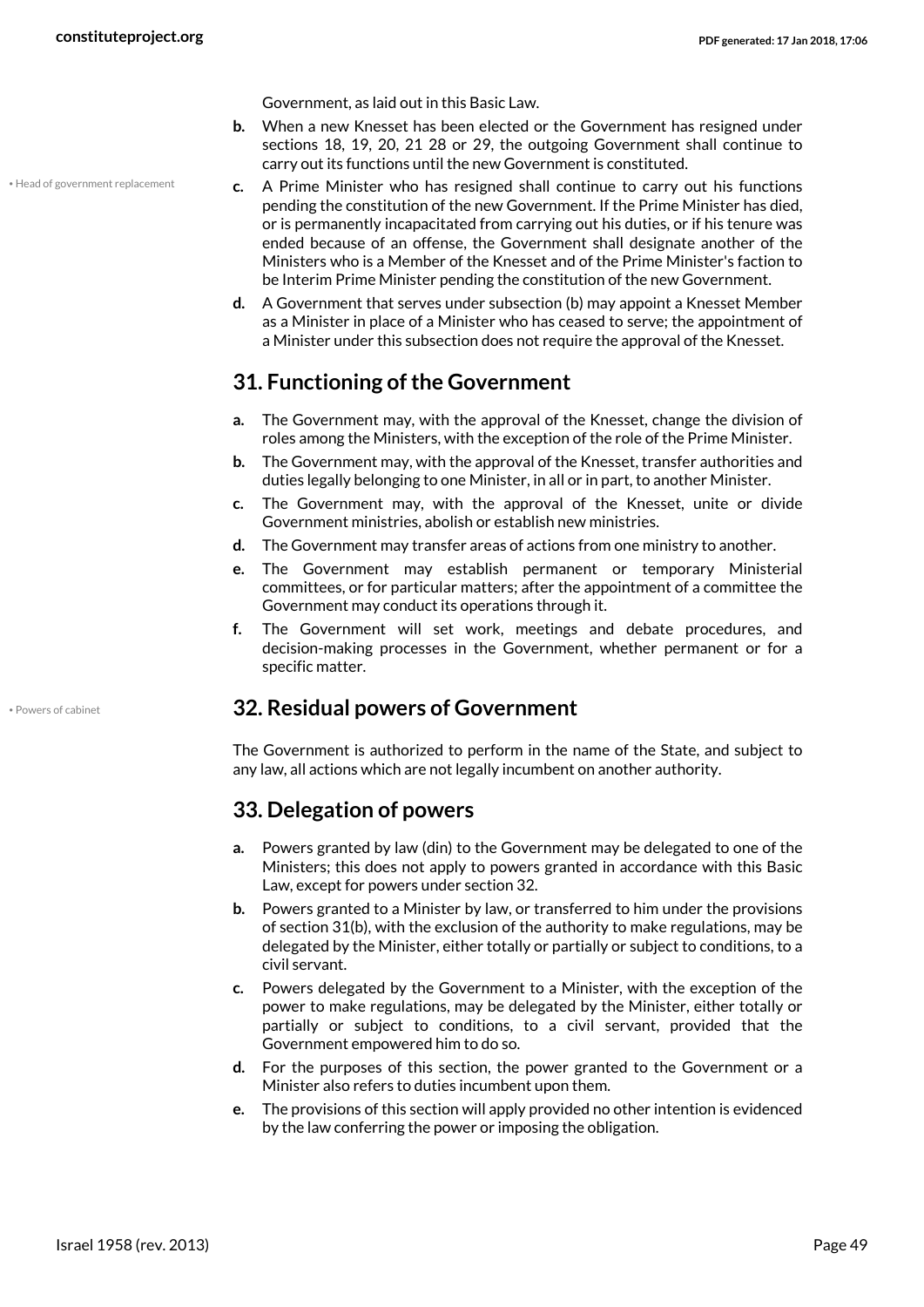#### <span id="page-49-0"></span>**34. Assumption of powers**

A Minister charged with the implementation of a law, may assume any power, with the exception of powers of a judicial nature, granted by the same law to a civil servant, provided that no other intention is evidenced by the law; the Minister may do the above for a particular matter or for a specific period.

#### <span id="page-49-1"></span>**35. Secrecy**

- **a.** The debates and decisions of the Government and those of the Ministerial committees regarding the following matters are secret and their disclosure and publication is prohibited:
	- **1.** State security;
	- **2.** Foreign relations of the State;
	- **3.** Matters regarding which the Government deems secrecy to be essential to the State, and a notification thereof having been declared in an order, for the purposes of this section;
	- **4.** A matter that the Government has decided to keep secret; the disclosure and publication of such matters is forbidden only to persons who were aware of the decision.
- **b.** The provisions of subsection (a) shall not apply to matters regarding which the Government or the Prime Minister, or such persons that the Government or the Prime Minister have so specifically authorized, have permitted their publication, or to matters the publication of which is legally mandatory.

#### <span id="page-49-2"></span>**36. Salaries and pensions**

The salaries of the Ministers and the Deputy Ministers and other payments paid to them during their period of service or thereafter, or to their next of kin after their deaths, will be specified by law, or by virtue of a decision of the Knesset or of a Knesset committee appointed by the Knesset for that purpose.

#### <span id="page-49-3"></span>**37. Regulations**

- **a.** The Minister charged with the implementation of a law, is empowered to make regulations for its implementation.
- <span id="page-49-4"></span>**b.** A law may empower the Prime Minister or a Minister to make regulations in a matter decided by the empowerment.

#### • Emergency provisions **38. Declaration of a state of emergency**

- **a.** Should the Knesset ascertain that the State is in a state of emergency, it may, of its own initiative or pursuant to a Government proposal, declare that a state of emergency exists.
- **b.** The declaration will remain in force for the period prescribed therein, but may not exceed one year; the Knesset may make a renewed declaration of a state of emergency as stated.

<span id="page-49-5"></span>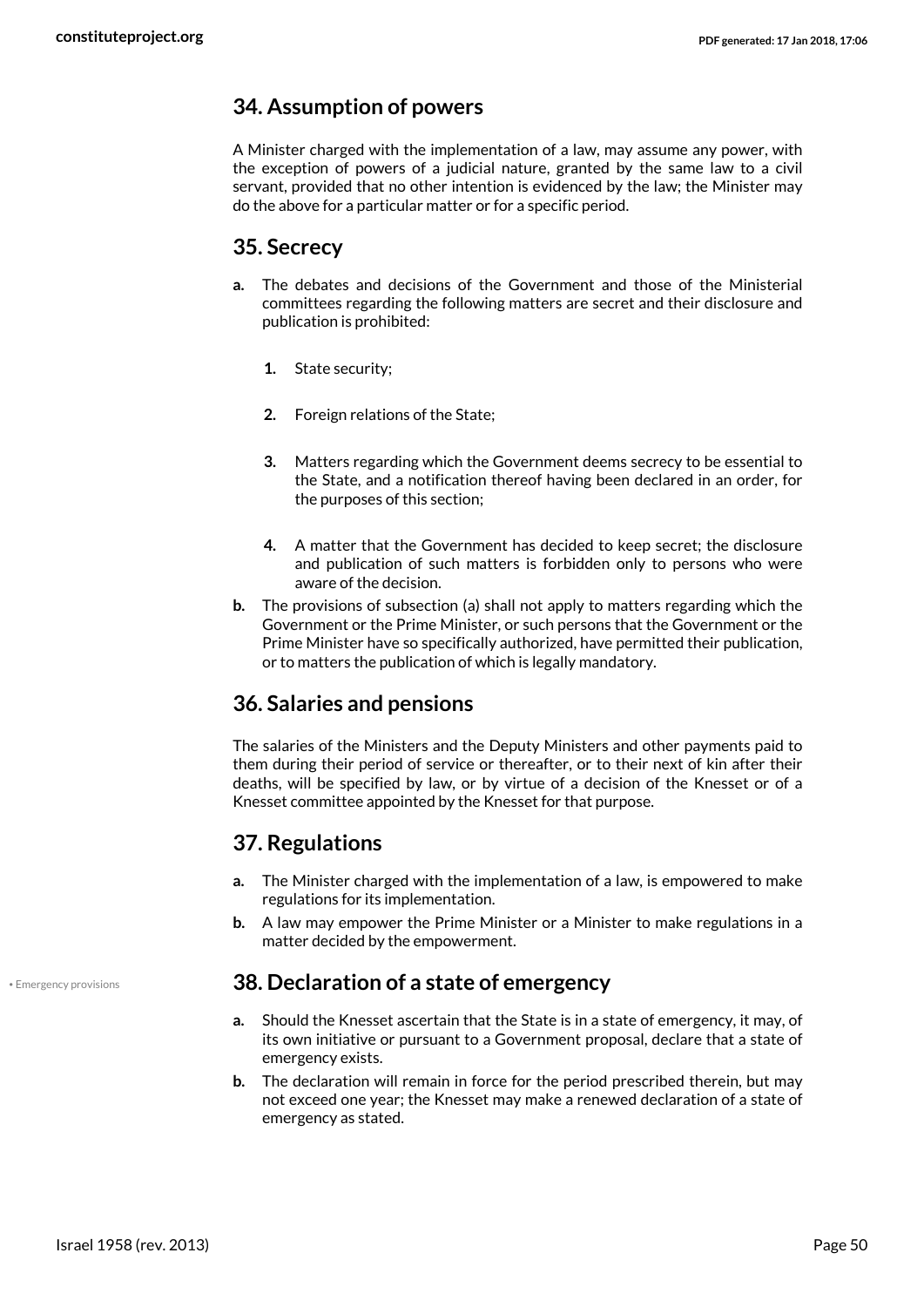- **c.** Should the Government ascertain that a state of emergency exists in the State, and that its urgency necessitates the declaration of a state of emergency even before it becomes possible to convene the Knesset, it may declare a state of emergency. The declaration's validity shall expire upon 7 days from its proclamation, if not previously approved or revoked by the Knesset pursuant to a decision by a majority of its members; should the Knesset fail to convene, the Government may make a renewed declaration of a state of emergency as stated in this subsection.
- **d.** The Knesset and Governmental declarations of a state of emergency will be published in Reshumot; should publication in Reshumot not be possible, another appropriate manner of publication will be adopted, provided that notification thereof be published in Reshumot at the earliest possible date.
- <span id="page-50-0"></span>**e.** The Knesset may at all times revoke the declaration of the state of emergency; notification of its revocation will be published in Reshumot.

#### <span id="page-50-2"></span>• Emergency provisions **39. State of emergency**

- **a.** During a state of emergency the Government may make emergency regulations for the defense of the State, public security and the maintenance of essential services and supplies; emergency regulations will be submitted to the Foreign Affairs and Security Committee at the earliest possible date after their enactment.
- **b.** Should the Prime Minister deem it impossible to convene the Government, and that there exists an immediate and critical need to make emergency regulations, he may make such regulations or empower a Minister to make them.
- **c.** Emergency regulations may alter any law, temporarily suspend its effect or introduce conditions, and may also impose or increase taxes or other compulsory payments, unless there is another provision by law.
- **d.** Emergency regulations may not prevent recourse to legal action, or prescribe retroactive punishment, or allow infringement upon human dignity.
- **e.** Emergency regulations shall not be enacted, nor shall arrangements, measures and powers be implemented in their wake, except to the extent warranted by the state of emergency.
- **f.** The force of emergency regulations shall expire three months after the day of their enactment, unless their force is extended by law, or they are revoked by the Knesset by law or pursuant to a decision of a majority of the Members of Knesset.
- **g.** Emergency regulations shall come into force on the day of their publication in Reshumot; should publication in Reshumot not be possible another appropriate means of publication will be adopted provided that they be published in Reshumot at the earliest possible date.
- **h.** Should the state of emergency cease to exist, the regulations enacted will remain in force for the duration of the prescribed period, however not longer than for 60 days after the termination of the state of emergency; state of emergency regulations whose force was lengthened by law shall remain in force.

#### <span id="page-50-4"></span><span id="page-50-1"></span>**40. Declaration of war**

- Power to declare/approve war **a.** The state may only begin a war pursuant to a Government decision.
	- **b.** Nothing in the provisions of this section will prevent the adoption of military actions necessary for the defense of the state and public security.

<span id="page-50-3"></span>• Human dignity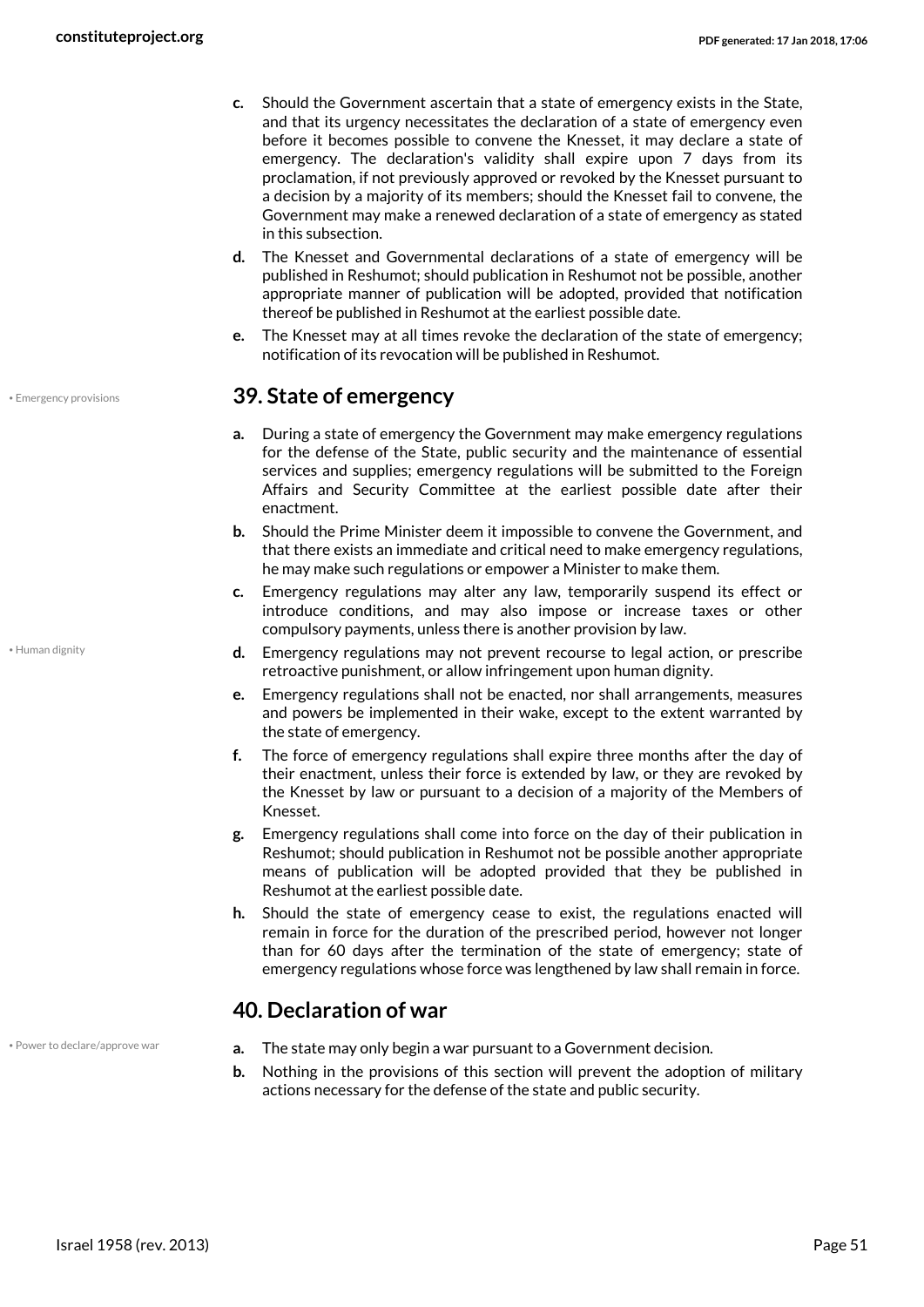**c.** Notification of a Government decision to begin a war under the provision of subsection (a) will be submitted to the Knesset Foreign Affairs and Security Committee as soon as possible; the Prime Minister also will give notice to the Knesset plenum as soon as possible; notification regarding military actions as stated in subsection (b) will be given to the Knesset Foreign Affairs and Security Committee as soon as possible.

#### <span id="page-51-6"></span>• Emergency provisions **41. Inapplicability of emergency laws**

<span id="page-51-1"></span><span id="page-51-0"></span>Notwithstanding the provisions of any law, emergency regulations cannot change this Basic Law, temporarily suspend it, or make it subject to conditions.

#### • Legislative committees **42. The Government and Knesset committees**

- <span id="page-51-7"></span>**a.** The Government will provide the Knesset and its committees with information upon request and will assist them in the discharging of their roles; special provisions will be prescribed by law for the classification of information when the same is required for the protection of state security and foreign relations or international trade connections or the protection of a legally mandated privilege.
- **b.** The Knesset may, at the request of at least forty of its members, conduct a session with the participation of the Prime Minister, pertaining to a topic decided upon; requests as stated may be submitted no more than once a month.
- <span id="page-51-8"></span>**c.** The Knesset may obligate a Minister to appear before it, similar authority is granted to any of the Knesset committees within the framework of their tasks.
- **d.** Any of the Knesset committees may within the framework of the discharging of their tasks, and under the auspices of the relevant Minister or with his knowledge, require a civil servant or any other person prescribed in the law, to appear before them.
- **e.** Any Minister may speak before the Knesset and its committees.
- <span id="page-51-2"></span>**f.** Details regarding the implementation of this section may be prescribed by law or in the Knesset Rules.

#### • Scheduling of elections **43. Change in election date**

When a the date for elections to the Knesset has been set under sections 11, 28, and 29, the Knesset may - by a resolution passed by a majority of its members adopted within five days after grounds for holding the elections arose - decide that because of the proximity of the date of elections to a holiday, festival day or memorial day, the elections will be postponed to a date no later than 100 days after the day on which such grounds arose.

#### • Constitution amendment procedure **44. Permanence of the Law**

- <span id="page-51-5"></span><span id="page-51-3"></span>**a.** This Basic Law can only be changed by a majority of the Knesset Members; the majority under this subsection will be required for decisions of the Knesset plenum in the first, second and third readings; for purposes of this subsection, "change" is either explicit or by implication.
- **b.** The provisions of this subsection will not apply to sections 45 and 46.

#### <span id="page-51-4"></span>**45. Amendment of Basic Law: The Knesset - No. 30**

In the Basic Law: The Knesset -

• Legislative oversight of the executive

• Legislative oversight of the executive

• Legislative oversight of the executive

<span id="page-51-9"></span>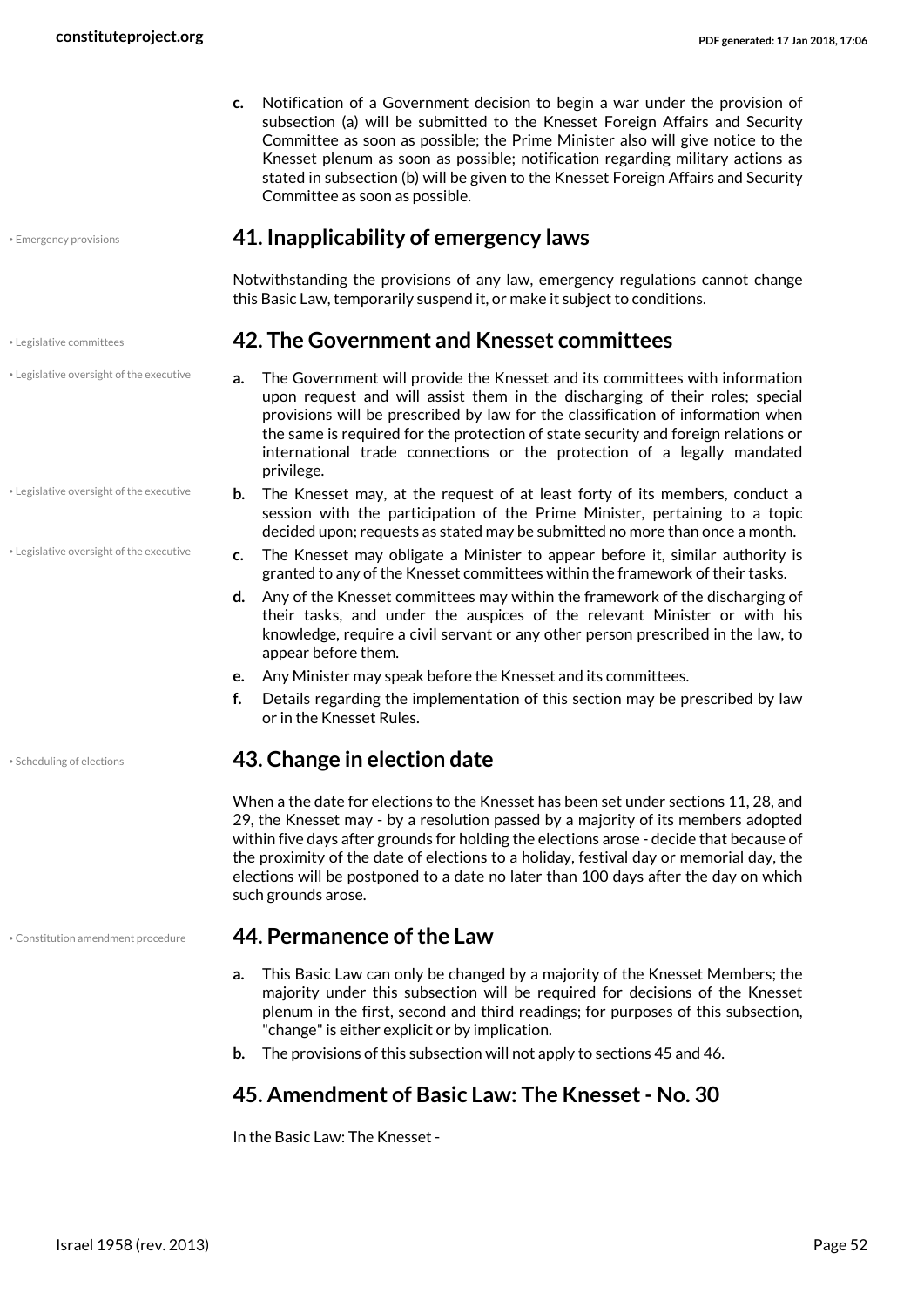**1.** The following will be added after section 21:

"21A. Knesset supervision of secondary legislation

"(c) Regulations enacted by a Minister whose violation entails criminal punishment shall not enter into force, unless they have been approved prior to publication by a committees of the Knesset committees responsible for that matter; should the committee fail to approve or reject the regulations within 45 days of receiving the regulations, the regulations will be deemed approved.

"(d) The provisions of this subsection do not prejudice the provisions of any Basic Law or other law regarding regulations."

- **2.** Section 35 shall conclude "not later than five months from the adoption of the law."
- **3.** The following will be added after section 36:

"36A. Dispersion due to failure to adopt budget

"(c) Non-adoption of the Budget Law within three months subsequent to the beginning of the fiscal year will be considered to be a Knesset decision on its dispersion, prior to the completion of its term of service, on the day following the end of this period (hereafter: the determining date), and early elections will be held on the last Tuesday before the end of 90 days of the determining date, unless the Knesset decides by a majority vote of its members, within five days of the determining date, that because of the proximity of the date of elections to a holiday, festival day or memorial day, to postpone the elections to a date no later than 100 days from the determining date.

<span id="page-52-0"></span>"(d) Notwithstanding the provisions of subsection (a), should the President of the State begin procedures to form a new Government under section 30 of The Basic Law: The Government, or should a law be adopted to disperse the Knesset, or should elections to the Knesset be held, after the date for submission of the Draft Budget under section 3 of The Basic Law: The State Economy and before the passage of three months from the beginning of the fiscal year, the determining day under subsection (a), shall be "three months from the beginning of the fiscal year or 45 days from the constitution of the Government, whichever is later."

#### **46. Repeal of The Basic Law: The Government**

The Basic Law: The Government (1992) is repealed.

#### <span id="page-52-1"></span>**47. Effect and applicability**

- **a.** The provisions of this Basic Law shall apply to elections and to formation of the Government, beginning with elections to the 16th Knesset.
- **b.** Subject to the provisions of subsection (a), this Law shall go into effect on the day the Government is formed as said in subsection (a).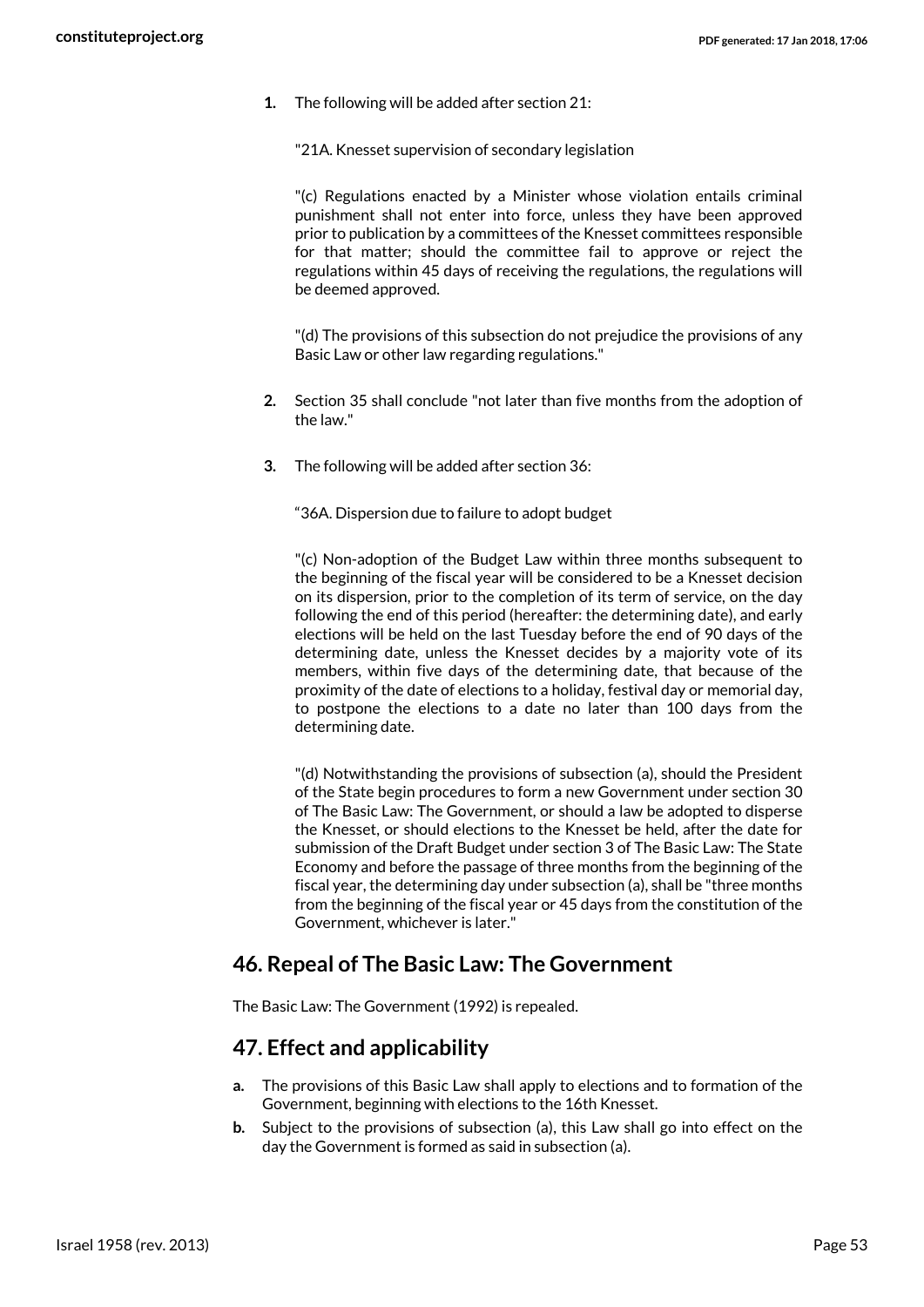**c.** Notwithstanding the provisions of subsection (b), section 44 shall go into effect on the day on which this Law is published.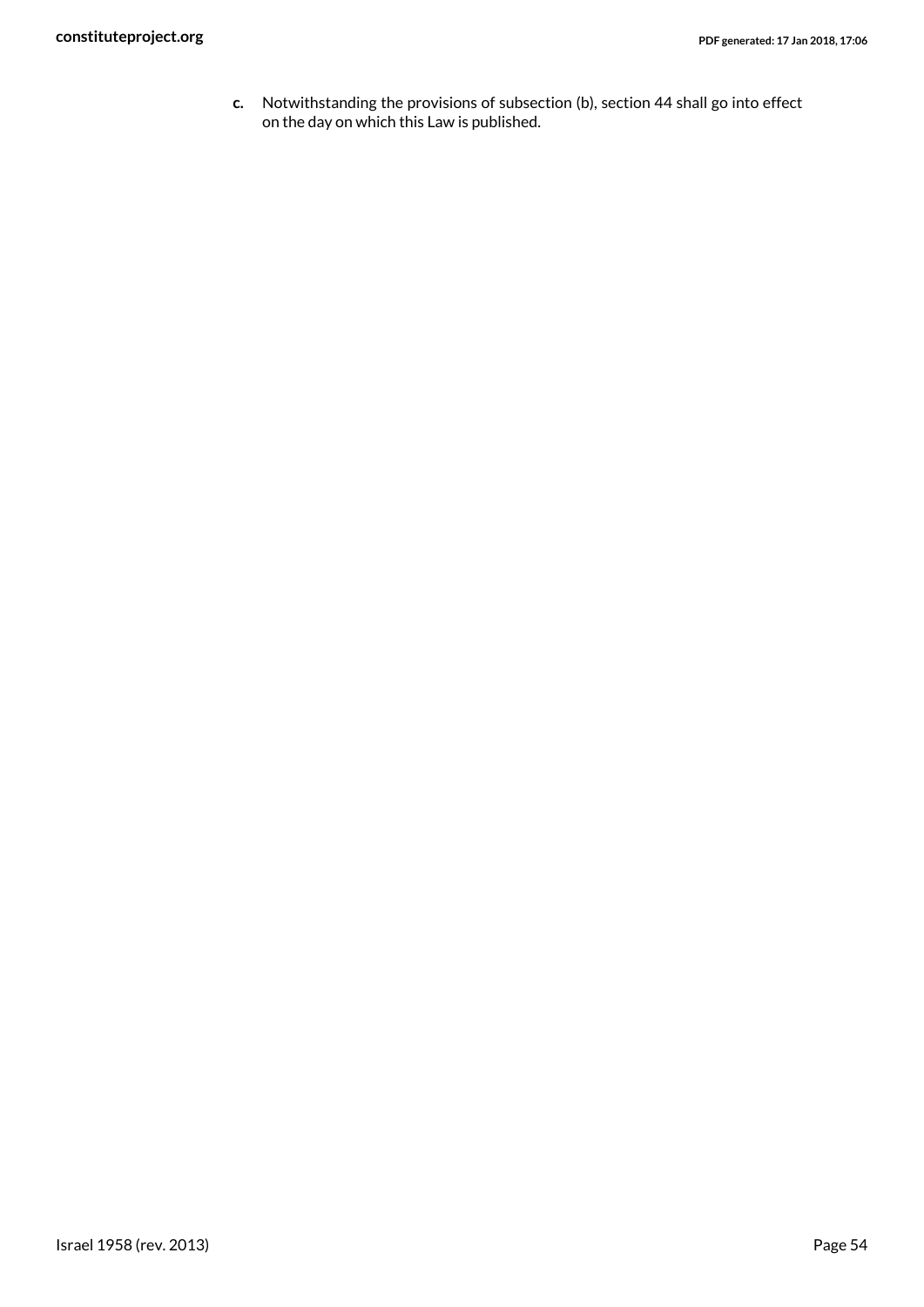## **Topic index**

| $\mathsf{A}$ |                                                                                                                                              |
|--------------|----------------------------------------------------------------------------------------------------------------------------------------------|
|              |                                                                                                                                              |
| B            |                                                                                                                                              |
|              |                                                                                                                                              |
| $\mathsf{C}$ |                                                                                                                                              |
|              |                                                                                                                                              |
|              |                                                                                                                                              |
|              |                                                                                                                                              |
|              |                                                                                                                                              |
|              |                                                                                                                                              |
| D            |                                                                                                                                              |
|              |                                                                                                                                              |
|              |                                                                                                                                              |
|              |                                                                                                                                              |
|              |                                                                                                                                              |
| E            |                                                                                                                                              |
|              |                                                                                                                                              |
|              |                                                                                                                                              |
|              |                                                                                                                                              |
|              |                                                                                                                                              |
|              |                                                                                                                                              |
|              |                                                                                                                                              |
|              |                                                                                                                                              |
|              | Emergency provisions $\ldots \ldots \ldots \ldots \ldots \ldots \ldots \ldots \ldots \ldots \ldots \ldots \ldots$ 19, 25, 34, 39, 50, 51, 52 |
|              |                                                                                                                                              |
|              |                                                                                                                                              |
|              |                                                                                                                                              |
| F            |                                                                                                                                              |
|              |                                                                                                                                              |
|              |                                                                                                                                              |
|              |                                                                                                                                              |
| H            |                                                                                                                                              |
|              |                                                                                                                                              |
|              |                                                                                                                                              |
|              |                                                                                                                                              |
|              |                                                                                                                                              |
|              |                                                                                                                                              |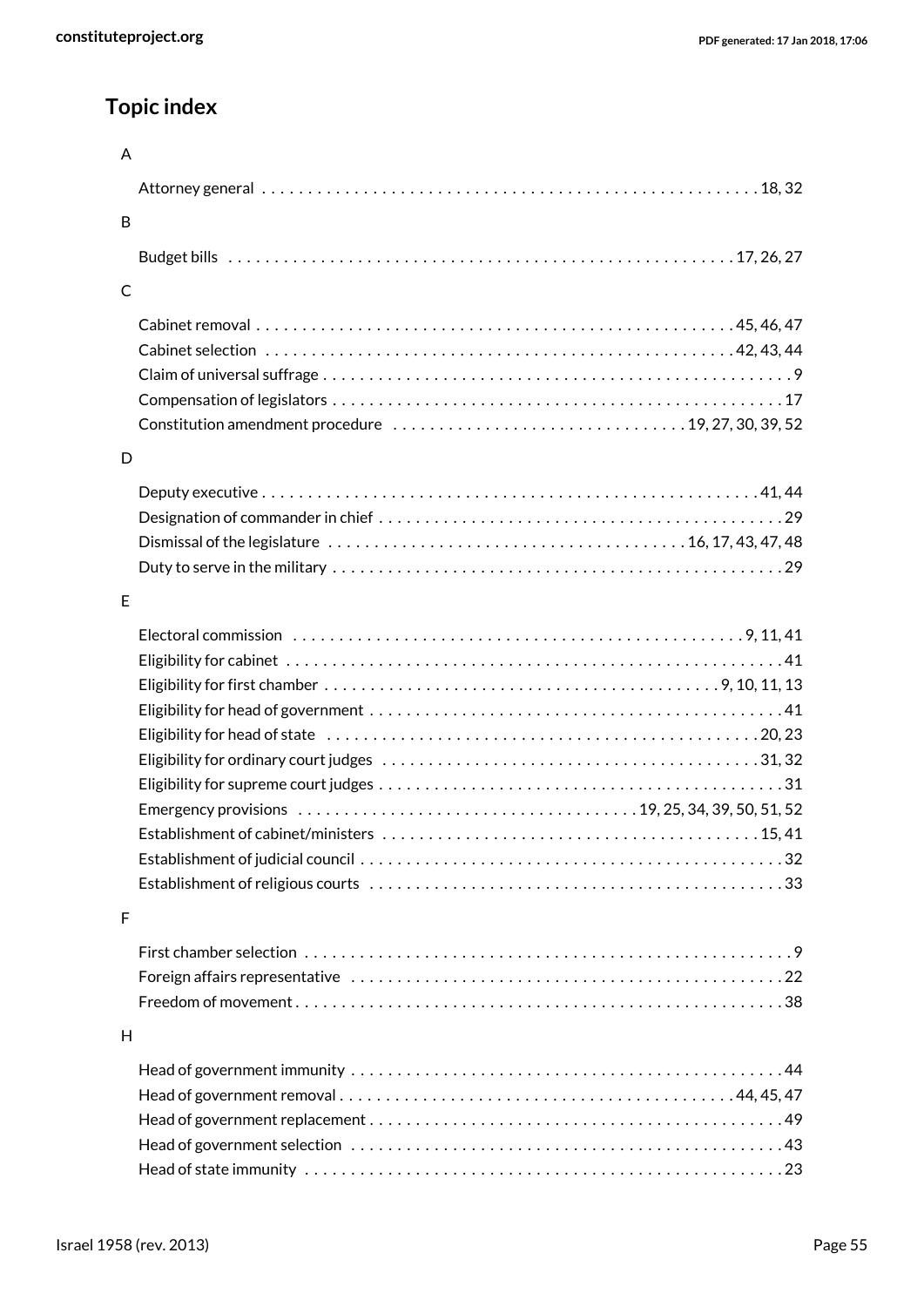| $\overline{\phantom{a}}$ |                                                                                                              |
|--------------------------|--------------------------------------------------------------------------------------------------------------|
|                          |                                                                                                              |
|                          |                                                                                                              |
| J                        |                                                                                                              |
|                          |                                                                                                              |
|                          |                                                                                                              |
|                          |                                                                                                              |
| $\mathsf{L}$             |                                                                                                              |
|                          |                                                                                                              |
|                          |                                                                                                              |
|                          |                                                                                                              |
|                          |                                                                                                              |
| M                        |                                                                                                              |
|                          |                                                                                                              |
|                          |                                                                                                              |
|                          |                                                                                                              |
|                          |                                                                                                              |
| N                        |                                                                                                              |
|                          |                                                                                                              |
|                          |                                                                                                              |
| $\circ$                  |                                                                                                              |
|                          | Oaths to abide by constitution $\dots\dots\dots\dots\dots\dots\dots\dots\dots\dots\dots\dots$ 21, 31, 36, 44 |
|                          |                                                                                                              |
|                          |                                                                                                              |
|                          |                                                                                                              |
|                          |                                                                                                              |
| P                        |                                                                                                              |
|                          |                                                                                                              |
|                          |                                                                                                              |
|                          |                                                                                                              |
|                          |                                                                                                              |
|                          |                                                                                                              |
|                          |                                                                                                              |